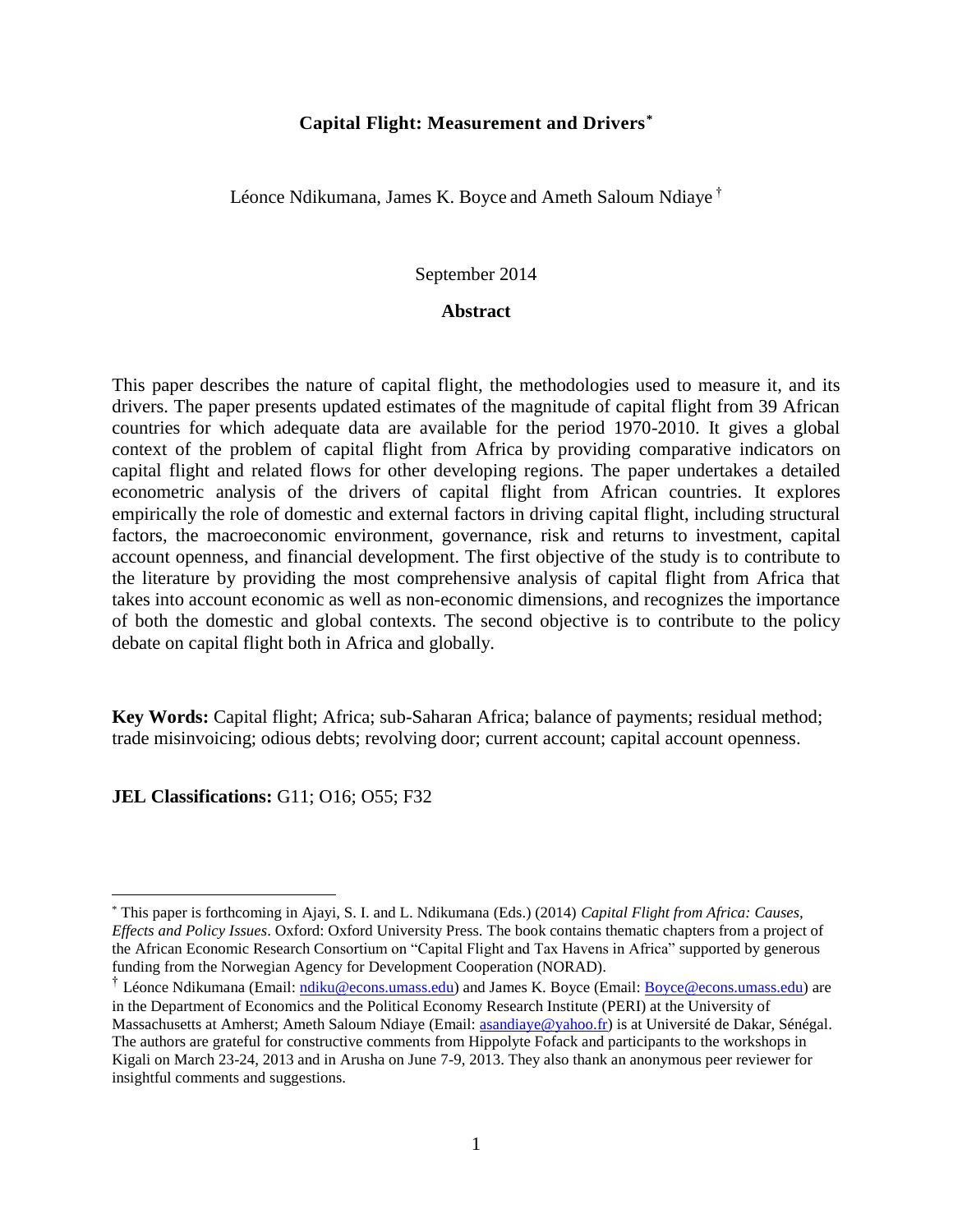# **1. Introduction**

The past decades have witnessed growing attention in academia and in policy circles to the issue of capital flight from developing countries in general and from African countries in particular. Researchers are intrigued by the stunning paradox posed by large-scale capital flows both to and from Africa. While the continent receives a substantial amount of capital inflows in the form of official development assistance, external borrowing and foreign direct investment, it also suffers a heavy financial hemorrhage through capital flight.

The evidence in the literature indicates that the problem of capital flight is not unique to Africa; it is prevalent in other developing regions as well [\(UNDP, 2011\)](#page-42-0). Moreover, the problem is not new and it is not abating [\(Boyce and Ndikumana, 2001;](#page-40-0) [Ndikumana and Boyce, 2003,](#page-42-1) [2011a,](#page-42-2) [2011b\)](#page-42-3). However, the problem of capital flight from African countries deserves serious attention today for a number of important reasons. First, while Africa is the most capital-starved continent, it also suffers a relatively larger flight of private capital than other regions. As of 1990, cumulative capital flight from Africa over 1970-90 represented 40 percent of private wealth, which was four times higher than for Latin America, even though the latter had seventeen times more private capital per worker than Africa [\(Collier et al., 2001\)](#page-40-1). A more recent study by the Tax Justice Network [\(Henry, 2012\)](#page-41-0) found that unrecorded outflows from Africa represented 39.5 percent of GDP as of 2010, compared to 12 percent in East and South Asia. Second, the economic cost of capital flight is relatively higher for Africa than other regions. [Collier et al.](#page-40-1)  [\(2001\)](#page-40-1) estimated that as of 1990 Africa had incurred a 16% loss in output due to capital flight. This loss in output in Africa was four times higher than in Latin America, and eight times higher than in East and South Asia. Third, the loss of capital and the resulting loss of output are particularly damaging in a continent that faces relatively higher levels of poverty and continues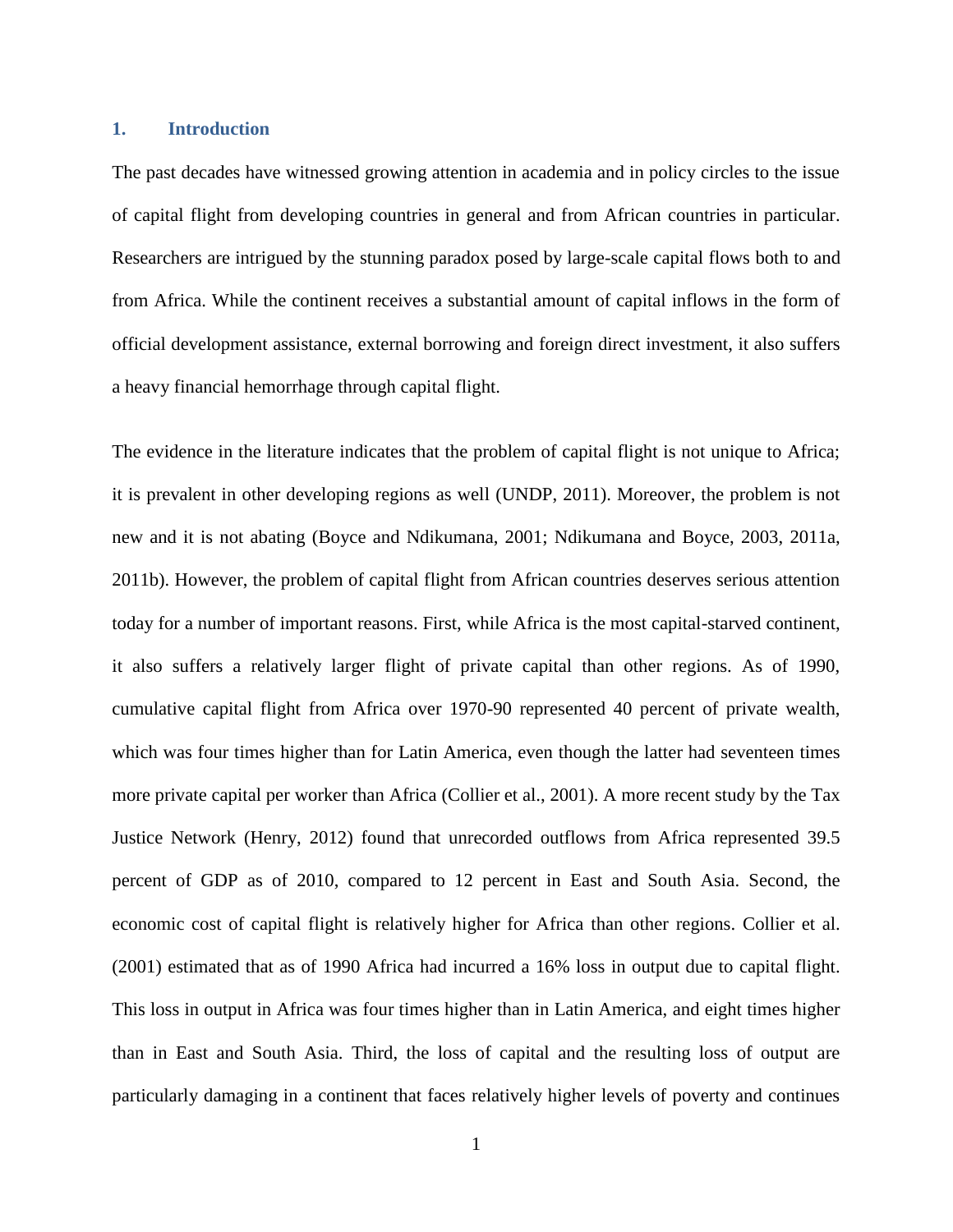to trail behind other regions in most measures of human development [\(UNDP, 2013;](#page-42-4) [United](#page-42-5)  [Nations, 2012\)](#page-42-5). Capital flight implies less spending on social services such as education and health, and this, too, undermines human development [\(Ndikumana and Boyce, 2011a\)](#page-42-2). The evidence calls for attention by researchers and policy makers to the causes of capital flight from Africa and its impact on the region's economic development.

In this context, this paper discusses the nature of capital flight from African countries and its drivers. It reviews the various approaches used to measure capital flight and presents updated estimates of capital flight from a representative sample of 39 countries, including four from North Africa and the rest from sub-Saharan Africa.<sup>1</sup> Although the terms 'capital flight' and 'illicit financial flows' are sometimes used interchangeably in the literature, we note that the two concepts are different. Illicit financial flows encompass not only capital flight but also other financial flows such as payments for smuggled imports and the use of transfer pricing for tax evasion, some of which are discussed in various chapters in [Ajayi and Ndikumana \(2014\)](#page-39-0).

Using our updated estimates, this paper investigates econometrically the determinants of capital flight from African countries. It explores a range of factors related to the macroeconomic environment, the political and governance regime, risk and returns to investment, endowment in natural resources and capital account regulation. The analysis aims at providing fresh empirical insights that can shed light on possible policies and strategies to stem capital flight.

 $\overline{a}$ 

<sup>&</sup>lt;sup>1</sup> This sample of 39 countries represents 92 percent of the continent's GDP and 91 percent of the total population (based on 2010 values).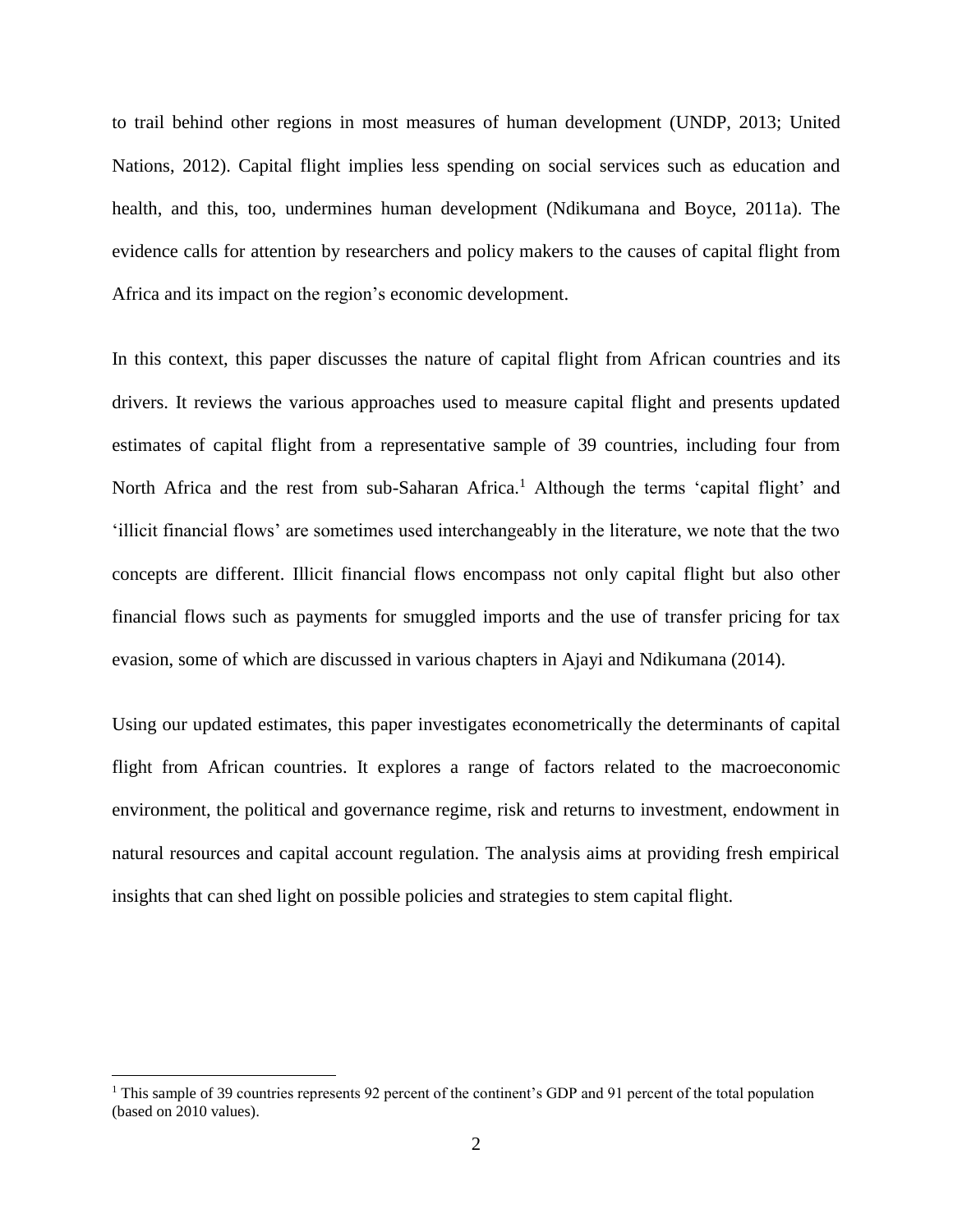## **2. Understanding and measuring capital flight**

#### **2.1. Financial flows and the Balance of Payments**

Economic exchanges between countries generate inward and outward financial flows, which are normally recorded in the Balance of Payments (BoP). Inflows are recorded with a positive sign, outflows with a negative sign. The first broad category of flows consists of current account transactions, associated with trade in goods and services as well as current transfers. The second broad category consists of capital account transactions. The key flows in this category are debt flows and private investment flows. Debt flows comprise new borrowing as inflows and debt payment (amortization) as outflows.<sup>2</sup> Private investment flows consist of foreign direct investment and portfolio investment. In most African countries, the dominant form of external private investment is foreign direct investment, given the underdeveloped level of equity and bond markets. In addition, the BoP records additions to (or subtractions from) the country's official foreign exchange reserves.<sup>3</sup>

If all the transactions were adequately recorded, the balance on the current account would be symmetrically equal (with an opposite sign) to the balance on the capital account plus changes in reserves. In other words, the country's inflows (sources of foreign exchange) would match its outflows (uses of foreign exchange). In practice, however, discrepancies can arise for a variety of reasons, and these are reported in the BoP as 'net errors and omissions' to balance the BoP as a whole. If these discrepancies were purely a result of random statistical errors – for example, end-

 $\overline{a}$ 

<sup>&</sup>lt;sup>2</sup> Interest payments, the other component of debt service, are recorded in the current account as payment for the 'services' of capital.

<sup>&</sup>lt;sup>3</sup> Additions to reserves are treated as 'uses' of foreign exchange and hence carry a negative sign in the BoP. Subtractions are 'sources' of foreign exchange and hence carry a positive sign. This signing convention makes intuitive sense when we note that the official reserves of African countries are typically held in London, Paris or New York.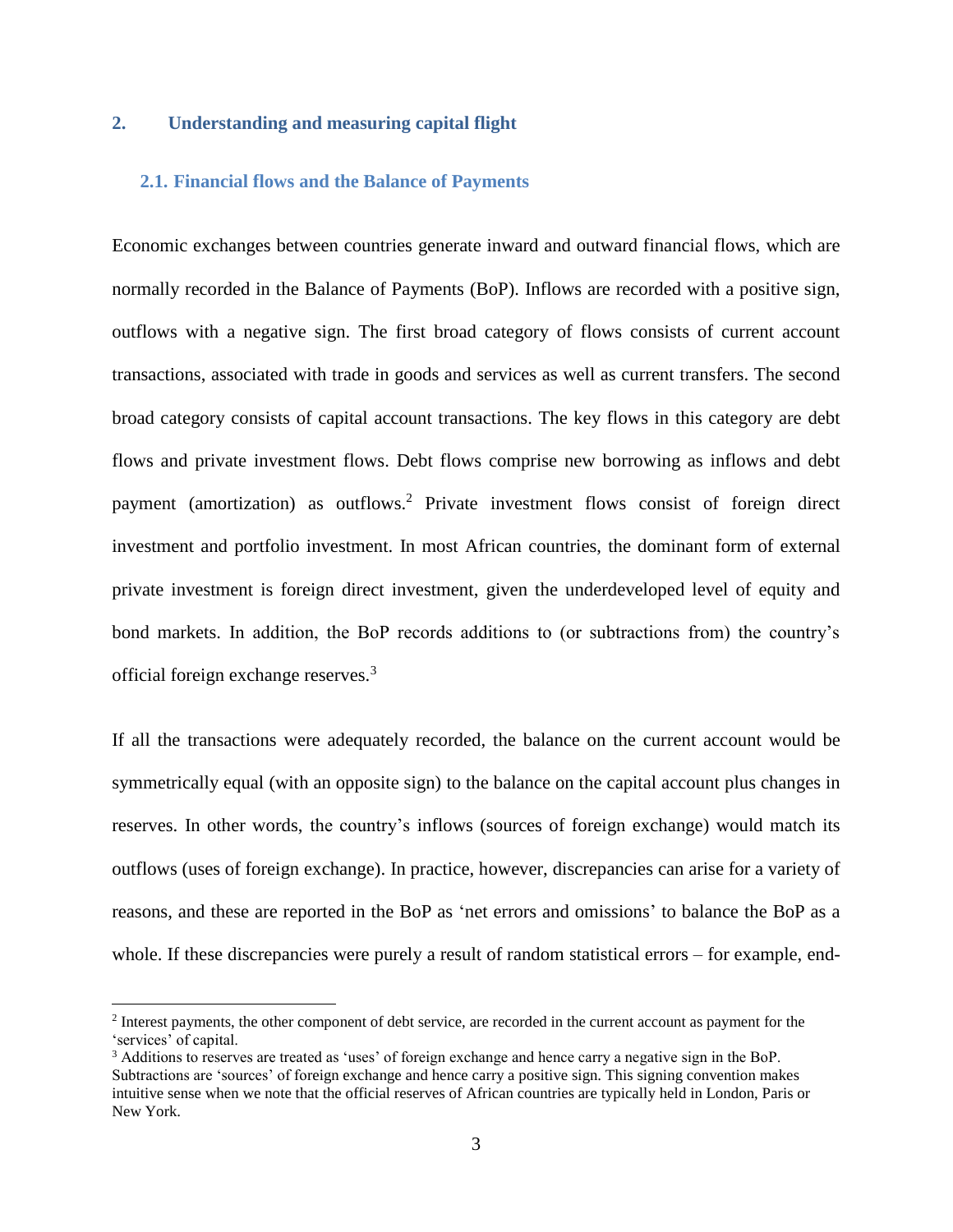of-the year differences in the recording of inflows and outflows – net errors and omissions could be expected to be fairly small, fluctuating from year to year around a mean of approximately zero.

In African countries, however, we find that country BoP records often exhibit substantial negative discrepancies between the sources of foreign exchange and their uses, indicating the presence of unrecorded movements of funds from the country to the rest of the world. The discrepancies often grow even larger once the BoP data on exports, imports, and debt flows are corrected using other official data sources. Unrecorded financial outflows are referred to as capital flight. The remainder of this section reviews the methodologies used to measure capital flight.

### **2.2. Measurement of capital flight**

 $\overline{a}$ 

### **A. Direct and indirect measures of capital flight**

The literature has offered various approaches to measuring capital flight, which have been refined over time in a number of important ways. There are two broad approaches: the direct 'hot money' approach and the indirect 'residual' approach. The 'hot money' approach relies solely on the official BoP data in attempting to identify flows that constitute capital flight. Capital flight is viewed as outflows of short-term capital in response to political and economic risks, expectations of currency devaluation, tax hikes, and other risks.<sup>4</sup> 'Hot money' measures of capital flight begin with the 'net errors and omissions' of the BoP and then add 'other short-term capital' associated

<sup>4</sup> This view is in the tradition of Kindleberger who viewed capital flight as abnormal resource outflows motivated by uncertainty [\(Kindleberger, 1937\)](#page-41-1).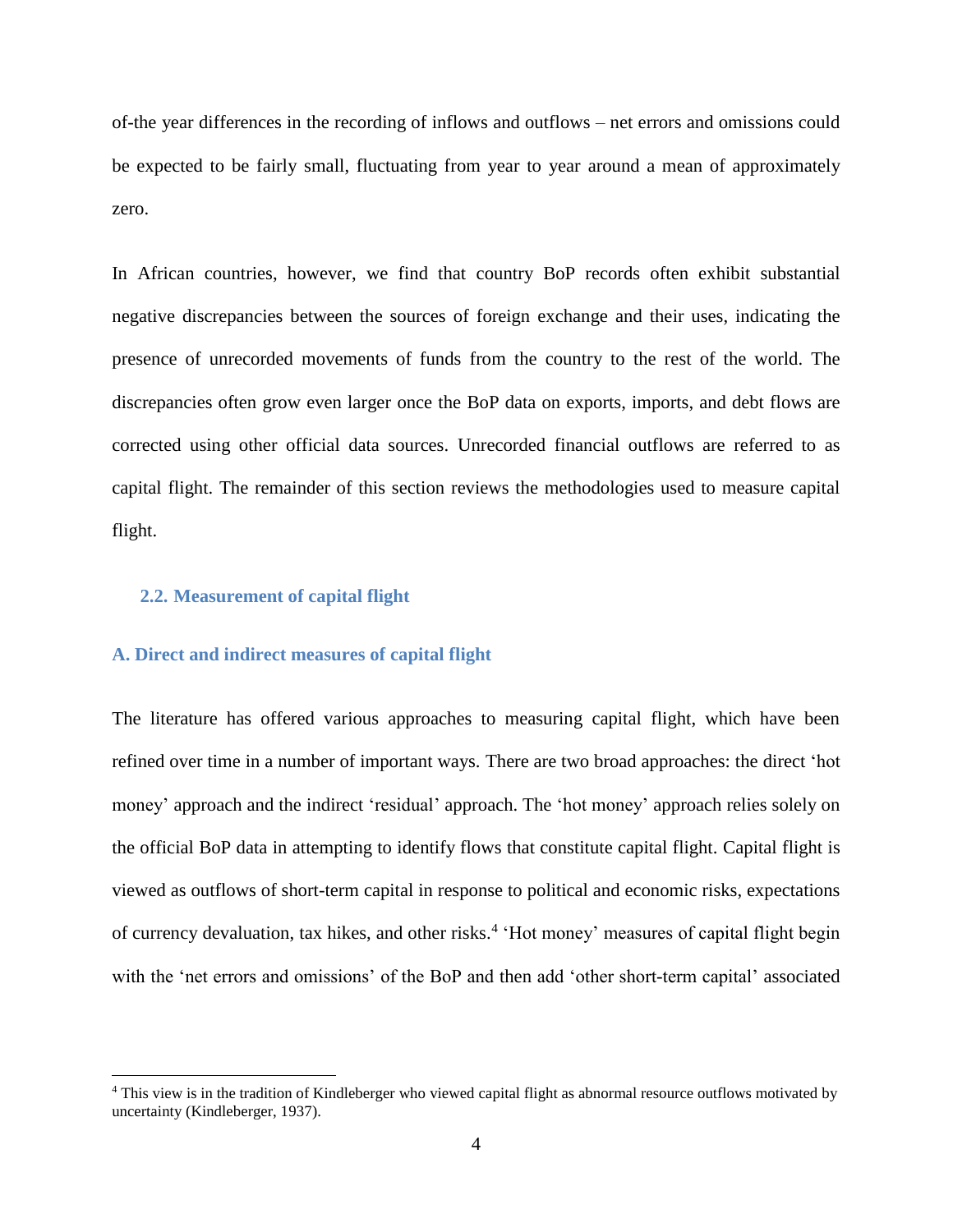with 'other sectors' (i.e., excluding the official sector and banks), which are taken to represent 'speculative capital exports' (see [Cuddington, 1986,](#page-40-2) [1987\)](#page-40-3).

The residual approach to measuring capital flight takes the view that recorded flows should not be considered as capital flight. It therefore defines capital flight as a residual, the difference between recorded inflows and recorded uses of foreign exchange [\(Cuddington, 1986,](#page-40-2) [1987;](#page-40-3) [Erbe,](#page-41-2)  [1985;](#page-41-2) [World Bank, 1985\)](#page-42-6). If BoP data were the sole source of information used, this would simply mean 'net errors and omissions.' Because debt inflows very often are under-reported in the BoP accounts, however, researchers obtain information on these flows from other official sources – typically the World Bank's *Global Development Finance* database – and recalculate the residual on this basis. This is the approach that is most prominently used in the literature.<sup>5</sup> We discuss this method in detail in the remainder of this section.

#### **B. Capital flight as a Balance of Payments residual**

The residual measure of capital flight was originally developed by researchers at the World Bank in the mid-1980s.<sup>6</sup> In the wake of the developing countries' debt crisis that began earlier in that decade, observers discovered substantial imperfections in the official BoP statistics, especially the data on external debt where inflows were often under-reported. The World Bank assembled more detailed and accurate data on external debts, and these were published in the *World Debt Tables* (subsequently incorporated in the *Global Development Finance* database). Under this approach, estimating capital flight entails attempting to track down flows that ought to have been recorded in the BoP, but which in practice were not recorded.

 $\overline{a}$ 

 $5$  A detailed inventory of studies on capital flight indicating the methodology used in each study is available on the project's webpage on the AERC website at http://www.aercafrica.org/index.php/capital-flight.

<sup>6</sup> Se[e Lessard and Williamson \(1987b\)](#page-41-3) for a review.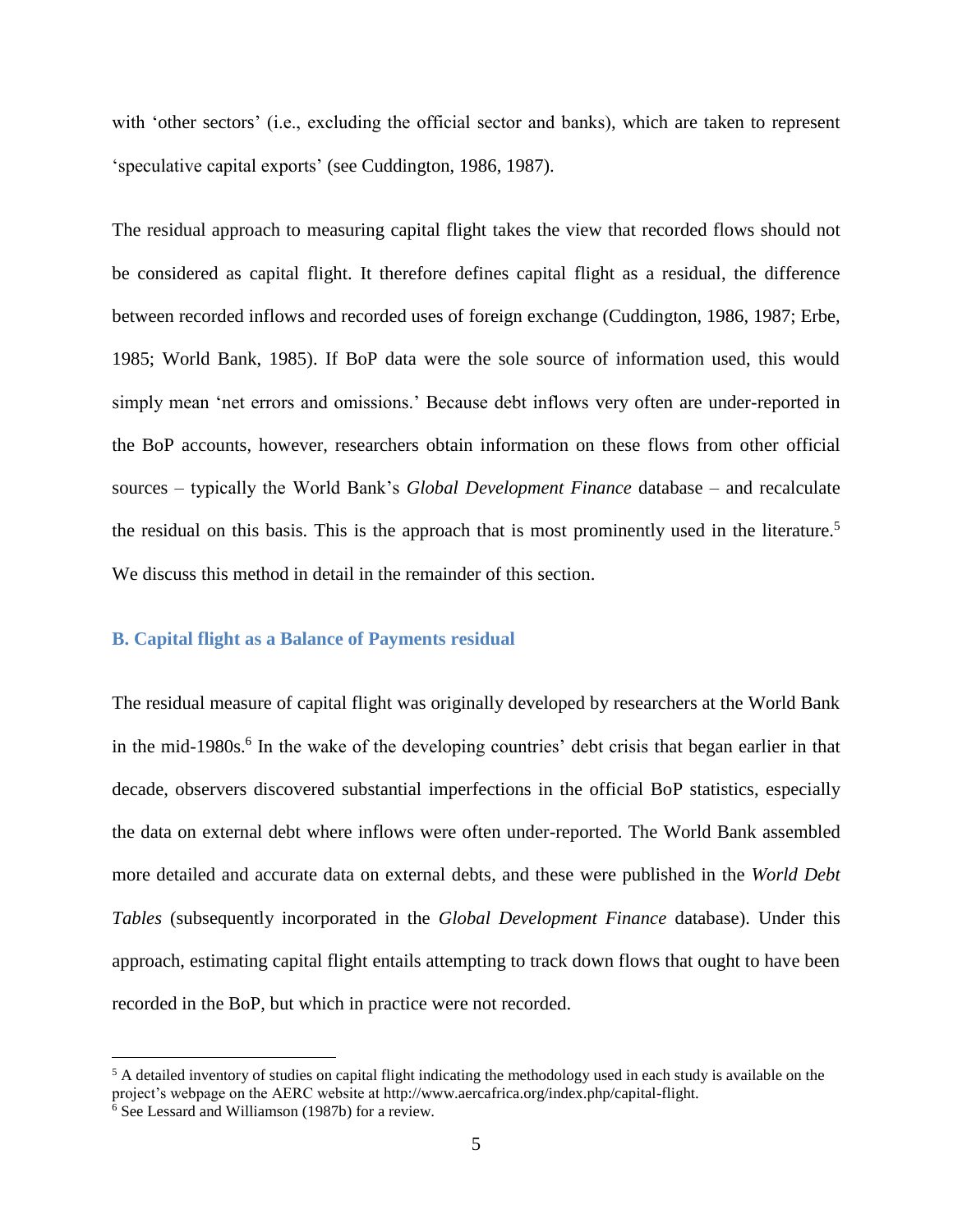Capital flight was then estimated as the difference between inflows and outflows of foreign exchange, with all data taken from a country's BoP statistics except for external borrowing, for which the more complete data were substituted. The difference was referred to as the residual measure of capital flight [\(Erbe, 1985;](#page-41-2) [World Bank, 1985\)](#page-42-6).

The residual measure of capital flight is computed as follows:

$$
KF_{it} = \Delta DEBTADJ_{it} + FDI_{it} - (CA_{it} + \Delta RES_{it})
$$
\n(1)

where for country i in year t,  $\triangle$ *DEBTADJ* is the change in the stock of external debt outstanding adjusted for exchange rate fluctuations, *FDI* is net foreign direct investment, *CA* is the current account deficit, and *RES* is net additions to the stock of foreign reserves.

Only a minor fraction of the 'leakages' revealed by this calculation can be attributed to statistical errors [\(Lane and Milesi-Ferrett, 2007\)](#page-41-4). Statistical discrepancies would be expected to be randomly distributed with a mean of zero; they would not systematically reveal net outflows or inflows. In Africa, most of the unrecorded flows typically are outflows resulting from illicit transactions pursued for a variety of motives discussed below, including money laundering, tax evasion and tax avoidance. These outflows have been impacted by the increasing complexity of financial transactions resulting from globalization, the increasing sophistication of operations of multinational corporations with multiple domiciles across the globe, and the expansion of the 'offshore interface between illicit and licit economies' [\(Christiansen, 2009\)](#page-40-4); see also [Baker](#page-39-1)  [\(2005\)](#page-39-1) and [Henry \(2012\)](#page-41-0)).

Two important refinements have been made to the debt data used in the original version of the simple residual measure. First, the end-of-year debt stock is adjusted to account for exchange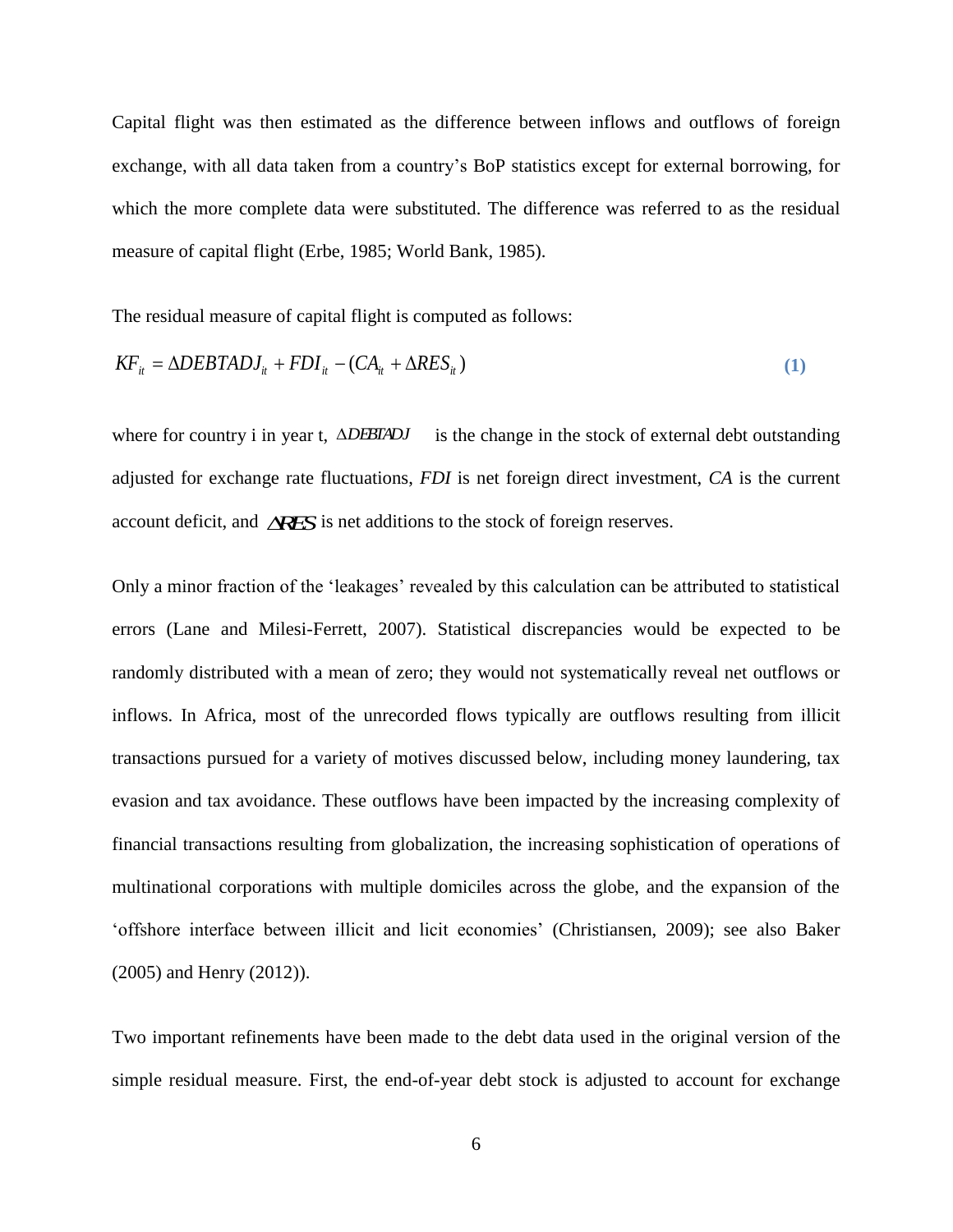rate fluctuations during the year in the calculation of the change in debt *DEBTADJ* [\(Boyce](#page-40-0)  [and Ndikumana, 2001\)](#page-40-0). A detailed description of the algorithm is provided in Annex A1. Second, the change in debt is adjusted to account for debt write-offs, given that they are reported as a reduction in the stock of debt even though they have no corresponding outflow of debt repayment.

# **C. Trade misinvoicing**

Data on external borrowing are not the only numbers that are systematically misreported in official BoP statistics. Official measures of exports and imports can be distorted by trade misinvoicing. Using data from bilateral trade partners, the simple residual estimate of capital flight can be adjusted to correct for these errors.

Misinvoicing of international trade transactions occurs for several reasons. On the export side, operators may underinvoice exports (by understating their quantity, price, or both) so as to conceal their actual earnings and keep the difference in foreign accounts. This can be an important conduit for capital flight, as our results will illustrate. On the import side, businesses may overinvoice their import bills in order to obtain extra foreign currency from banking authorities, again stashing the difference abroad in private accounts or other assets – an analogous mechanism of capital flight. On the other hand, imports may be underinvoiced or not recorded at all so as to circumvent customs duties, phenomena known as 'technical smuggling' and 'pure smuggling,' respectively. Imports must be paid for regardless of whether they are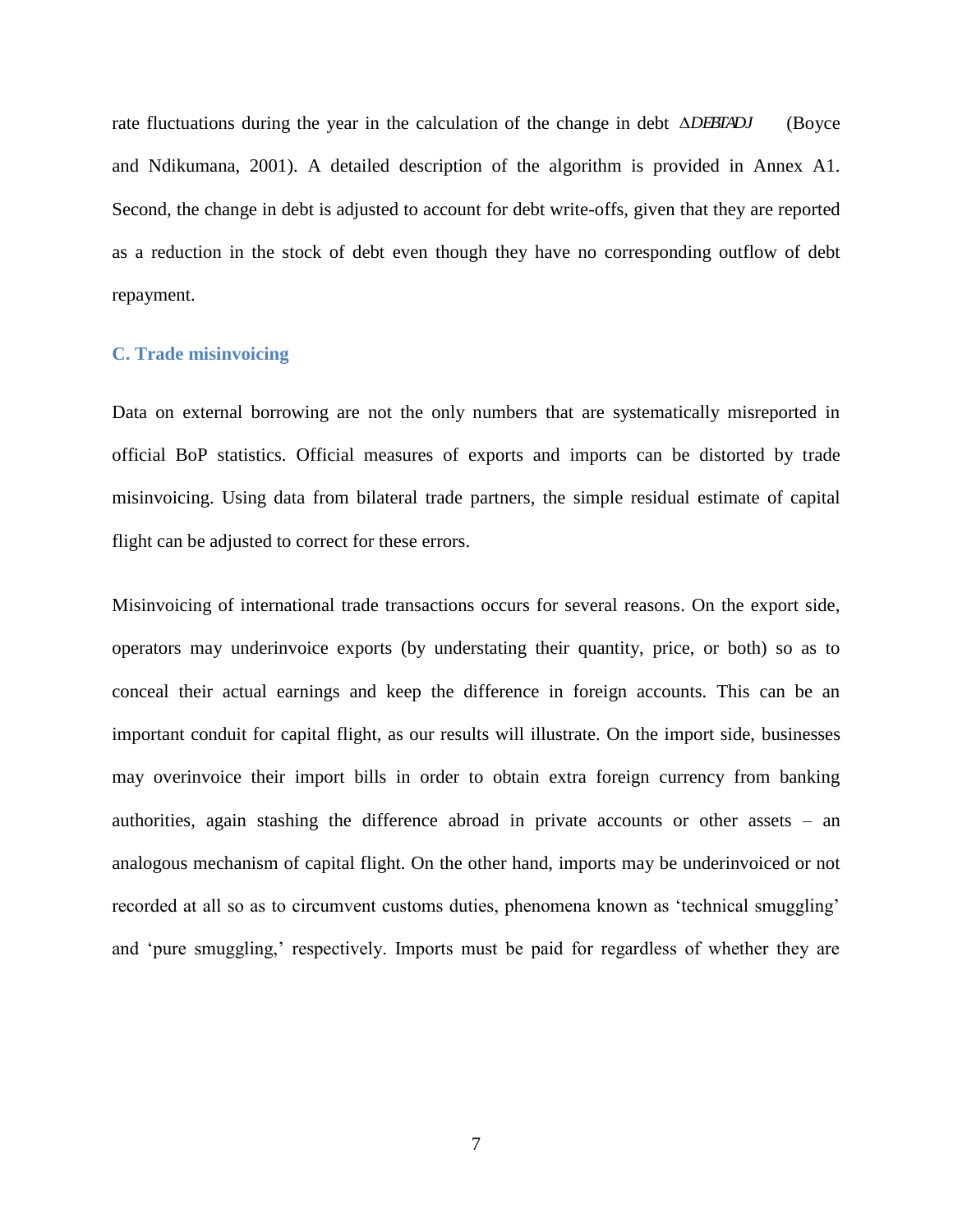reported in full to the authorities or not. Payments for smuggled imports can be considered another type of illicit financial flow, distinct from capital flight.<sup>7</sup>

The amount of trade misinvoicing is estimated by comparing a country's declared imports and exports to those of its trading partners. For example, exports by Gabon to France, as reported in Gabon's official trade statistics, should equal France's imports from Gabon, as reported by France in its trade statistics, after adding the cost of freight and insurance to the value declared by Gabon. Gabon's imports from France can be compared to France's exports to Gabon in a similar fashion. The relevant data for both trading partners are reported in the IMF's *Direction of Trade Statistics*.

Assuming the trade statistics reported by advanced economies to be more reliable, trade misinvoicing of African countries relative to this group is used as a benchmark to compute overall trade misinvoicing. For an African country *i* in year *t,* export discrepancies with industrialized countries (*DXIC*) are computed as follows:

 $\mathbf{D} \mathbf{X} \mathbf{C}_t = \mathbf{P} \mathbf{X} \mathbf{C}_t - (\mathbf{X} \mathbf{C}_t^* \mathbf{C} \mathbf{I}_t^T)$ **(2)**

where *PXIC* is the value of imports from the African country as reported by the industrialized trading partners, *XIC* is the African country's exports to industrialized countries as reported by the African country, and *CIF* is the c.i.f/f.o.b factor, representing the costs of freight and insurance.<sup>8</sup>

 $\overline{a}$ 

<sup>7</sup> While export misinvoicing and import misinvoicing can be estimated separately from the IMF *Direction of Trade Statistics,* we cannot use these aggregate data to separate out import overinvoicing and import underinvoicing. Only their net effect can be calculated, which is what matters in estimating total capital flight.

<sup>8</sup> South Africa is the only SSA country that publishes imports at both c.i.f. and f.o.b. in the Direction of Trade Statistics (DOTS), making it possible to compute the c.i.f./f.o.b. factor. For other countries, the factor may be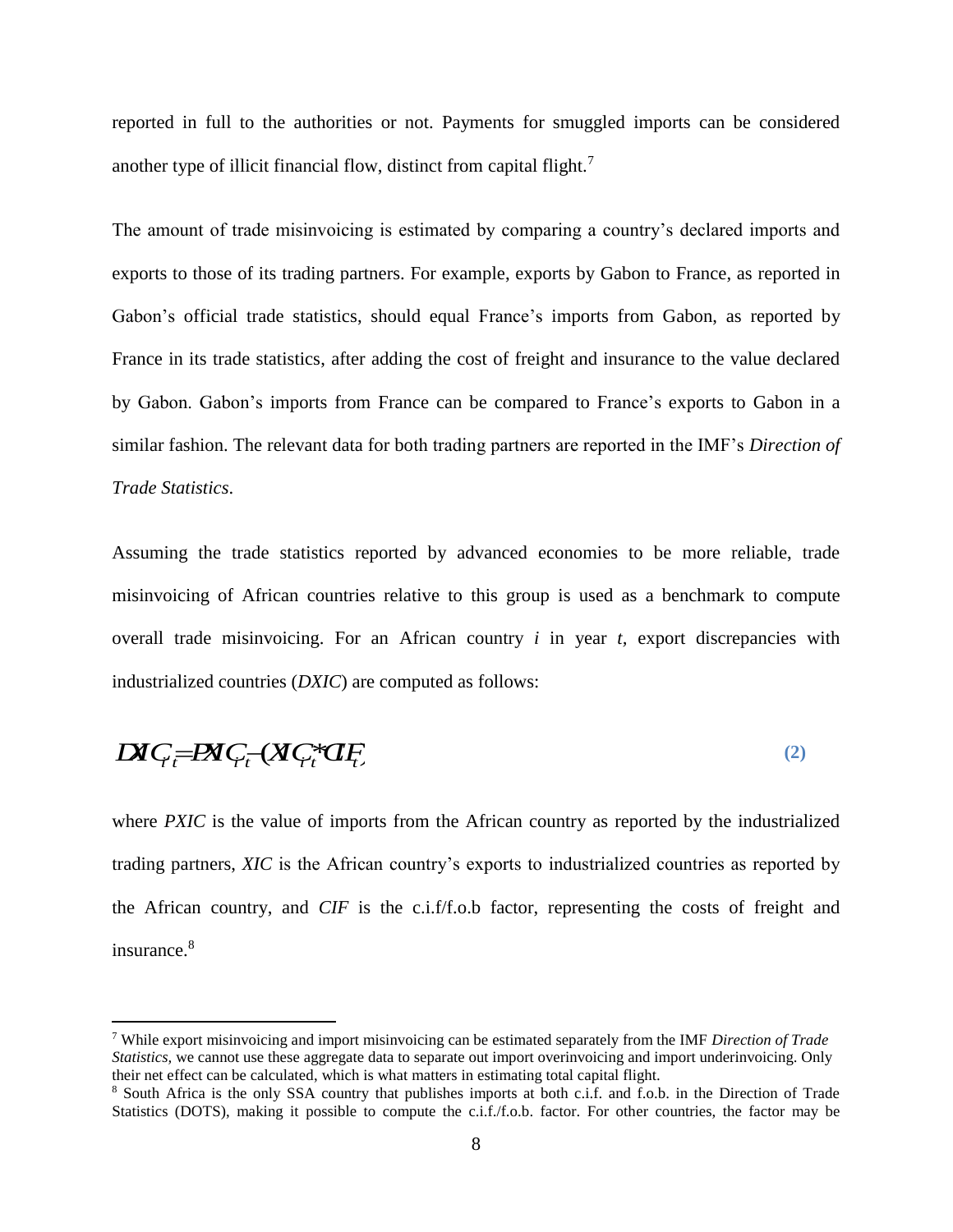Import discrepancies with the industrialized countries (*DMIC*) are computed as:

$$
DM I_i \not\subset M I_i \not\subset (PM I_i \not\subset T) \tag{3}
$$

where *MIC* is the African country's imports from industrialized countries as reported by the African country, and *PMIC* is the industrialized countries' exports to the African country as reported by the industrialized trading partners.

We scale up the derived value of trade misinvoicing by the inverse of the share of advanced economies in the country's total exports (ICXS) and total imports (ICMS) to obtain a global measure of import and export misinvoicing as follows:<sup>9</sup>

$$
MISINV_{it} = \frac{DXIC_{it}}{ICXS_{it}} + \frac{DMIC_{it}}{ICMS_{it}} \tag{4}
$$

 $\overline{a}$ 

Total trade misinvoicing (*MISINV*) is the sum of misinvoicing of exports and misinvoicing of imports. A positive sign on export misinvoicing indicates a net outflow (export underinvoicing), while a negative sign indicates a net inflow (export overinvoicing). In most cases, we expect export underinvoicing to dominate export overinvoicing.<sup>10</sup> A positive sign on import misinvoicing again indicates a net outflow (overinvoicing of imports), while a negative sign

derived using the two values of total imports reported in the DOTS labeled IFS World Total and DOTS World Total. The ratio of the two should be equal or close to 1.10, given that the former series is obtained by applying a 10% factor to the latter according to the IMF's *Guide to Direction of Trade Statistics*. However, the derived ratios are at times less than 1 and they can fluctuate substantially from one year to another. In our past estimates of capital flight we used the average factor for Africa obtained from IMF's printed DOTS reports, but this information is no longer published. In this report, we use a 1.10 factor for all countries except for South Africa where we use the actual ratio of imports c.i.f to imports f.o.b calculated from DOTS data.

<sup>9</sup> In past editions of our capital flight series, we used the country's average ICMS and ICXS shares over the sample period. In this edition we use the actual annual value. As the time period increases, averaging out these shares implies substantial loss of information. Furthermore, using the actual annual ratio will make it easier for any interested user to update the capital flight series.

 $10$  Export overinvoicing is relatively uncommon, but it can be motivated by particular policies such as export incentives.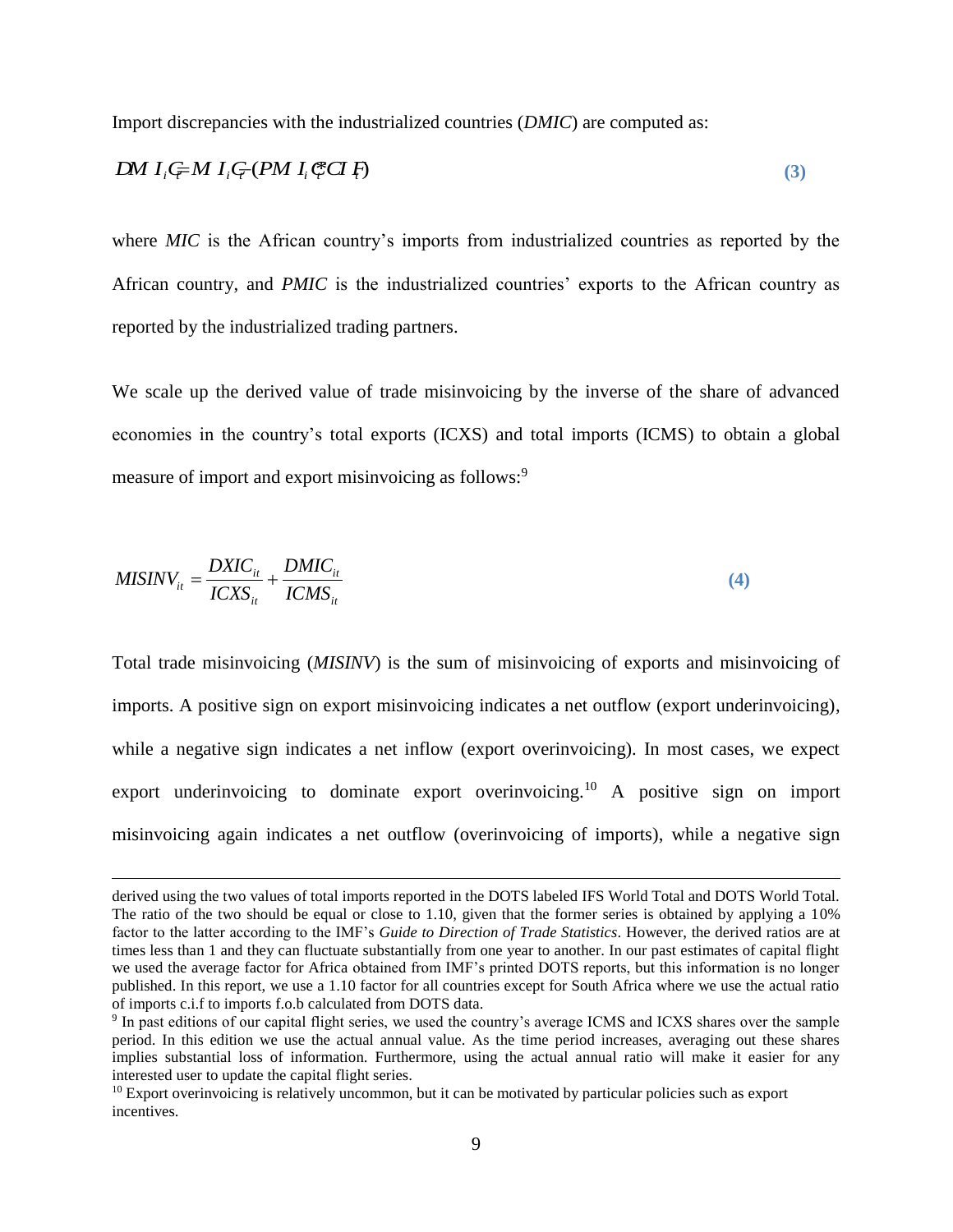indicates a net inflow (underinvoicing as a result of import smuggling). In many cases, smuggling dominates import overinvoicing, resulting in negative net import misinvoicing adjustments. When this effect is large enough to outweigh net export underinvoicing as well, the overall effect of the trade misinvoicing adjustment is to reduce estimated capital flight below the simple residual measure. This is because some of the 'missing money' was used to fund the deficit in illicit trade transactions, rather than being counted as an unrecorded capital outflow. Conversely, where export underinvoicing and import overinvoicing outweigh smuggling, the net effect of the trade misinvoicing adjustment is to increase estimated capital flight above the amount given by the simple residual measure.

Since the misinvoicing adjustment is based on discrepancies between the values of exports and imports recorded by African countries and their trading partners, it does not capture the related but distinct phenomenon of 'transfer pricing' in which the same values are recorded by both the exporting country and the importing country at anomalous prices. This practice is often used in intra-firm trade by multinational enterprises with the aim of booking profits in low-tax (or taxfree) jurisdictions so as to minimize the firm's overall tax liability. This corporate (mis)behavior, driven by the motive of avoiding or evading taxes, can be regarded as a first cousin to capital flight.

# **D. Unrecorded workers' remittances**

Another flow that is often underreported in the BoP is worker remittances to developing countries. This has the same effect as the underreporting of export earnings. We estimate unrecorded remittances by comparing the country's officially recorded remittances as reported in the BoP to survey-based estimates compiled by the International Fund for Agricultural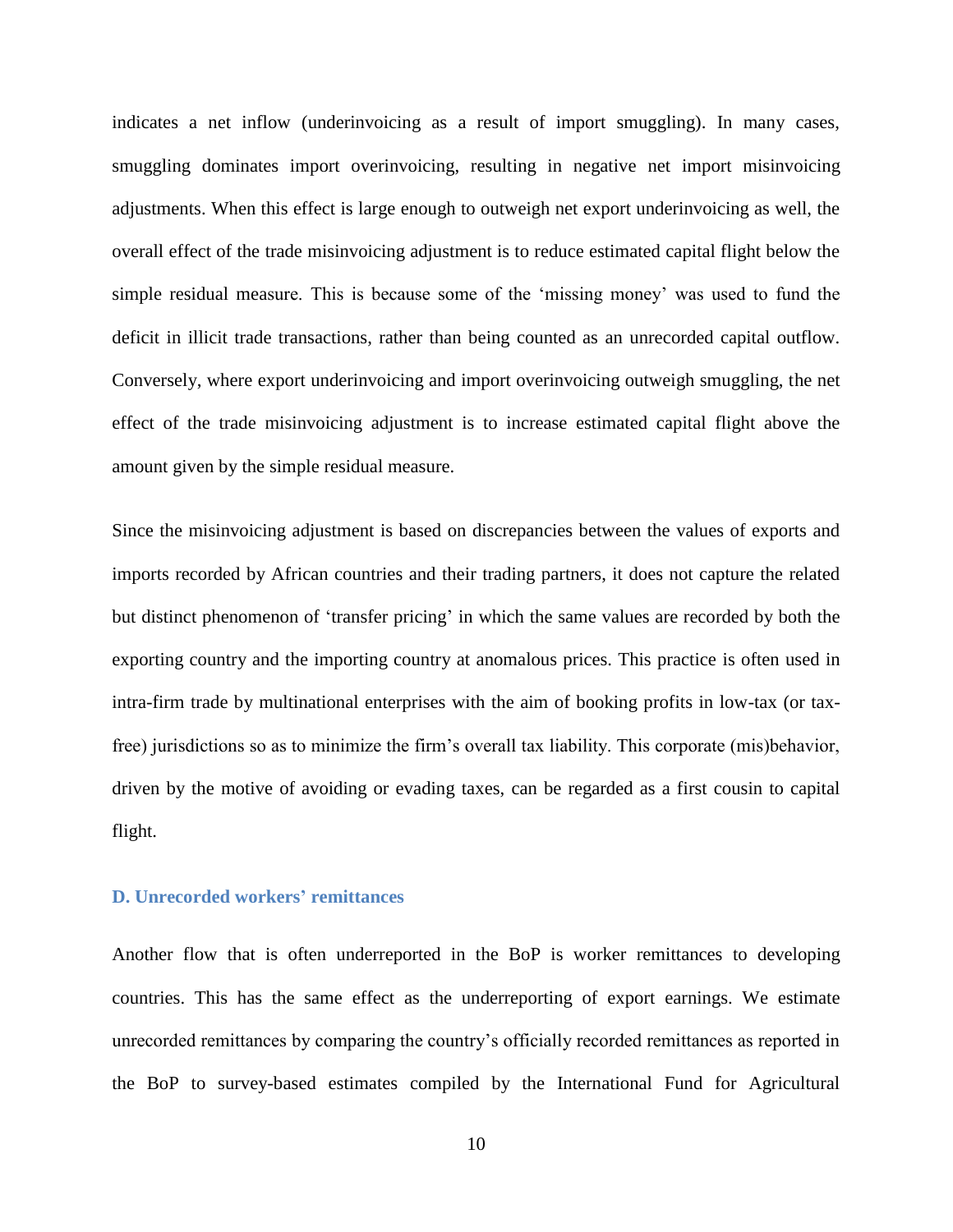Development (IFAD) for the year  $2006$ .<sup>11</sup> In comparing the two measures, we consider only the IFAD estimates of remittances from industrialized countries as these data are likely to be more reliable. In principle, the BoP value should be larger because it includes remittances from the entire world, not only from the industrialized countries. When the IFAD estimate exceeds the BoP value, we take this as evidence of underreporting and calculate the discrepancy. We then extrapolate the discrepancy based on IFAD's data for the year 2006 to estimate discrepancies for earlier and subsequent years, based on the trend in overall African remittance inflows reported in the BoP statistics. The formula is as follows:

$$
RID_{it} = (ARI_{i,2006} - BPRI_{i,2006}) * BPRI_t / BPRI_{2006}
$$
\n
$$
\tag{5}
$$

where *RIDit* is the remittance inflow discrepancy in country *i* in year *t*; *ARIi, 2006* and *BPRIi, 2006* are the alternative and BoP measures, respectively, of remittance inflows in country *i* in the year 2006; and *BPRI<sup>t</sup>* and *BPRI<sup>2006</sup>* are the BoP measures of remittance inflows to all African countries as a whole in years *t* and 2006, respectively.

The total magnitude of capital flight, adjusted for trade misinvoicing and unrecorded remittances, in a given year *t* for a country *i*, is then obtained by summing the above components as follows:

 $ADJKF_{it} = \Delta DEBTADJ_{it} + FDI_{it} - (CA_{it} + CRES_{it}) + MISINV_{it} + RID_{it}$  (6)

#### **E. Real capital flight and stock of capital flight**

To facilitate analysis of capital flight over time, the annual flows are converted into constant 2010 dollars using the US GDP deflator. In addition, an estimate of the accumulated stock of

 $\overline{a}$ 

 $11$  See Ndikumana and Boyce (2011a) for details.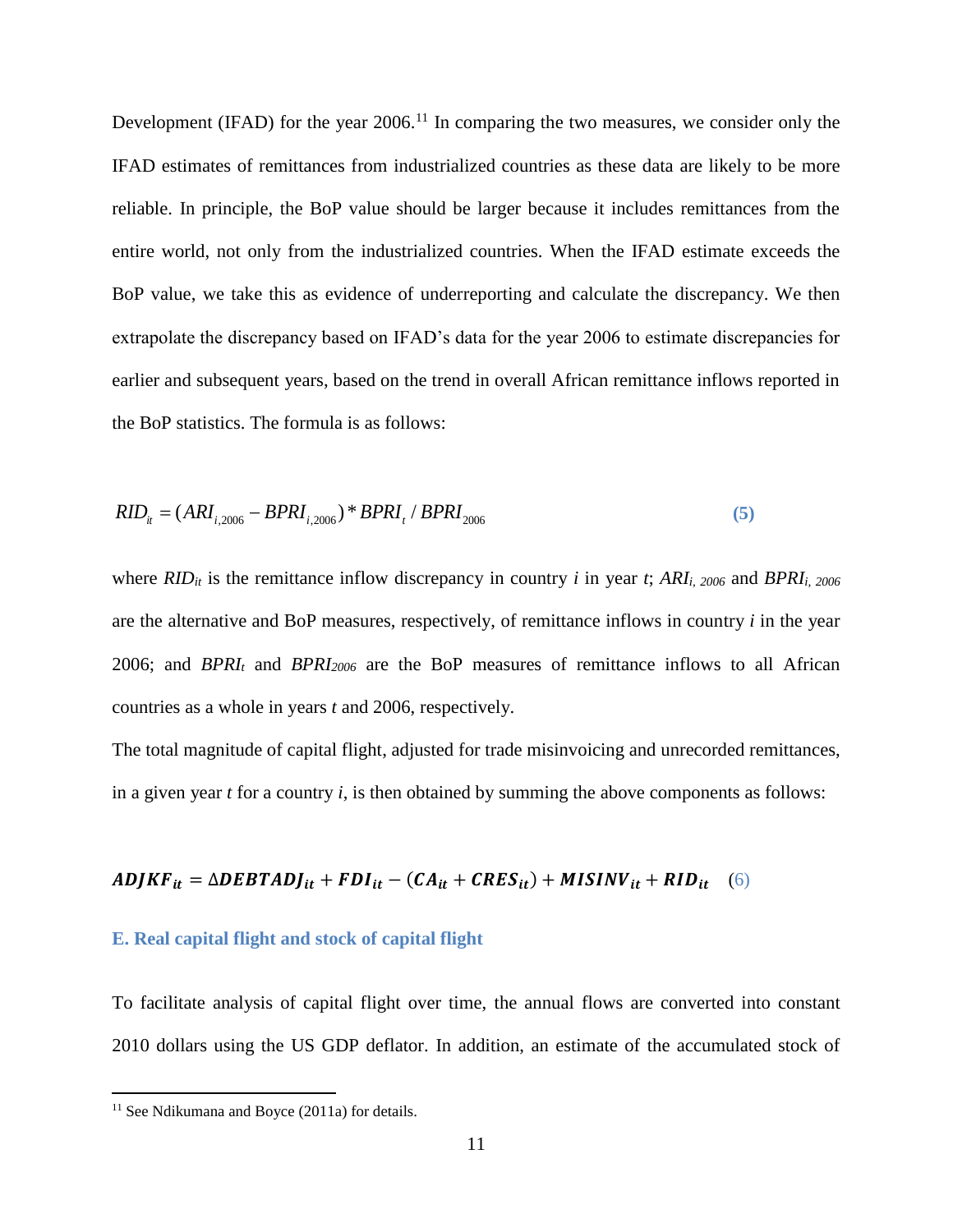capital flight is calculated by imputing interest earnings using the United States short-term Treasury bill rate. Of course, not all the capital flight from African countries was invested at this rate of return. Some was squandered on extravagant consumption, some may have earned lower returns, and some may have earned higher returns than the rather conservative T-bill benchmark. Regardless, the estimated stock of capital flight provides a measure of opportunity costs to the source country; that is, the benefits foregone by virtue of the loss of capital that could have been invested in infrastructure, health, education, or other productive uses.

#### **2.3. Data, sources and limitations**

The data used in the computation of capital flight are from the IMF's *Balance of Payments Statistics* (BoP), *Direction of Trade Statistics* (DOTS), and *International Financial Statistics* (IFS); and the World Bank's *World Development Indicators* (WDI) and *Global Development Finance* (GDF). A detailed list of the variables used in the computation of capital flight as well as the data sources is provided in **Error! Reference source not found.** in the appendix.

The electronic DOTS database contains trade data from 1980 onwards only. The data for the 1970s were obtained from printed editions of the DOTS Yearbook. BoP data are reported sparsely in the early years of the 1970s for most countries in the online and CDROM versions of this database. Hence, printed versions of the BoP were used to fill in the missing data. Up to 1983, the values in the printed editions of the BoP were reported in Special Drawing Rights (SDRs). The values for this period were converted into US dollars (USD) using the USD/SDR exchange rate. For some countries, data were missing in the BoP in some years over the 1980- 2010 period. We used the IMF's online country staff reports to fill these gaps. The concerned years are shown in **Error! Reference source not found.** in the appendix.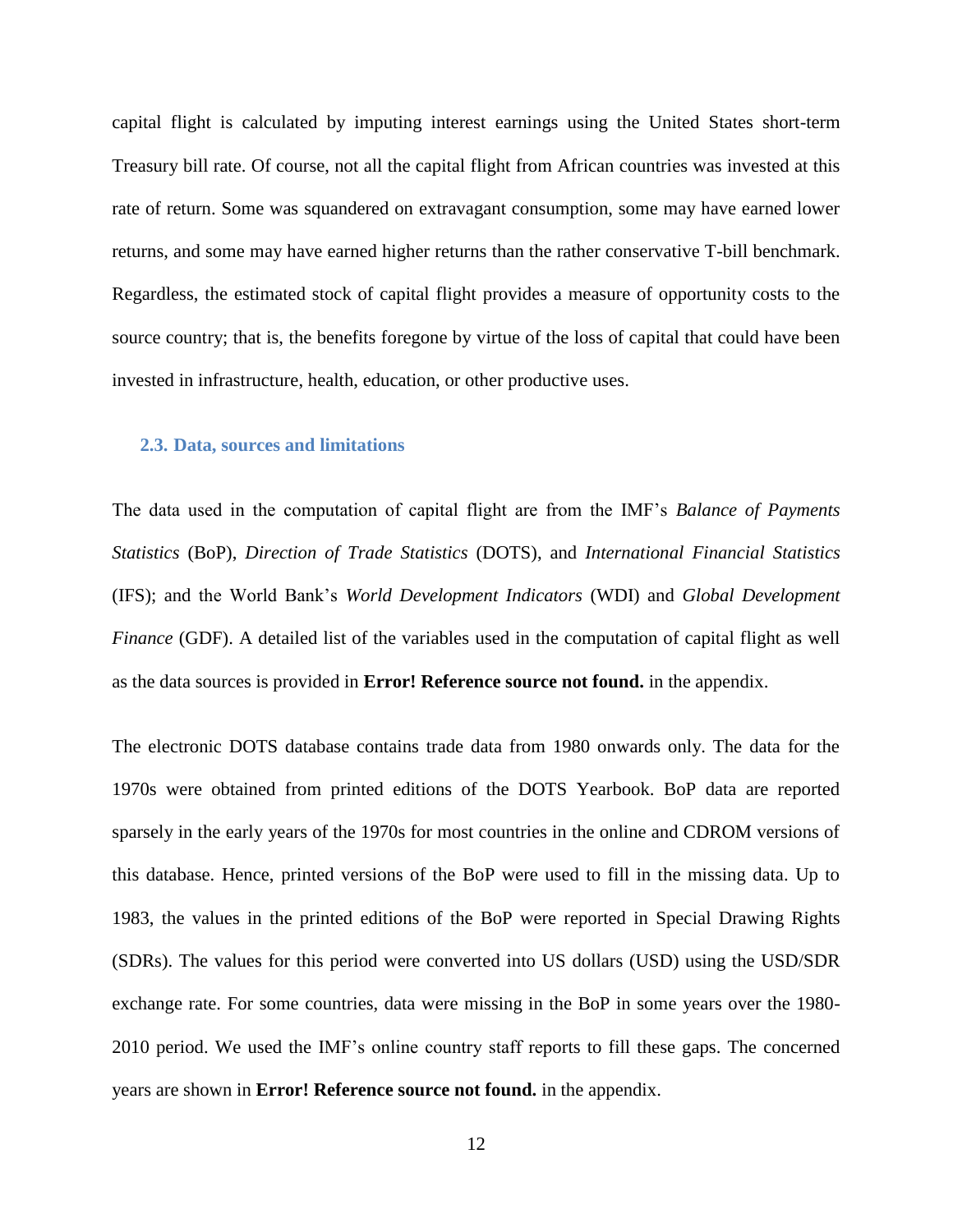For some countries, the currency composition of long-term debt reported in GDF appears to be incomplete, as the sum of the shares of the components does not add up to 100% in some years. In those years, we retained the unadjusted change in debt stock in lieu of *NDEBTADJ*. These countries and the relevant years are also shown in **Error! Reference source not found.** in the appendix. $^{12}$ 

# **2.4. Capital flight and illicit financial flows**

 $\overline{a}$ 

There is a tendency in the literature to use the terms 'capital flight' and 'illicit financial flows' interchangeably. By definition and in practice, the two are different. Using the conventional measures described above, illicit financial flows include more than what is captured as capital flight. In particular, the measure of illicit financial flows developed by researchers at Global Financial Integrity (GFI) include some payments for unrecorded imports [\(AfDB and GFI, 2013;](#page-39-2) [Kar, 2010;](#page-41-5) [Kar and Cartwright-Smith, 2010;](#page-41-6) [UNDP, 2011\)](#page-42-0). <sup>13</sup> While such payments are illicit, they are not capital flight: the money is not parked abroad, but rather it is spent on goods that return to the country. In other words, while all capital flight (as the term is used here, and as measured in equation 6) can be considered illicit, not all illicit financial flows are capital flight. Illicit financial flows are a broader category that includes payments for smuggled imports, payments arising from trade in narcotics and other contraband, laundered money that flows through officially recorded banking channels, and the effects of intra-firm transfer pricing. The

 $12$  For South Africa, the data on debt and the currency composition of long-term debt are available in WDI/GDF only starting from 1994. We obtained debt stock data for the previous years from the South African Reserve Bank (online database: http://www.resbank.co.za/Research/Statistics/Pages/OnlineDownloadFacility.aspx.). No adjustment for exchange-rate fluctuation for these years was made due to the lack of data on the currency composition of long-term debt.

<sup>&</sup>lt;sup>13</sup> As noted above, trading partner data comparisons using *Direction of Trade Statistics* can only reveal net import misinvoicing arising from both underinvoicing for tariff evasion and overinvoicing for capital flight. When the former exceeds the latter, the GFI measure of illicit financial flows does not subtract net import underinvoicing, whereas this is subtracted from our measure of capital flight.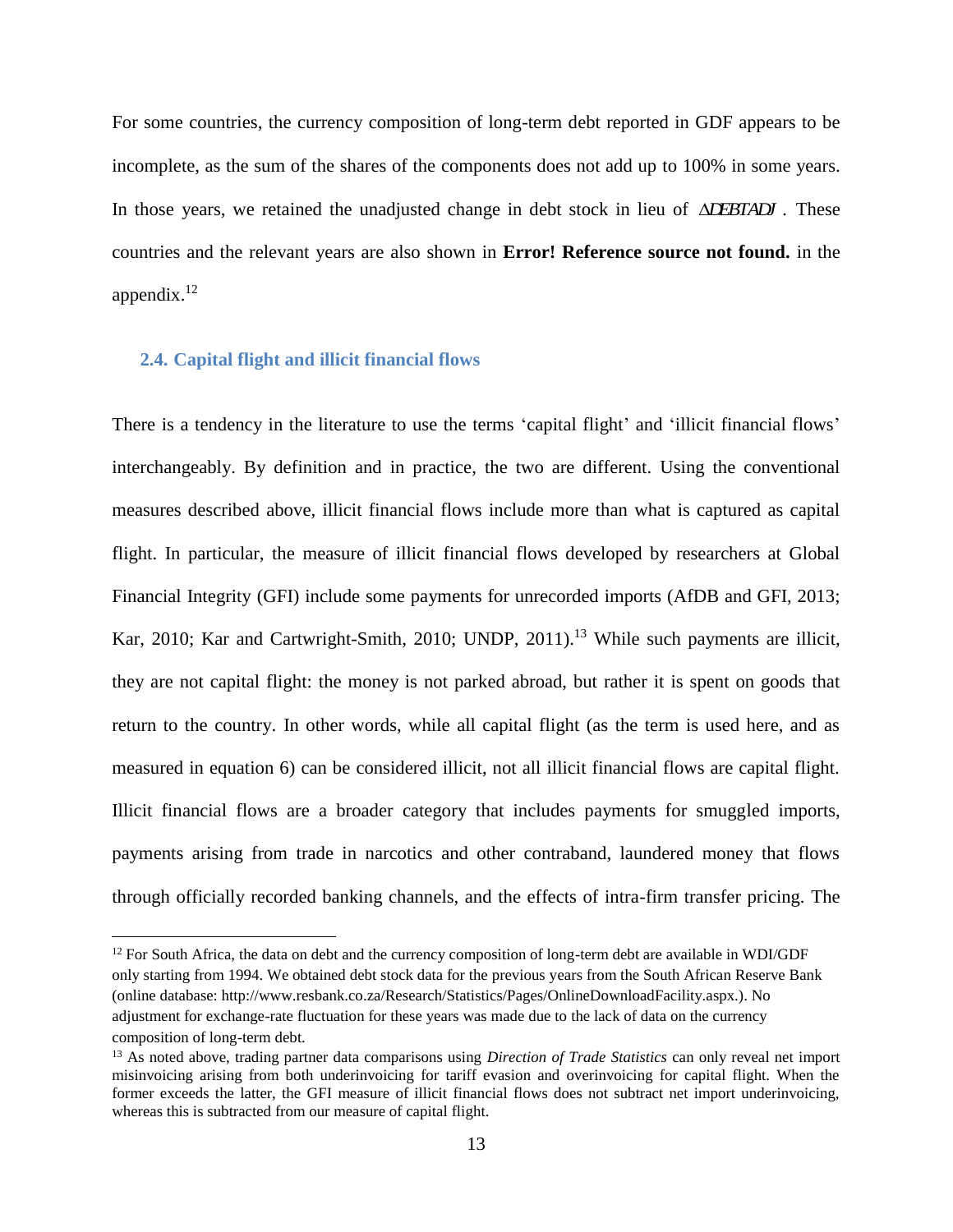techniques for measuring illicit financial flows are still evolving. For discussion, see the various chapters in [Reuter \(2012\)](#page-42-7).

It is not possible to ascertain precisely what fraction of capital flight originated as licit or illicit capital, just as it is not possible to determine its ultimate destinations and uses. Presumably, some of the unrecorded movements of capital across borders may be funds that were honestly acquired. All capital outflows that evade official recording can be considered illicit, however, by virtue of their clandestine transfer.<sup>14</sup> Much of the funds that 'go missing' may be illicit, however, by virtue of the acquisition of funds and the illicit holding of funds abroad, as well as by virtue of the transfer of funds. Some, if not all, capital flight is therefore illicit in all three respects:

(i) *Funds acquired illegally:* Capital outflows are illicit when the funds were acquired illegally. Funds may be acquired illegally through the embezzlement of public resources (tax revenue, loans, export proceeds of public enterprises, etc.), bribes and extortion on public projects, tax evasion, and the proceeds of criminal activities such drug and human trafficking [\(Baker, 2005\)](#page-39-1). Funds acquired by such illegal means will often be hidden abroad for the sake of evading legal scrutiny on their origins.

(ii) *Funds transferred abroad illegally*: Capital outflows are illicit when they are transferred into foreign assets (liquid assets such as bank deposits, or physical assets such as real estate) without the required declaration of the transaction with the relevant regulatory authorities (central bank, customs authorities, etc.). This can involve actual, undeclared movement of funds from the country to foreign entities and locations, or the

 $\overline{a}$ 

 $14$  An exception would be outflows that are declared to the authorities, but nevertheless fail to appear in official BoP data due to bureaucratic error. The extent of such errors is a topic on which future research would be helpful.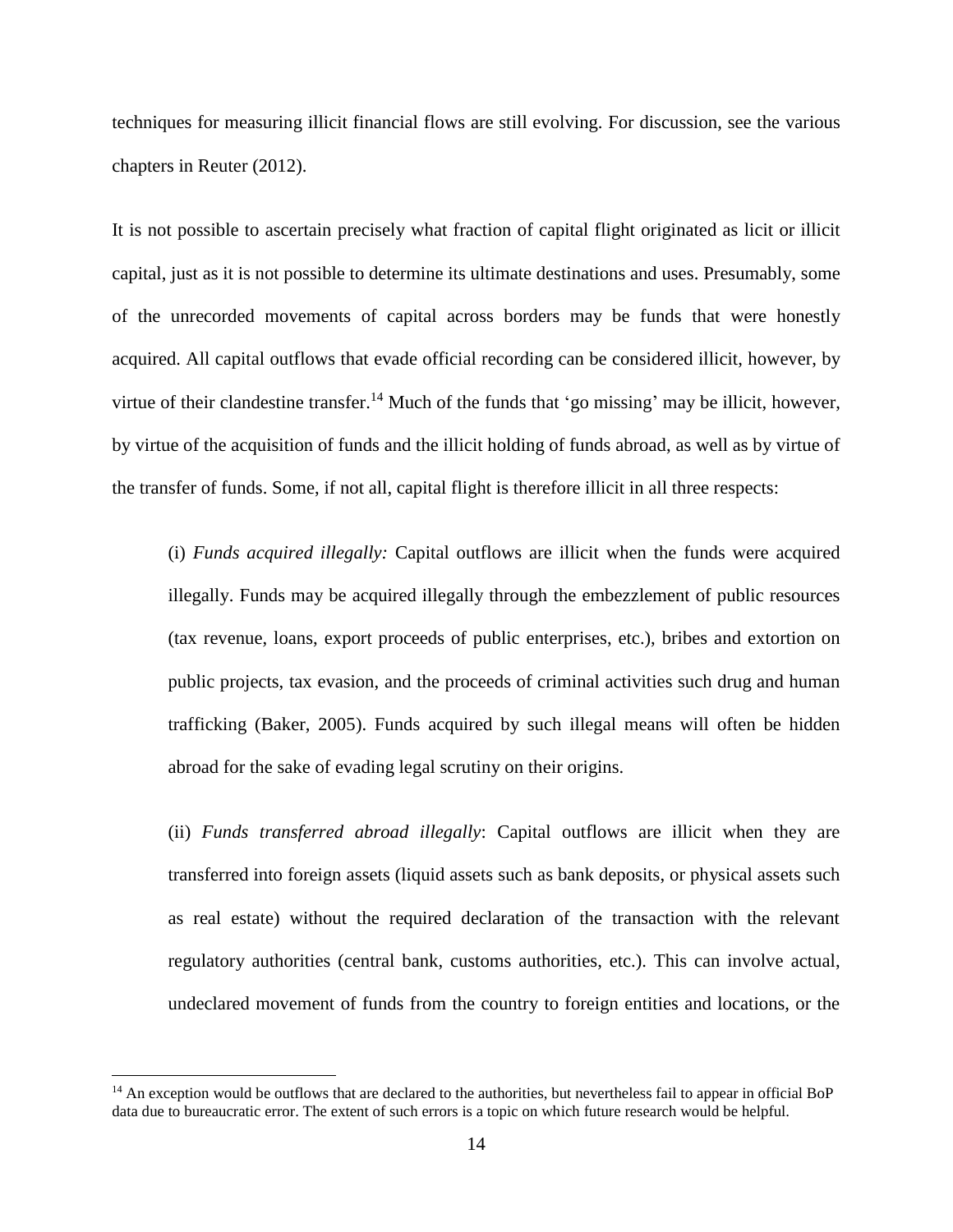manipulation of trade invoices to overstate or understate the value of transactions in order to transfer or keep some of the funds abroad.

(ii) *Funds held abroad illegally:* The illicit nature of capital flight may also arise from the failure by the owners to report or declare these assets to the national authorities. This is motivated either by the desire to conceal the origin of the funds (if these were illicitly acquired or illicitly transferred abroad) or to avoid taxation. The illicit transfer and holding of assets abroad has been facilitated over the past decades by the explosion of the offshore financial system and bank secrecy jurisdictions or 'safe havens' [\(Shaxson,](#page-42-8)  [2011\)](#page-42-8).

# **3. Estimates of capital flight from African countries, 1970-2010**

This section provides estimates of capital flight from 39 African countries, including four from North Africa and 35 from Sub-Saharan Africa, over the period 1970-2010. Detailed country time series are available online at the Political Economy Research Institute's website.<sup>15</sup>

#### **3.1. Trend and magnitude of capital flight**

Two facts clearly emerge from the data: capital flight from African countries is a chronic problem, and the problem is getting worse. The continent has experienced capital flight from as far back as 1970, although measurement and analysis of the scale of Africa's capital flight dates only from the 1990s [\(Ajayi, 1997;](#page-39-3) [Ajayi and Khan, 2000;](#page-39-4) [Chang and Cumby, 1991;](#page-40-5) [Hermes and](#page-41-7)  [Lensink, 1992;](#page-41-7) [Kahn, 1991;](#page-41-8) [Murinde et al., 1996;](#page-41-9) [Wood and Moll, 1994\)](#page-42-9). Between 1970 and 2010, capital flight from the 39 African countries for which we have data amounted to \$1.3

 $\overline{a}$ 

<sup>15</sup> Available at:<http://www.peri.umass.edu/300/#c2324>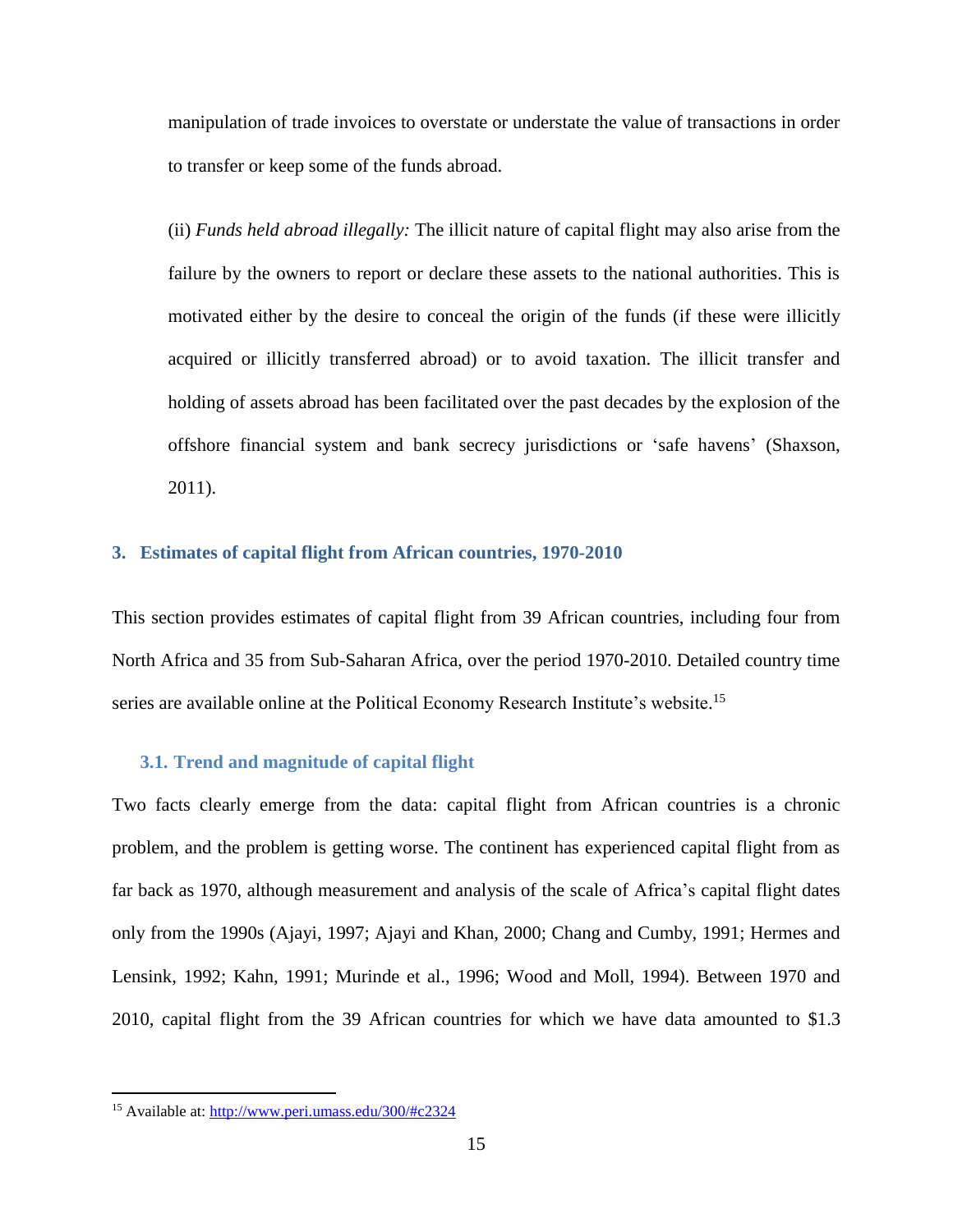trillion (in constant 2010 dollars). Between 2005 and 2010 alone this group of countries lost \$289 billion [\(Figure 1\)](#page-55-0).

Capital flight has accelerated since 2000, a period that coincides with the commodity-driven growth resurgence in the continent. The explosion of capital flight is particularly evident among oil-exporting countries, where it rose to a total of \$423 billion during 2000-10 from \$118 billion during 1990-99 (Figure 2). The group of oil-exporting countries here comprises eleven countries: Algeria, Angola, Chad, Cameroon, Republic of Congo, Democratic Republic of Congo, Côte d'Ivoire, Egypt, Gabon, Nigeria and Sudan. These countries rank at or near the top of the list in terms of the volume of capital flight, as can be seen in Table 1. Nigeria, Algeria and Angola lead the pack with \$311 billion, \$267 billion, and \$77.5 billion (in constant 2010 dollars), respectively. Egypt and Côte d'Ivoire follow with \$59.7 billion and \$56 billion, respectively.

If we assume that past capital flight accumulated (or could have accumulated) interest earnings at the modest rate of the 3-month US Treasury bill, the stock of capital flight by 2010 amounts to \$1.68 trillion for the group of 39 countries. This vastly exceeds the stock of debt of \$283 billion owed by these countries in 2010, which implies that the region is a 'net creditor' to the rest of the world. In other words, if this group of countries could recoup a modest fraction of their stolen assets – about 17 percent – they could go debt free at the stroke of a pen.

The magnitude of capital flight is large in both absolute and relative terms. For the group of the 39 countries as a whole, cumulative capital flight over this period (in 2010 dollars) represents 82 percent of their combined GDP in 2010 (Table 1). For eighteen of the countries, cumulative capital flight is greater than GDP. In the DRC, for example, capital flight amounted to \$513 per capita, compared to an annual per capita income of \$199.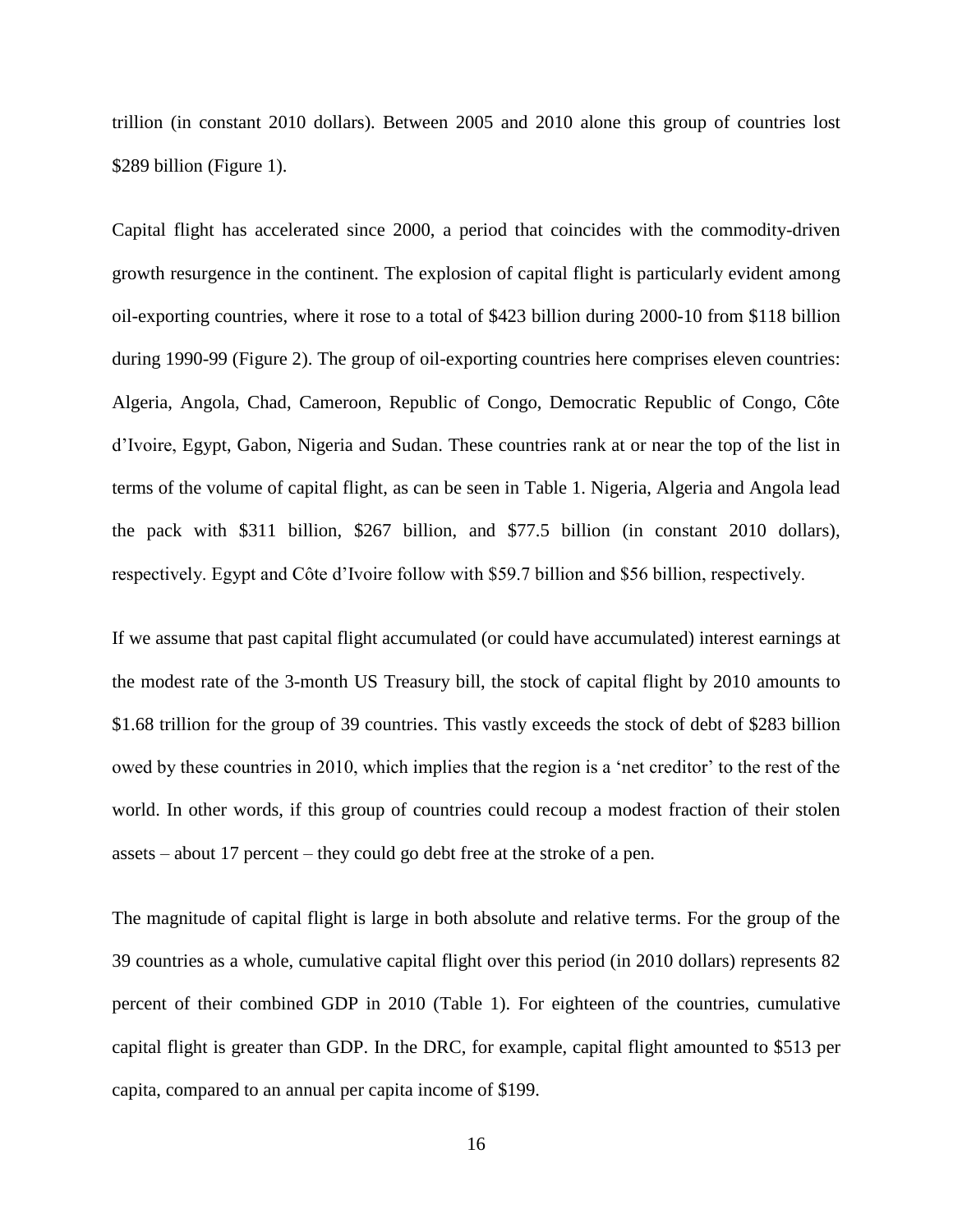#### **3.2. Magnitudes of trade misinvoicing and unrecorded workers' remittances**

As indicated earlier, the simple residual measure of capital flight often captures only part of unrecorded capital outflows from African countries. [Table 2](#page-45-0) shows the effects of the adjustments for trade misinvoicing and unrecorded remittances. For the 39 countries as a group, the simple residual measure amounted to \$790 billion (in 2010 dollars) over the 1970-2010 period. Net trade misinvoicing contributed a total of \$309 billion more: \$859 billion of export underinvoicing minus \$550 billion in net import underinvoicing (i.e., the surplus of payments for smuggled imports over any import overinvoicing). Unrecorded remittances added another \$174 billion to total capital flight.

The data in [Table 2](#page-45-0) show substantial cross-country variations in the relative importance of these various components of measured capital flight. We can identify four main patterns in the trade misinvoicing data:

- 1. Substantial export underinvoicing and import overinvoicing, both resulting in net capital outflows (positive sign), as in the cases of Algeria, Côte d'Ivoire, Tunisia and Zimbabwe.
- 2. Substantial export underinvoicing (net outflows) coupled with import underinvoicing (net inflows), with the balance resulting either in a net outflow, as in the case of Morocco and Sudan, or a net inflow, as in the cases of Egypt, Ethiopia and Ghana.
- 3. Export overinvoicing (net inflows) coupled with import overinvoicing (net outflows), as in the case of Zambia.
- 4. Little net misinvoicing of either imports or exports, as in the case of Angola.

17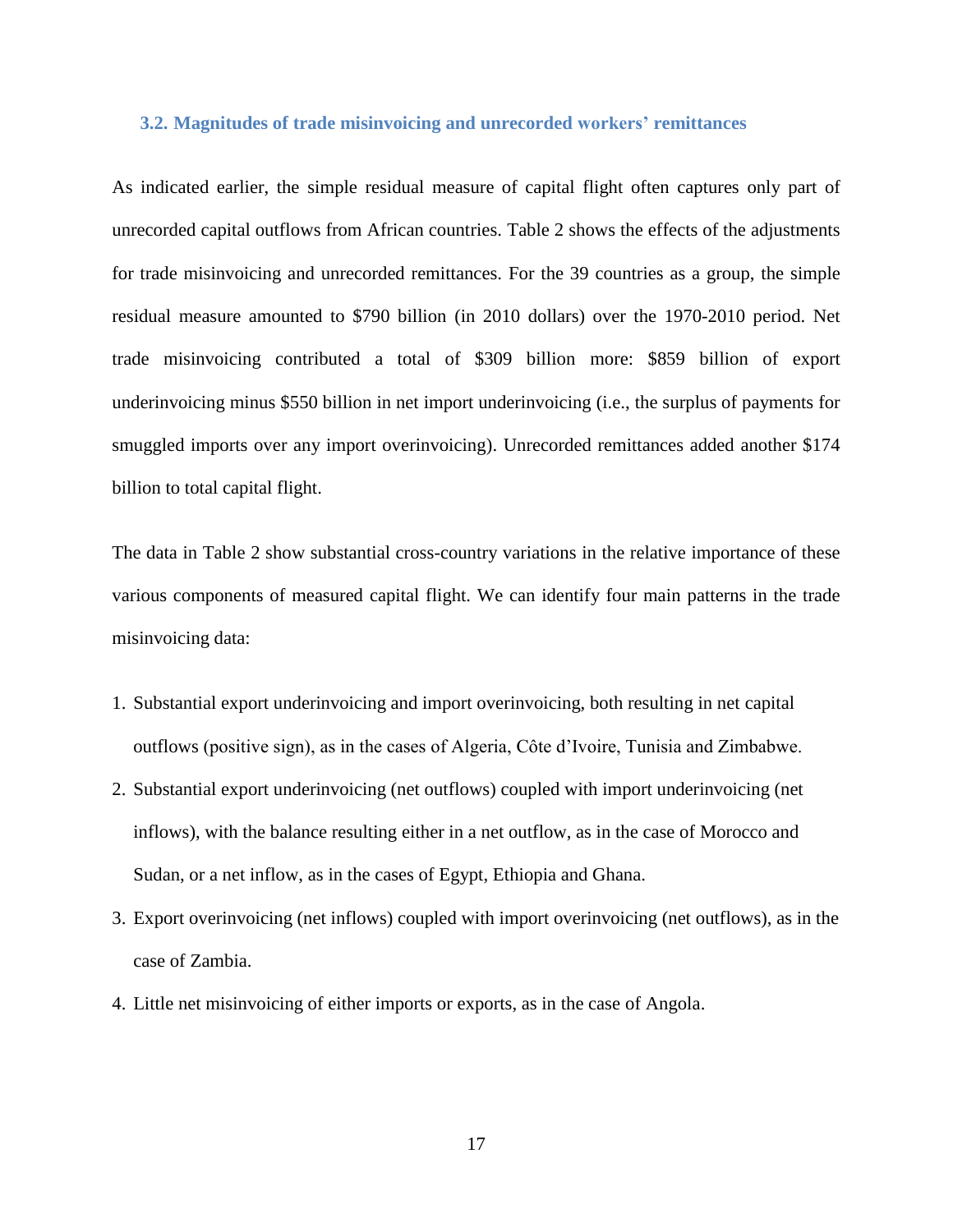Unrecorded worker remittances also contribute a substantial amount to total capital flight in a number of countries. That is, the actual remittance inflows appear to be substantially higher than what is recorded in the Balance of Payments. In Algeria, the country with the largest remittance adjustment, the discrepancy amounted to nearly \$70 billion over the 1970-2010 period. In some cases, comparisons with other official sources indicate even larger discrepancies than those we have estimated here. In the case of Ethiopia, for example, the amount reported in the BoP in 2009 was about half the volume reported for the same year by the Central Bank, which was over \$700 million [\(World Bank and African Development Bank, 2011, p. 51\)](#page-42-10). Based on the Ethiopian migrant population, the true amount of remittance flows to Ethiopia could reach one billion dollars or more.<sup>16</sup> If so, this would suggest that our estimates of capital flight are conservative.

### **3.3. Capital flight relative to other flows**

 $\overline{a}$ 

The volumes of capital flight also are large relative to other cross-border flows, such as foreign direct investment and foreign aid. It is commonly believed that African countries are heavily dependent on international development assistance. The group of 39 African countries considered in this study received cumulative aid of \$875 billion (again in constant 2010 dollars) over the 1970-2010 period (Table 3). This is substantially less than the \$1.3 trillion of capital flight over the same period. The group attracted a total of \$459 billion in foreign direct investment in the same period, with 37 percent of this going to the eleven major oil exporters. For the 39 countries as a whole, capital flight is equivalent to 95 percent of the combined amount of foreign aid and foreign direct investment. For the oil exporters group, the ratio is 176 percent.

<sup>16</sup> See for example http://bendixenandamandi.com/wp-content/uploads/2010/08/World-Bank-Ethiopia-Presentation.pdf.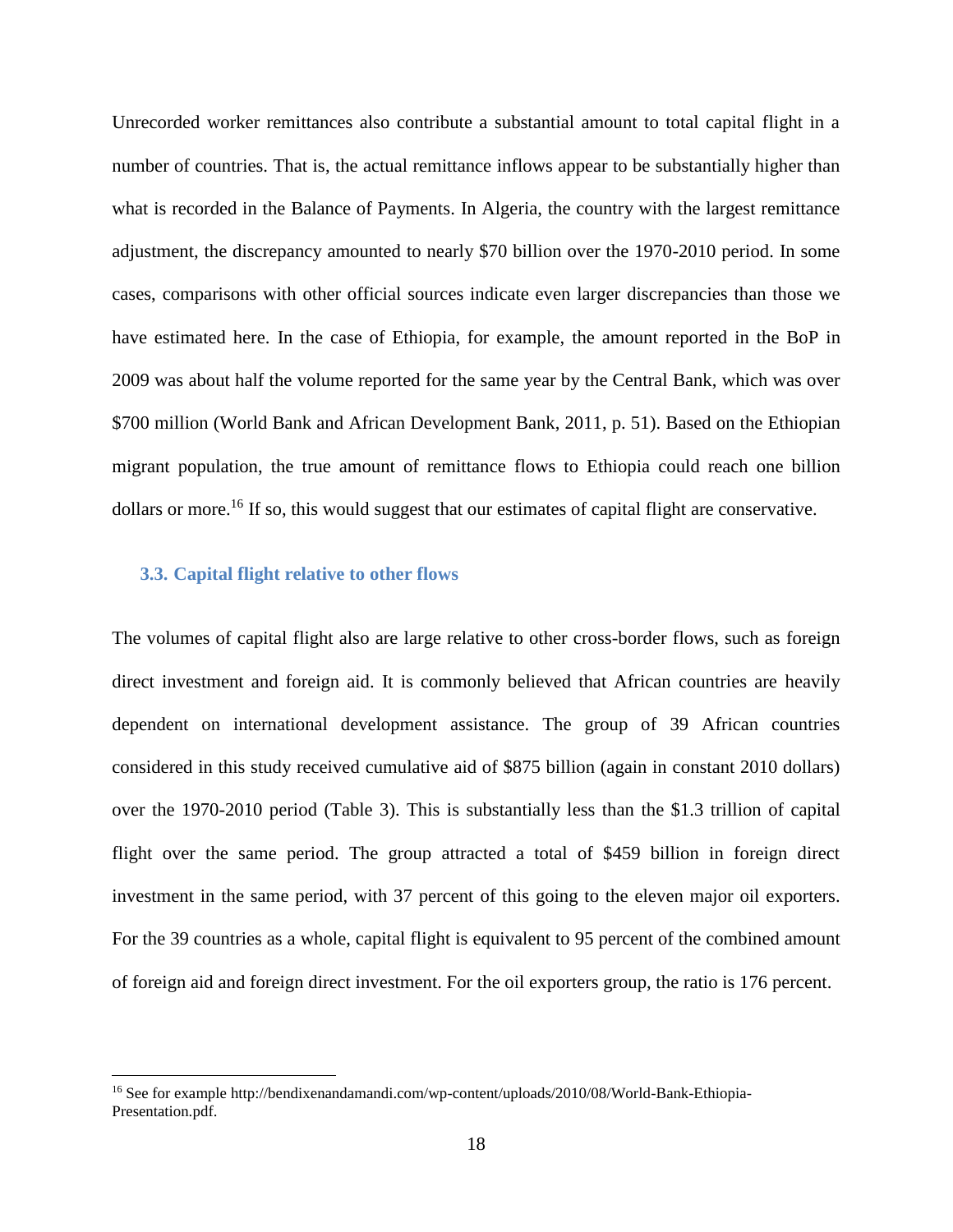The data clearly show that the heralded recent rise of capital inflows into the continent in the form of foreign aid and foreign direct investment has been outpaced by unrecorded outflows of capital (Figure 3). At the same time, many African countries, faced with heavy burdens of external debt, have been paying to the rest of the world more in debt service than they have been receiving in new loans. As can be seen in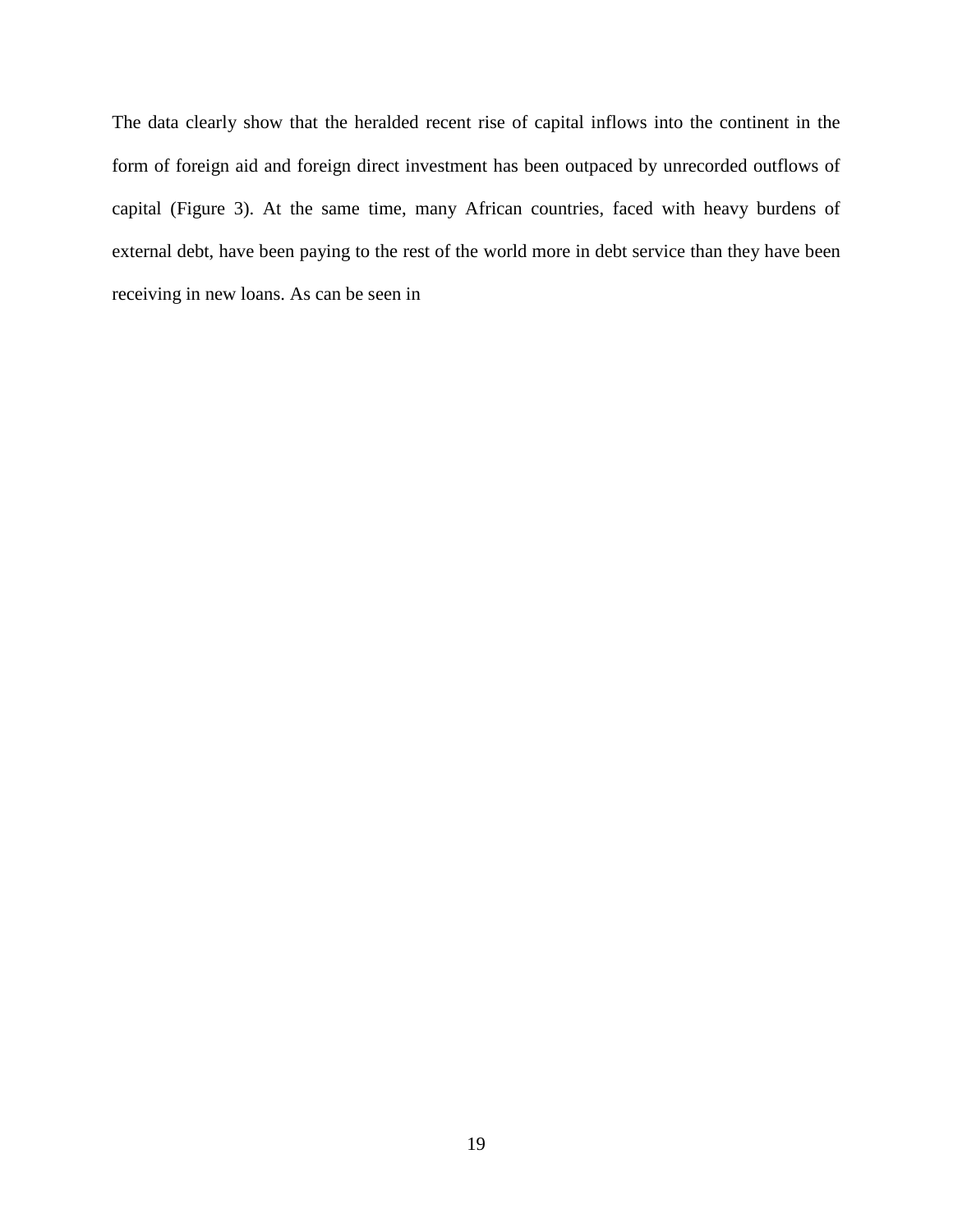Figure 4, net transfers on external debt (new borrowing minus debt service payments on previous loans) declined systematically throughout the 1980s, turning negative in the 1990s. They increased after 2005 thanks to debt relief programs. As we have discussed in our earlier work, and as we document with the new empirical evidence in this paper, a substantial fraction of Africa's external debt fueled capital flight rather than financing economic development, a phenomenon referred to as the 'revolving door' [\(Ndikumana and Boyce, 2003,](#page-42-1) [2011b\)](#page-42-3).

# **3.4. Capital flight from Africa in global perspective**

As noted in the beginning of this paper, the problem of capital flight is not unique to Africa, but it is a more urgent problem for the continent relative to other developing regions. According to existing estimates at the regional level, capital flight from Africa is lower in absolute dollar amounts compared to that from Latin America and Asia [\(Beja, 2006;](#page-40-6) [Collier et al., 2001;](#page-40-1) [Henry,](#page-41-0)  [2012;](#page-41-0) [Pastor, 1990;](#page-42-11) [UNDP, 2011\)](#page-42-0). However, capital flight represents a relatively larger burden on African economies. Table 4 presents comparative statistics for Africa and other developing regions. A number of points emerge from these data:

- First, as noted above, Africa has a much lower private capital stock compared to other regions. In 1990, private capital per worker was the lowest of all regions at \$1,062, compared to more than \$17,000 in Latin America. At the same time, 40 percent of Africa's private capital was held abroad in the form of capital flight, the highest ratio of all developing regions [\(Collier et al., 2001\)](#page-40-1).
- Second, relative to the size of their economies, capital flight represents a larger drain on Africa compared to other regions, according to both the estimate of foregone output by Collier et al. (2001) and the estimate of capital flight-to-GDP ratios by [\(Henry, 2012\)](#page-41-0).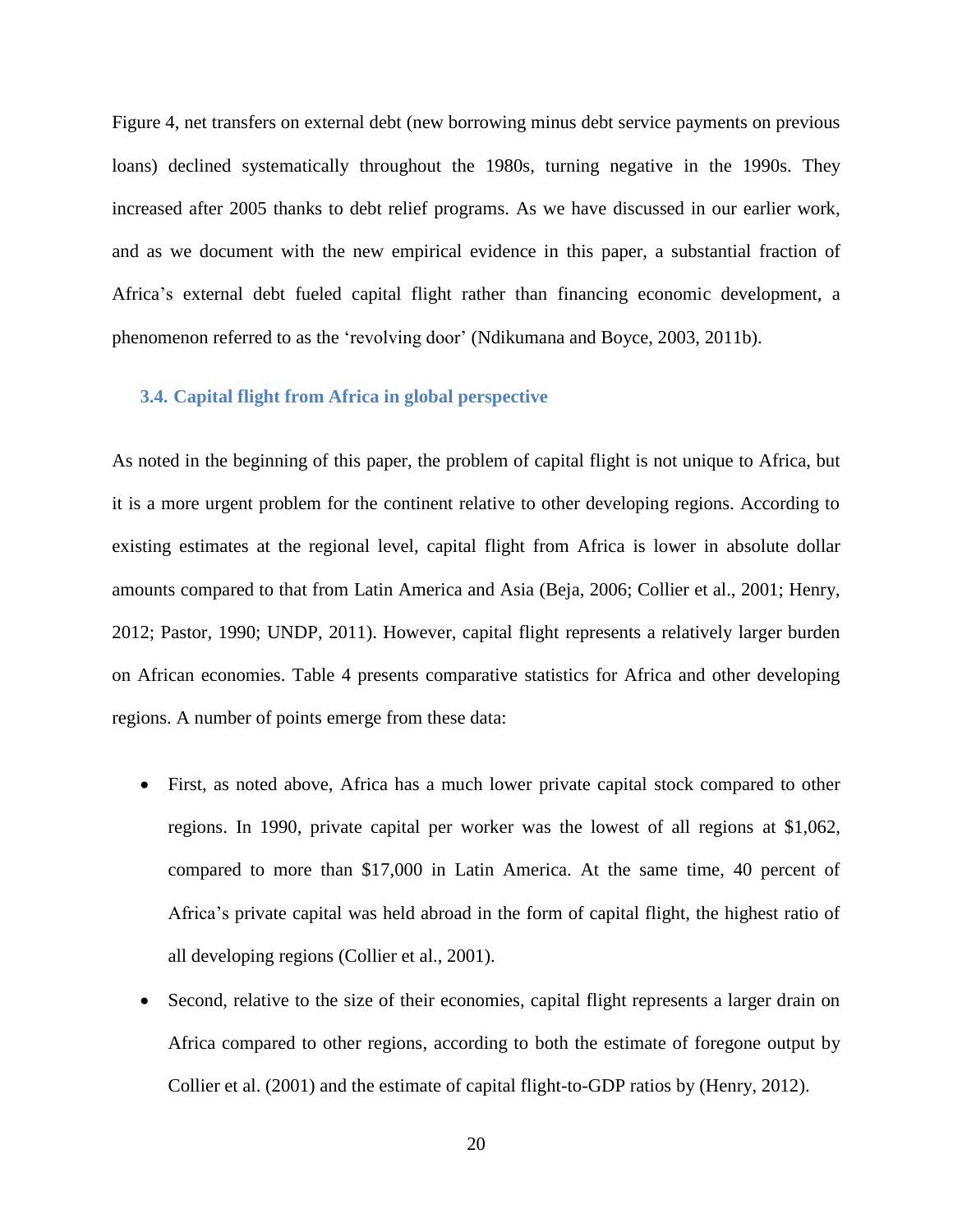Third, the evidence indicates that while all developing regions are net creditors to the rest of the world, in the sense that the accumulated capital flight exceeds the stock of external debt, Africa has a much larger relative net external position, with the stock of capital flight representing three times the stock of debt in 2010.

Capital flight from Africa is a symptom of a structural problem: the severe concentration of wealth in the hands of very few individuals. Indeed, capital flight contributes to worsening the problem of inequality, as it allows wealthy individuals to hide stolen assets, evade taxes, and avoid the adverse impacts of currency depreciation. According to the *World Wealth Report* [\(Capgemini and RBC Wealth Management, 2012;](#page-40-7) [Knight Frank, 2013\)](#page-41-10), African high net worth individuals (HNWIs) owned \$1.1 trillion in 2011, equivalent to 64 percent of the continent's GDP (Table 5). This wealth belonged to only 0.1 million people, or 0.01 percent of the continent's population. By comparison, the HNWIs in North America, who owned \$11.4 trillion, or 78 percent of GDP, represented 0.64 percent of the population. This suggests that Africa's capital flight is an important corollary of the accumulation of extravagant private wealth.

### **4. Drivers of capital flight**

In addition to measurement, understanding the motivation and drivers behind capital flight also presents a challenge. This section reviews the key factors, which, *a priori*, may lie behind the levels and patterns of capital flight from developing countries. The factors can be grouped into domestic drivers and external drivers. We discuss these in turn below.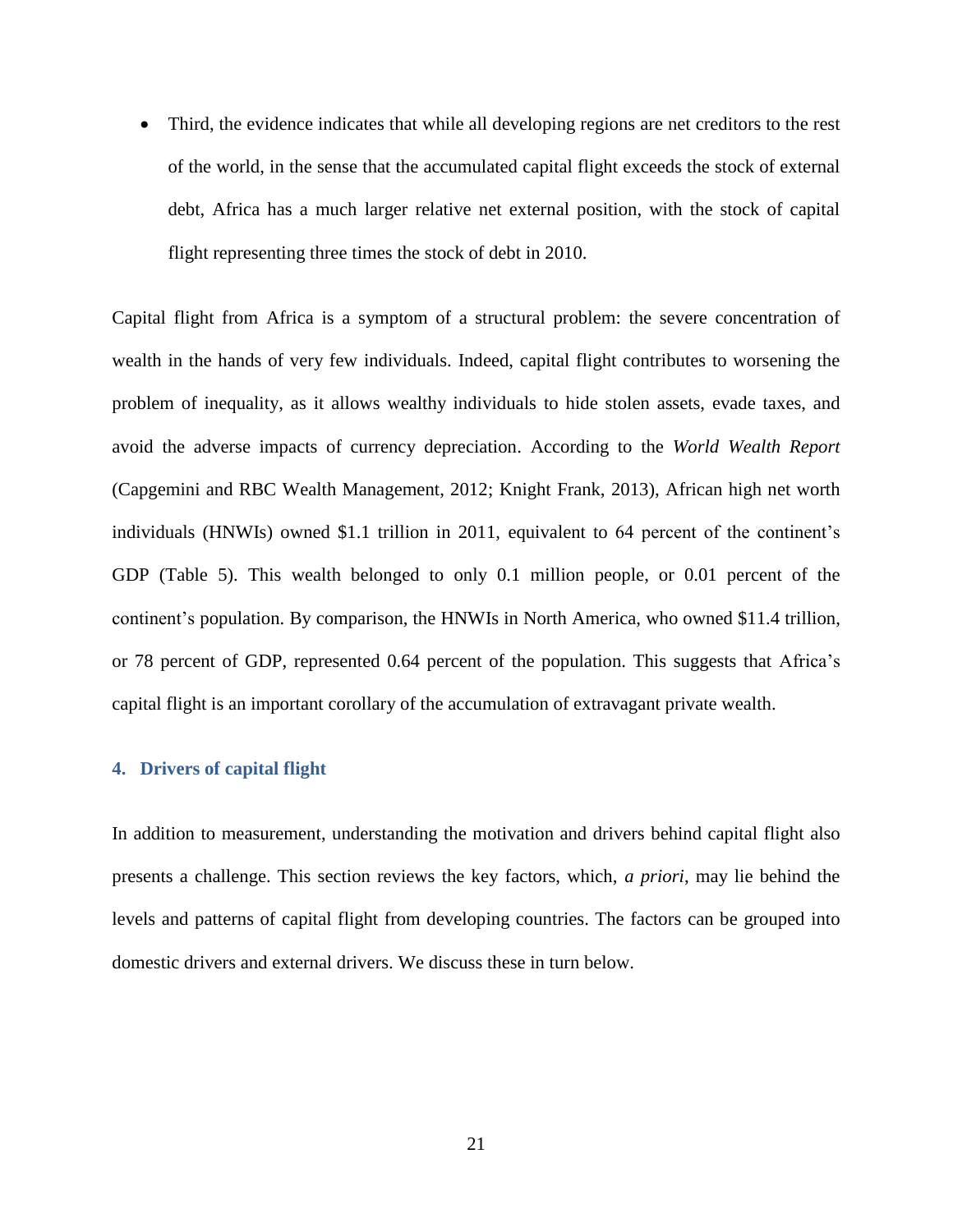#### **4.1. Domestic drivers of capital flight**

Domestic conditions that drive capital flight are mainly related to structural features of the economy, the macroeconomic environment, risk and returns to investment, economic governance including the management of external borrowing, and political factors. The empirical evidence on the strength of the relationship between these factors and capital flight is mixed.<sup>17</sup>

# *(i) Structural factors*

Certain characteristics of a country's economy may make it relatively more prone to capital flight than others. One such factor is natural resource abundance. The exploration, exploitation and export of these resources present opportunities for embezzlement, theft, and trade misinvoicing. The evidence shows that many African countries that are rich in oil and minerals (Angola, Côte d'Ivoire, Cameroon, the Democratic Republic of Congo, the Republic of Congo, Gabon and Nigeria) have experienced relatively high levels of capital flight [\(Boyce and](#page-40-8)  [Ndikumana, 2012;](#page-40-8) [Ndikumana and Boyce, 2011a,](#page-42-2) [2012\)](#page-42-12). However, a country's endowment in natural resources *per se* does not necessarily make it prone to capital flight. Rather it is poor governance and the lack of management capacity – together with natural resource endowment – that exposes countries to high levels of capital flight. Botswana, with a good governance record, has low levels of capital flight despite its rich endowment in diamonds.

### *(ii) Macroeconomic environment*

 $\overline{a}$ 

The macroeconomic environment may induce, facilitate, or discourage capital flight in several ways. First, in the eyes of savers and investors, strong economic performance, as reflected in high economic growth and high domestic investment, may signal favorable future returns to

 $17$  A detailed inventory of studies on the determinants of capital flight is available online on the AERC Capital Flight project at http://www.aercafrica.org/index.php/capital-flight.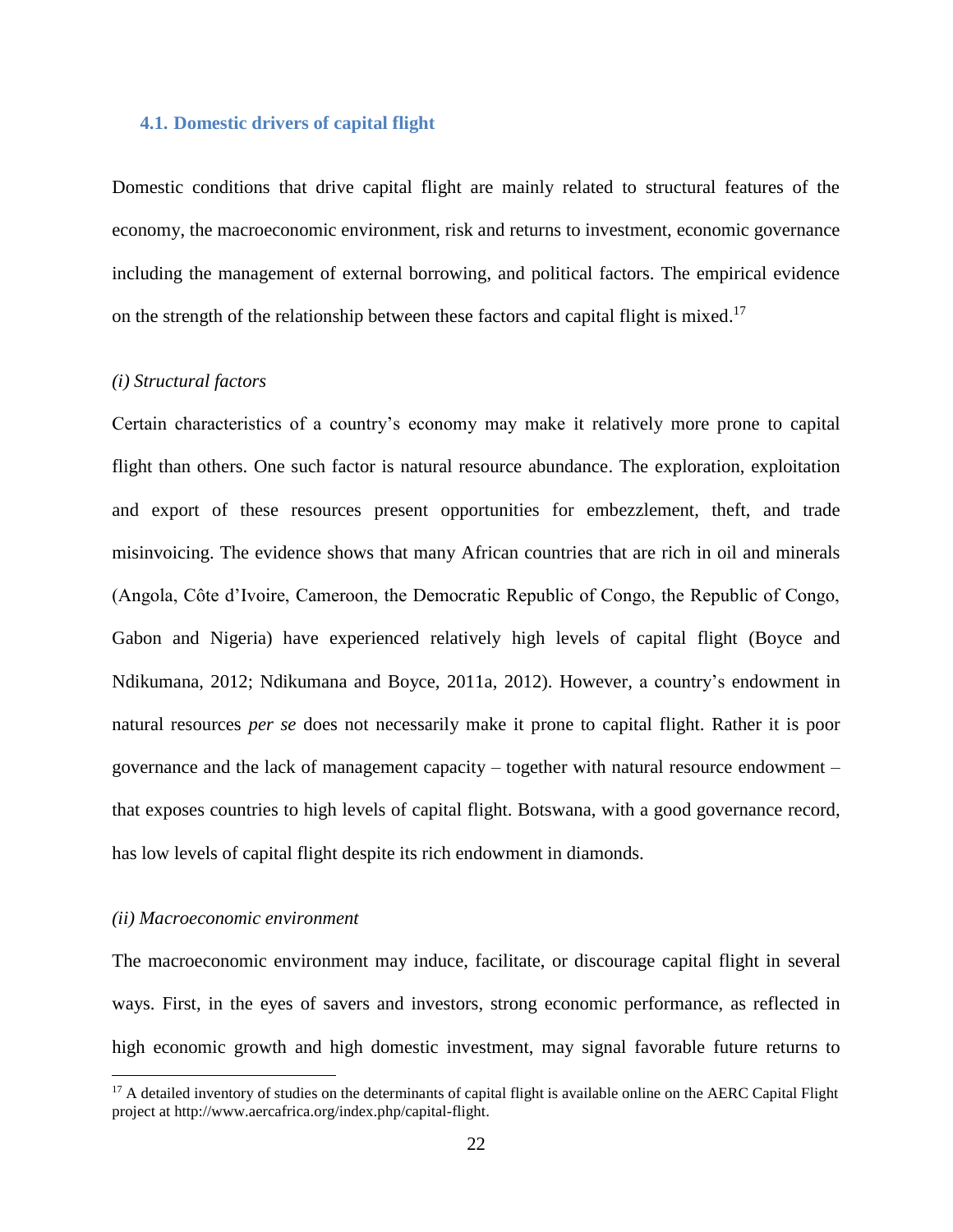domestic investment, which would reduce capital flight. Second, high and variable inflation may encourage capital flight as investors arbitrage between domestic and foreign assets. Third, fiscal policy may influence capital flight, although the empirical evidence on this point is mixed.<sup>18</sup>

### *(iii) Risk and returns to private investment and portfolio choice*

A number of studies have modeled capital flight as outflows responding to asymmetric risk on domestic assets relative to foreign assets. Domestic assets may face higher risk arising from currency depreciation, devaluation, inflation, and financial instability [\(Dornbusch, 1985\)](#page-40-9), risk of expropriation [\(Kant, 2002;](#page-41-11) [Khan and Haque, 1985\)](#page-41-12), expectations of higher taxation, and lower public guarantees on private debts [\(Eaton, 1987\)](#page-40-10). If risk-adjusted returns to investment are lower at home than abroad, agents will prefer to hold wealth abroad. Following this line of reasoning, key factors would include: the real interest rate differential between a country and the rest of the world; changes in the real exchange rate; the quality of infrastructure, human capital, and other features of the domestic economy that affect trade and production costs; and the business and legal environment in general.

Investment risk and return considerations are likely to be most relevant in the case of honestly acquired wealth, whose owners make portfolio management decisions to maximize expected returns to investment. These considerations are likely to be less relevant in the case of stolen money or proceeds from illegal activities that owners seek to hide abroad, or in the case of capital flight motivated by tax evasion and tax avoidance. In fact, holders of assets in banking secrecy jurisdictions sometimes receive negative interest rates on their deposits, implying that

 $\overline{a}$ 

<sup>&</sup>lt;sup>18</sup> Studies on Bangladesh found that corporate taxation and fiscal deficits are important drivers of capital flight [\(Alam et al., 1995;](#page-39-5) [Alam and Quazi, 2003\)](#page-39-6), and research on Bolivia found that fiscal budget surpluses are negatively related to capital flight [\(Schneider, 2003\)](#page-42-13). A study on India, however, found no evidence of an impact of fiscal deficits on illicit financial flows [\(Kar, 2010\)](#page-41-5).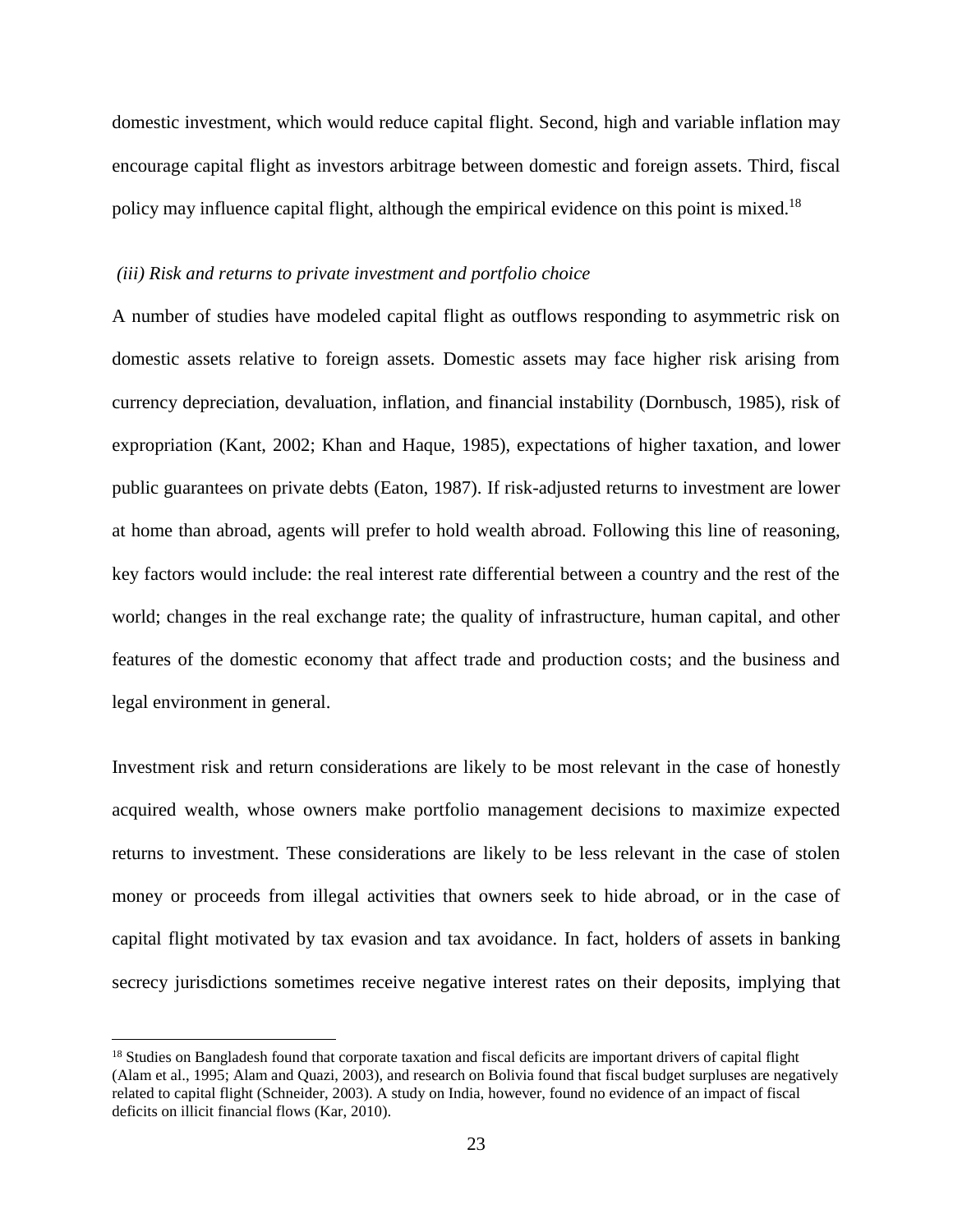they are willing to pay 'a premium for security' [\(Australian banker Erhard Fürst quoted in](#page-41-13)  [Lessard and Williamson, 1987a, p. 83\)](#page-41-13). 'If confidentiality has value,' [Walter \(1987, p. 107\)](#page-42-14) pointed out, 'then asset holders engaging in capital flight should be willing to pay for it.' Confidentiality has particularly high value to those with something to hide.

The empirical evidence on the portfolio-choice view of capital flight from Africa is at best mixed. Some studies interpret the accumulation of private capital outside of the continent as *prima facie* evidence of the preference for foreign assets [\(Collier et al., 2001;](#page-40-1) [Collier et al.,](#page-40-11)  [2004\)](#page-40-11). However, econometric analysis attempting to link directly capital flight to measures of risk-adjusted returns to investment has failed to find conclusive evidence for the portfolio-choice motive [\(Ndikumana and Boyce, 2003,](#page-42-1) [2011b\)](#page-42-3).

#### *(iv) Capital account regime and financial regulation*

The capital account regime, and the regulation of the financial system in general, may also have implications for capital flight, although their impact cannot be determined *a priori*. It may be argued, on the one hand, that the absence of capital controls (or ineffective capital controls) makes it easier to shift funds abroad, thus facilitating capital flight. If so, financial openness would be correlated with higher capital flight. On the other hand, one may also argue that capital account openness reduces incentives for capital flight, as it makes it easier to conduct international transactions and thereby lessens the need to smuggle funds abroad, in which case we might expect a negative correlation between financial openness and capital flight. Even in the presence of capital controls, agents may find ways to circumvent them by taking advantage of increasing financial and trade integration [\(Auguste et al., 2002\)](#page-39-7). As [Wood and Moll \(1994, p.28\)](#page-42-9) remark in a study on South Africa: 'wherever exchange controls are in force, people have an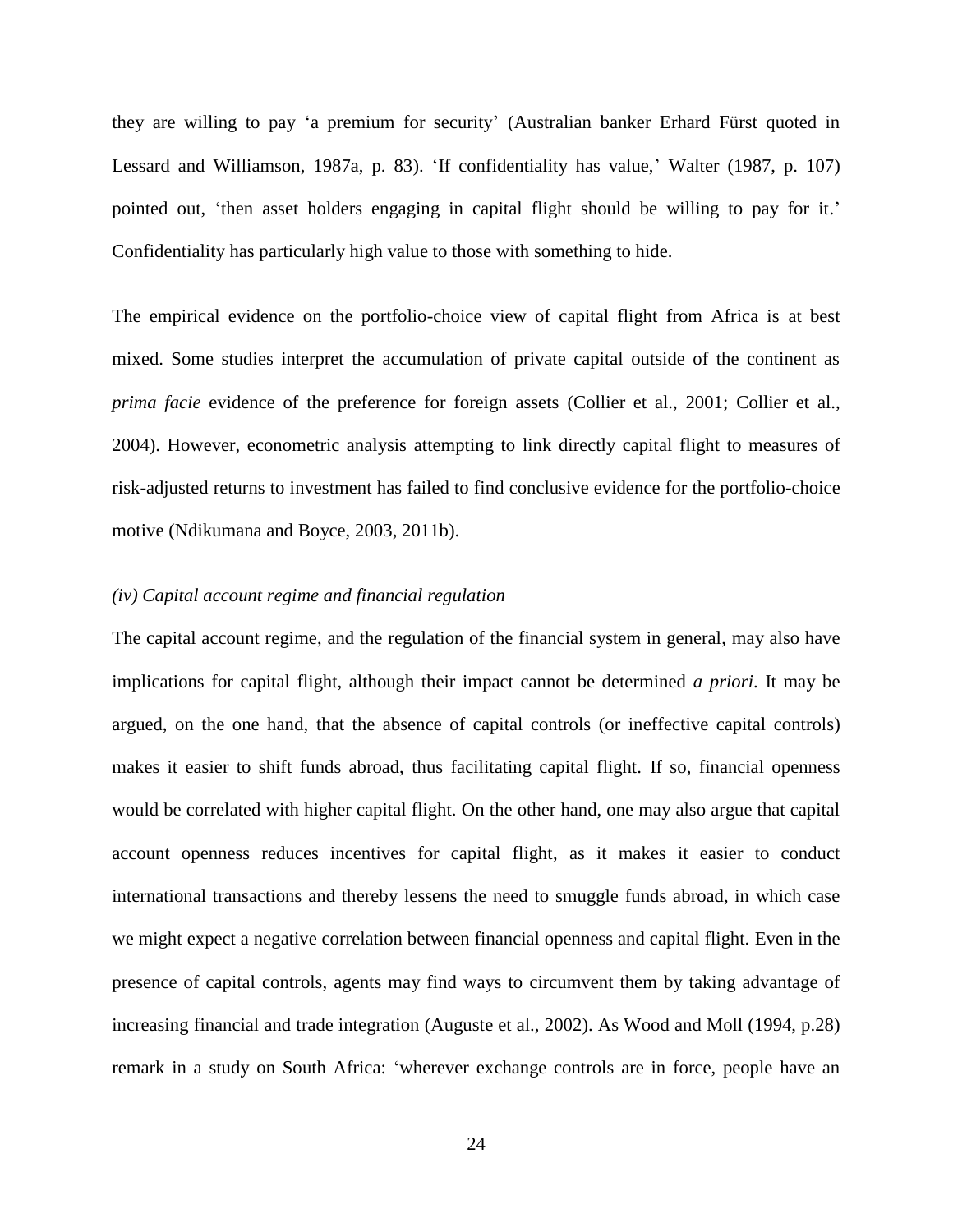incentive to evade them.' The relationship between capital account openness and capital flight is investigated econometrically in the next section.

Liberalization of the financial system more generally may also have implications for capital flight, but as in the case of capital account openness, the impact cannot be determined *a priori*. On the one hand, financial liberalization can be expected to reduce the rate-of-return differential between economies as a result of increased capital mobility. This would reduce simple profitdriven capital flight. On the other hand, financial liberalization may open additional opportunities for unrecorded financial transactions, which could increase capital flight. An empirical study on nine African countries found that, to the extent that financial liberalization affects capital fight, its impact was quite small [\(Lensink et al., 1998\)](#page-41-14), with the results being sensitive to the indicator used to measure financial liberalization.

#### *(v) Governance*

Capital flight can be characterized as an outcome of the failure of economic governance. As discussed above, an unstable macroeconomic environment or a regulatory stance that discourages private investment may induce capital flight. More directly, poor governance, manifested in corruption, abuse of political power, and lax regulation, is likely to be correlated with capital flight. Poor economic governance facilitates and encourages theft of public funds, embezzlement of national resources, trade misinvoicing, and smuggling of goods and capital across borders. The evidence shows that African countries on the top of the list in terms of capital flight – such as Angola, Côte d'Ivoire, Cameroon, the Democratic Republic of Congo, the Republic of Congo, Gabon and Nigeria – also tend to have a weak governance record [\(Boyce](#page-40-8)  [and Ndikumana, 2012;](#page-40-8) [Ndikumana and Boyce, 2011a,](#page-42-2) [2012\)](#page-42-12).

25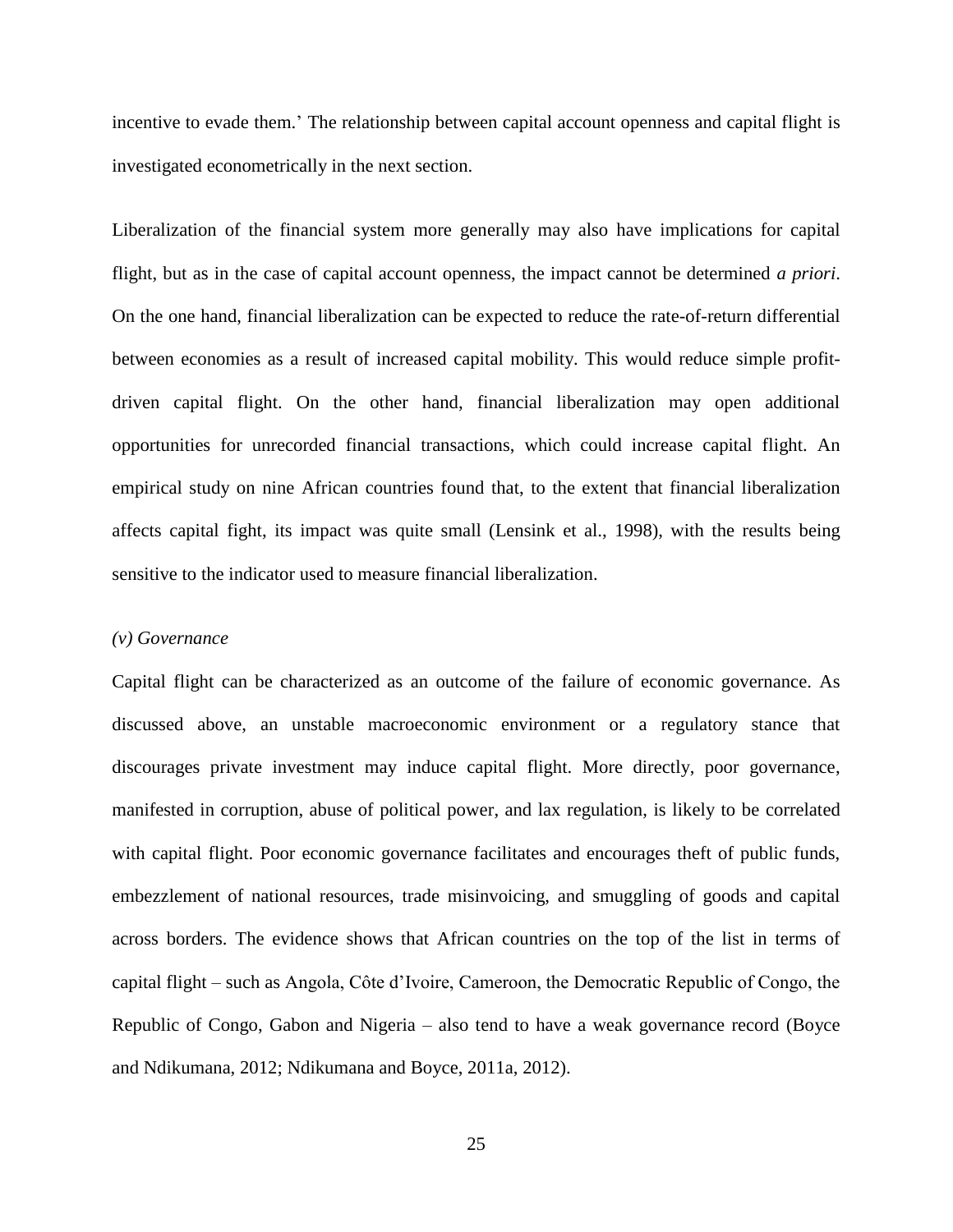## *(vi) External borrowing*

The embezzlement of externally borrowed funds provides a means of financing capital flight, a phenomenon referred to as 'debt-fueled' capital flight or the 'revolving door'. High levels of debt may also push capital out of the country, as private investors are wary of risks of higher taxation to pay for debt service, or as they interpret high indebtedness as an indication of a general loss of control by the government over the economy, a phenomenon referred to as 'debtdriven' capital flight.

Causal links may also operate in the reverse direction. Capital flight may induce external borrowing as it depletes government revenues, both directly through theft and embezzlement and indirectly through foregone tax revenue, a phenomenon that can be termed 'flight-driven external borrowing.' In addition, individuals may seek to conceal the source of their funds by using capital flight hidden offshore as collateral for foreign loans. Such money laundering via back-toback loans can be termed 'flight-fueled external borrowing,' and is another variant of the revolving door phenomenon.

The empirical evidence supports the prediction of a close relationship between capital flight and external borrowing [\(Collier et al., 2004;](#page-40-11) [Ndikumana and Boyce, 2003,](#page-42-1) [2011b\)](#page-42-3). In the case of sub-Saharan Africa, about half of each dollar borrowed flees the continent in the same year, a tight relationship that suggests the presence of substantial debt-fueled capital flight [\(Ndikumana](#page-42-3)  [and Boyce, 2011b\)](#page-42-3). Studies on other regions find similar results. [Beja \(2007\)](#page-40-12) finds that about 55 cents out of each borrowed dollar financed capital flight in Indonesia and Malaysia over the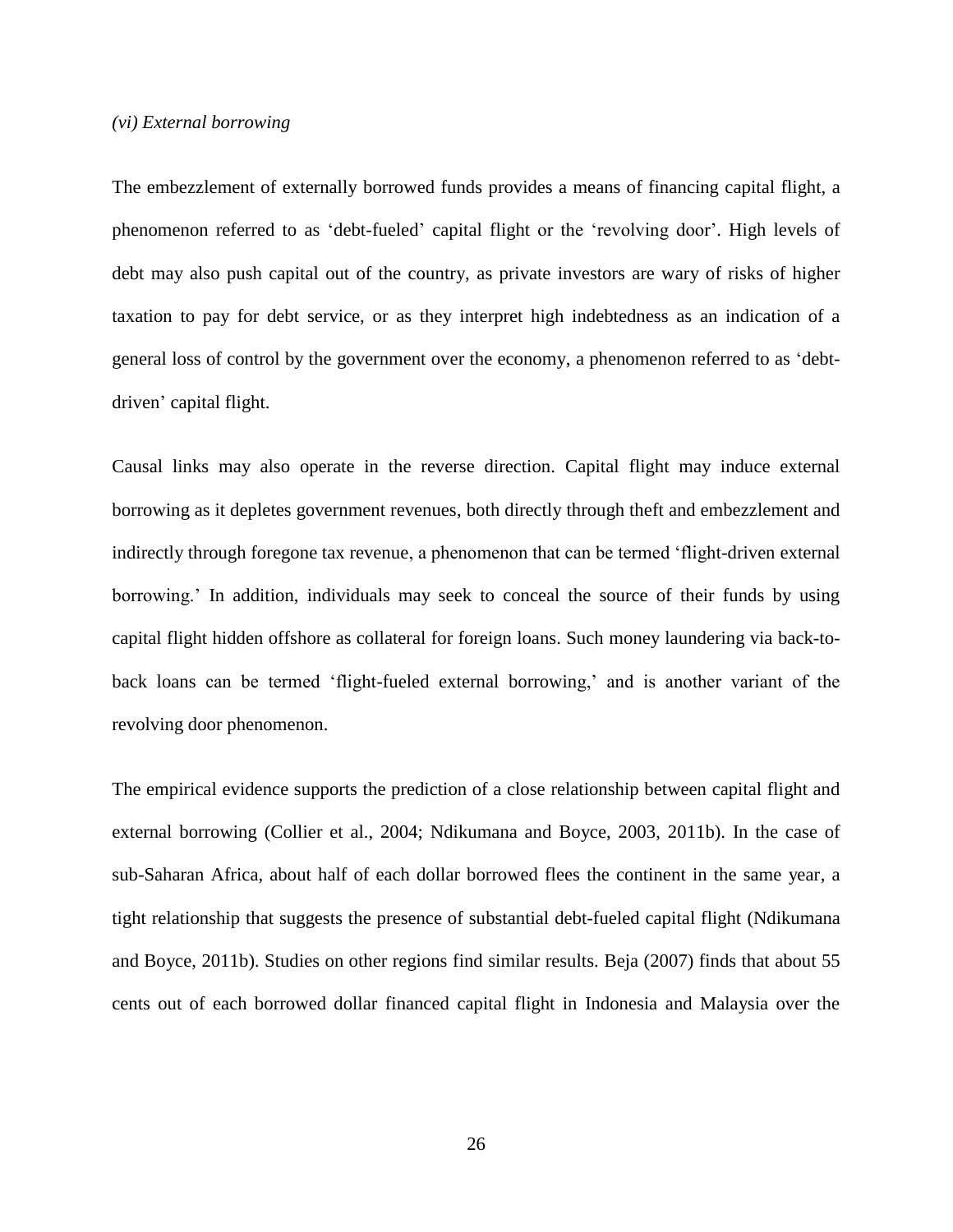1970-2002 period, consistent with the 'revolving door' phenomenon.<sup>19</sup> New evidence on this phenomenon in the case of African countries is provided in the next section.

#### *(vii) Political factors*

The political environment of a country can influence capital flight in many ways. An unstable political environment raises the risk of loss of private wealth through expropriation of assets or their destruction by violence. Indeed, some of the African countries with high capital flight have experienced severe political instability in the past (e.g., Angola, Democratic Republic of Congo). Empirical studies on African countries find evidence of a correlation between political instability and war on the one hand, and capital flight and war on the other [\(Collier et al., 2004;](#page-40-11) [Davies,](#page-40-13)  [2008;](#page-40-13) [Fedderke and Liu., 2002\)](#page-41-15). Evidence from other regions corroborates this linkage, too. A study on Bangladesh, for example, concludes that political instability was the single most important determinant of capital flight [\(Alam and Quazi, 2003\)](#page-39-6).

# *vii) Hysteresis and habit formation*

 $\overline{a}$ 

Evidence in the empirical literature shows that capital flight tends to persist, suggesting that the effects of the drivers discussed above tend to persist over time. One explanation for the persistence of capital flight is what we refer to as 'habit formation,' whereby capital flight actors acquire, so to speak, the skills as well as the inclination to transfer funds abroad illegally. Given that these actors generally are part of the political and economic elite, they are able to circumvent, or even obstruct, financial laws and regulations. At the same time, financial crime committed by the top leadership trickles down, thus corroding the integrity of the bureaucracy

 $19$  [Beja \(2007\)](#page-40-12) finds a weaker relationship between capital flight and external borrowing for the case of Thailand: 10 cents of each borrowed dollar flee the country in the same year.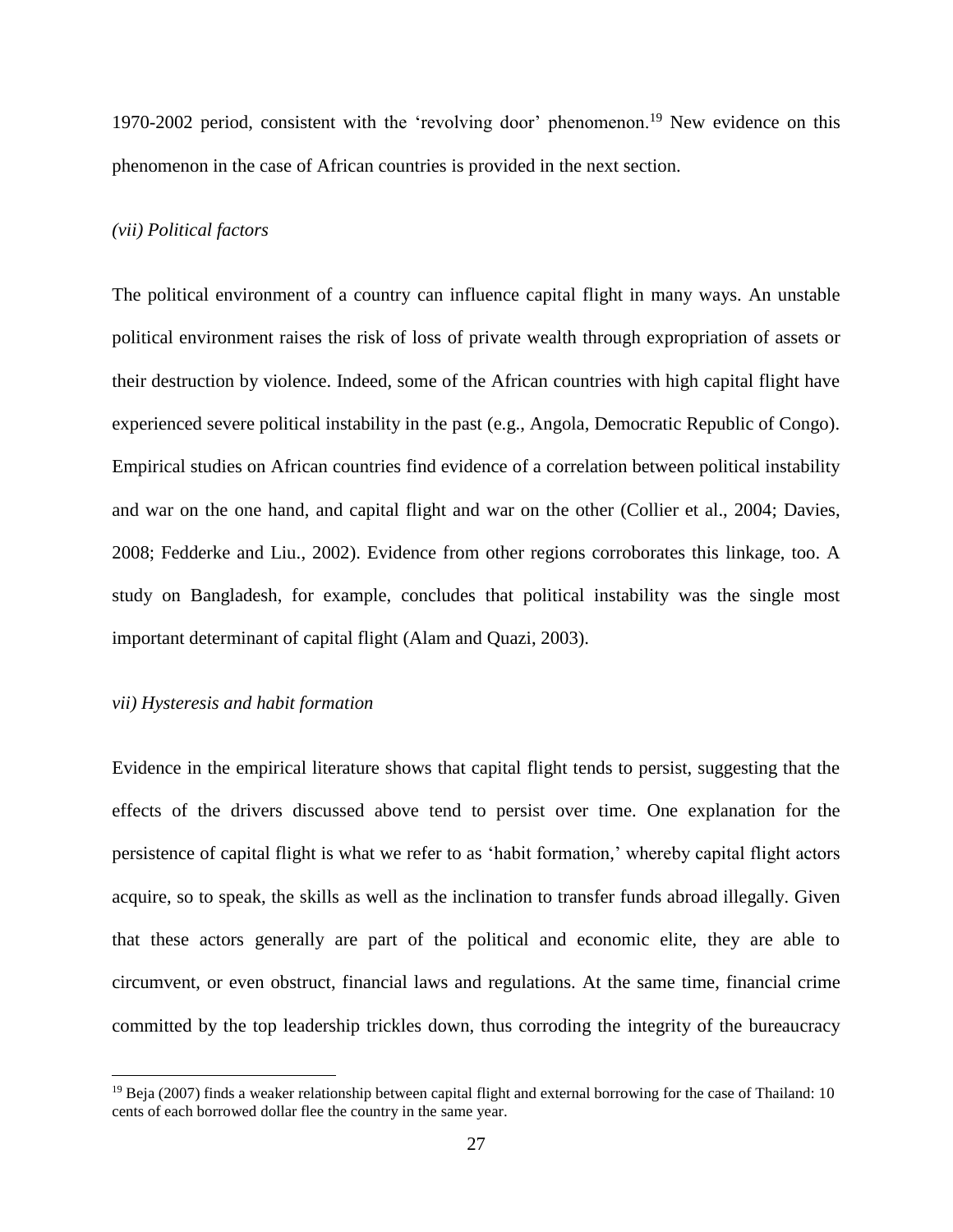and business sector. As a result, embezzlement and capital flight become more the norm than the exception, with the actors enjoying a high degree of impunity. In other words, the conditions that drive capital flight are exacerbated by the corrosive effects of capital flight over time. Thus capital flight is to a large extent a systemic problem.

#### **4.2. External drivers of capital flight**

It has been argued that the mobility of capital serves as a restraint on the powers of governments by providing wealth holders an opportunity to move their money if they are not satisfied with their governments [\(Crystal, 1994\)](#page-40-14). Montesquieu claimed that the advent of movable capital meant that 'rulers had been compelled to govern with greater wisdom than they themselves might have intended.<sup>20</sup> Extending this argument, [McKenzie and Lee \(1991, pp. xi, 12\)](#page-41-16) argue that increased capital mobility in the context of globalization implies that governments across the world 'have lost the vestiges of unchecked economic sovereignty' and that they 'must concede to the implied threats of quicksilver capital'.<sup>21</sup> The point is that globalization and the attendant free movement of capital, combined with lack of transparency in the international financial system, may induce and facilitate capital flight from African countries and other developing regions. Poor domestic governance exacerbates these external effects.

Capital flight is inherently an international phenomenon that involves actions by domestic actors as well as external actors. Given that capital flees Africa towards foreign destinations, conditions in those destinations serve as pull factors for capital flight. The global financial system makes it fairly easy to move money across borders and conceal it out of the regulator's sight. The culture and practice of banking secrecy in western financial centers helps individuals transfer and hold

 $\overline{a}$ 

 $1^{20}$  Cited in [Hirschman \(1981, p. 255\)](#page-41-17).

<sup>&</sup>lt;sup>21</sup> Quoted in [Crystal \(1994, p. 131\)](#page-40-14).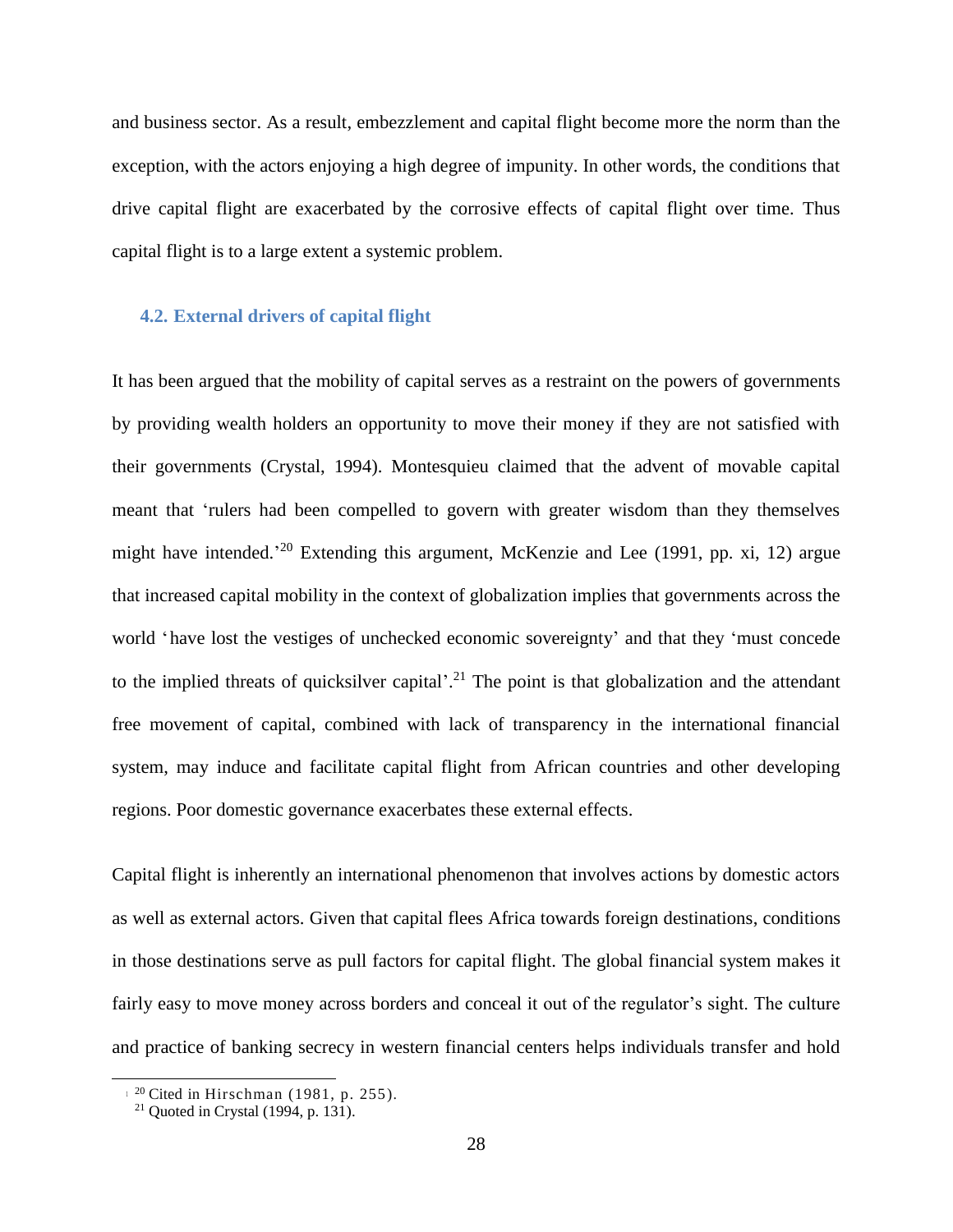funds abroad, whether they are legally or illegally acquired. The expansion of offshore finance in so-called safe havens and secrecy jurisdictions facilitates unrecorded financial transaction across countries [\(Shaxson, 2011\)](#page-42-8).

The external environment can also facilitate illicit acquisition of money via international transactions, including natural resource exports and foreign borrowing. Capital flight is associated, for example, with corrupt practices by international corporations that engage in the bribery of national authorities in the exploitation of oil and minerals. Much of the wealth acquired through these forms of corruption can be expected to be illegally transferred out of the country towards safe havens.

International geopolitics and the strategic interests of dominant nations may also help to drive capital flight. The embezzlement of borrowed funds and the plunder of national natural resources are perpetuated by lax enforcement of national and international legislation on banking and corporate responsibility. Such lax enforcement often reflects national strategic interests that induce political leaders in western nations to turn a blind eye to the corruption and embezzlement by political leaders in developing countries. Dictators such as Mobutu Sese Seko of ex-Zaïre [\(Ndikumana and Boyce, 1998\)](#page-42-15), Ferdinand Marcos of the Philippines [\(Boyce, 1992,](#page-40-15) [1993\)](#page-40-16), and others were able to accumulate massive private wealth by plundering their nations because at some point they served – or were thought to serve – vital strategic interests of western governments. Geopolitical strategic interests along with opaque practices in the international financial system thus constitute important factors that perpetuate an external environment conducive to capital flight.

29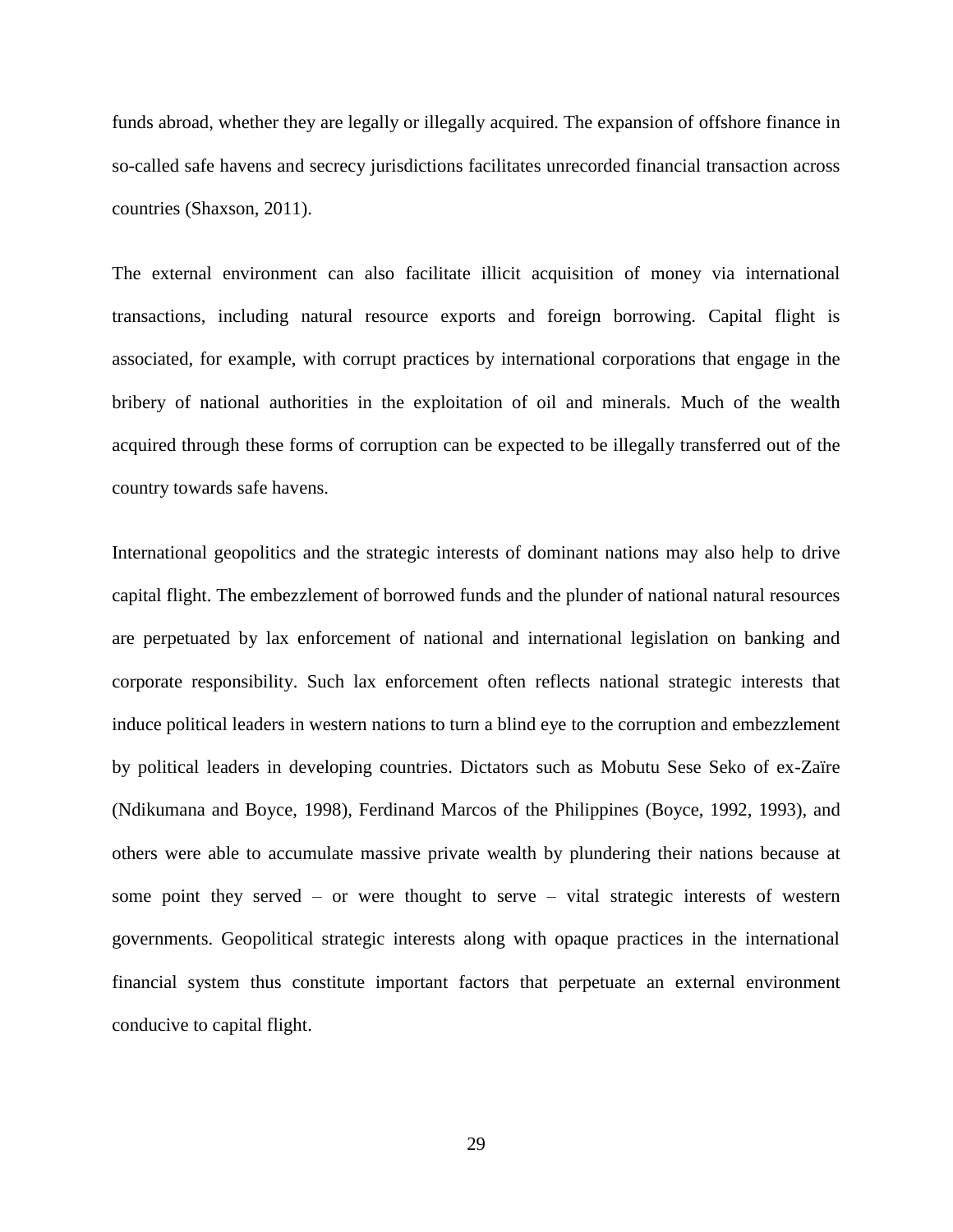#### **4.3. New evidence on the drivers of capital flight from African countries**

# **4.4. Methodology**

 $\overline{a}$ 

In this section we present new econometric results on the determinants of capital flight using the data on 39 African countries for the years 1970 to 2010. The model specification and estimation draw on the existing empirical literature. We specifically allow for the persistence of capital flight over time and the revolving door phenomenon, whereby some fraction of external borrowing fuels capital flight, in a dynamic formulation of the econometric model [\(Ndiaye,](#page-41-18)  [2009;](#page-41-18) [Ndikumana and Boyce, 2003,](#page-42-1) [2011b\)](#page-42-3). The estimation equation is therefore specified as follows:

$$
KF_{it} = \beta_0 + \beta_1 K F_{i,t-1} + \beta_2 CDEBT_{it} + \beta_3 SDEBT_{i,t-1} + X_{it}\Gamma + \varepsilon_{it}
$$
 (7)

where for country *i* in year *t*, KF is capital flight, CDEBT is the change in the debt stock or net annual borrowing, SDEBT is the stock of debt, and all three variables are expressed as ratios of GDP. The vector **X** contains control variables and  $\varepsilon$  is the error term, which potentially includes country fixed effects.

We include the following categories of control variables, in line with the discussion in Section 4 on the drivers of capital flight: the macroeconomic environment, proxied by lagged GDP growth and inflation; financial development, measured by bank credit to the private sector as a ratio of GDP; the returns to investment, measured by the real interest rate differential (adjusted for inflation) between the African country and the United States (using the US Treasury bill rate), $^{22}$ and alternatively with the exchange rate adjusted interest rate differential; natural resource endowment, measured by fuel exports as a share of total exports; governance, measured by the

 $^{22}$  The real interest rate differential is obtained as the domestic deposit interest rate (adjusted for domestic inflation) minus the 3-month US Treasury bill rate (adjusted for US inflation).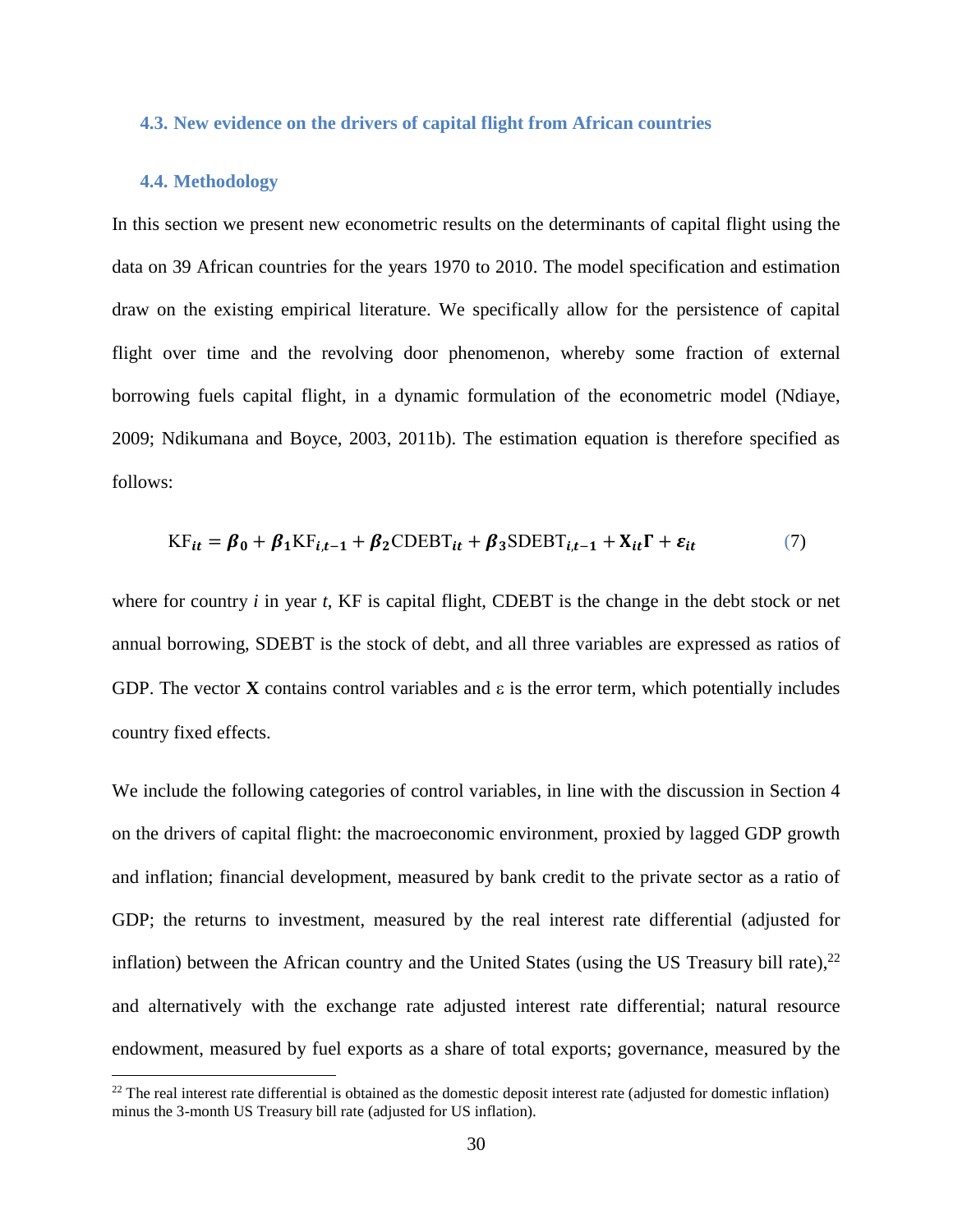Polity2 index from the Polity IV project database<sup>23</sup> and the political environment measured by the political and civil liberty index from Freedom House; $^{24}$  and capital account regulation measured by an index of capital account openness.<sup>25</sup> The definitions of the regression variables and the data sources are given in **Error! Reference source not found.** in the appendix.

The estimation of the model in equation (7) accounts for potentially important but omitted country-specific effects by using the panel fixed-effects regression method, and for possible endogeneity of regressors, notably change in debt, by using the generalized method of moments (GMM). We also use the iteratively reweighted least squares (IRLS) as an additional robustness check to account for possible outliers. To minimize noise arising from annual fluctuations in key variables, including capital fight, we organize the data into pooled cross-sections comprising 5 year non-overlapping averages.<sup>26</sup> The data are unbalanced due to missing information for some variables. The results of the estimations are discussed below.

# **4.5. Discussion of Regression Results**

# *Evidence of a 'capital flight trap'*

 $\overline{a}$ 

There is strong evidence of persistence of capital flight, as indicated by the positive and significant coefficient on the lagged dependent variable. This result suggests that a high level of capital flight in a given country is a predictor of continued capital flight in the future. In a sense,

<sup>&</sup>lt;sup>23</sup> The Polity score is computed by subtracting the AUTOC score ('institutionalized autocracy') from the DEMOC score ('institutionalized democracy'); the resulting scale ranges from +10 (strongly democratic) to -10 (strongly autocratic). The Polity2 score is a version of the original Polity score obtained by converting instances of 'foreign invasion', 'interregnum', and 'transition (coded in Polity as -66, -77, and -88) to conventional polity scores (i.e., within the range, -10 to +10). Available at: http://www.systemicpeace.org/polity/polity4.htm

<sup>24</sup> The data are available at: http://www.freedomhouse.org.

<sup>&</sup>lt;sup>25</sup> Data constructed by Hiro Ito and Menzie Chinn, available at: [http://www.ssc.wisc.edu/~mchinn/research.html.](http://www.ssc.wisc.edu/~mchinn/research.html) Detailed information on the construction of the data is provided in various publications by the authors [\(Chinn and](#page-40-17)  [Ito, 2005;](#page-40-17) [Ito and Chinn, 2006,](#page-41-19) [2008,](#page-41-20) [2012\)](#page-41-21).

<sup>&</sup>lt;sup>26</sup> The last cross-section covers six years from 2005 to 2010.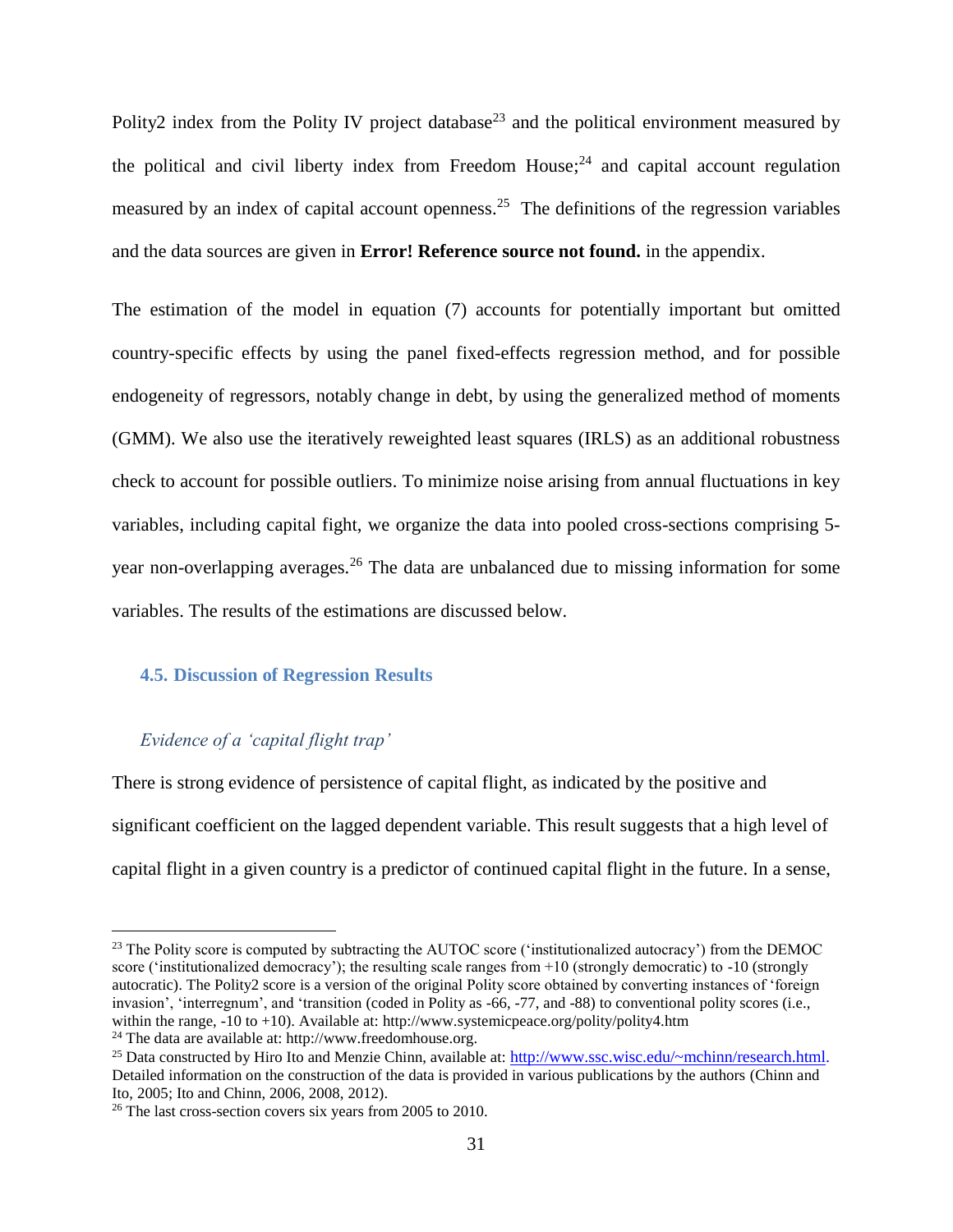countries are caught in a 'capital flight trap.' The persistence of capital flight is the result of both actions by economic agents and institutional developments, as noted above. On the one hand, this result may be attributed to habit formation, whereby actors develop both the taste and the skills to embezzle national resources as well as circumvent capital account regulation and other rules on financial transactions to smuggle capital out of the country. On the other hand, as these practices become entrenched in the country, this weakens financial regulation and mechanisms of accountability, causing progressive decay of national institutions, which further induces and facilitates capital flight over time.

# *The revolving door: links between external debt and capital flight*

The results reported in [Table 6](#page-48-0) enable us to test the proposition that capital flight may be driven by external borrowing. Here we use a baseline equation that controls for lagged GDP growth. We include both the annual debt flow (the change in debt) and the lagged stock of debt. The results show that capital flight is positively and significantly related to both debt variables. The positive coefficient on the annual flows is consistent with the hypothesis that some of the external borrowing financed capital flight. The results suggest that 63 to 73 cents out of each dollar borrowed in a five-year period were siphoned out as capital flight. In addition, each dollar added to the stock of external debt was associated with 6 to 9 cents of additional capital flight in the subsequent five-year period.

## *Impacts of the macroeconomic environment and financial development*

The GMM results reported in [Table 6](#page-48-0) also indicate that lagged economic growth is negatively and significantly related to capital flight. This result suggests that strong economic growth may serve as a signal of high returns to domestic investment as well as good policy performance, both of which may deter capital flight. This result is at odds with the observation that capital flight has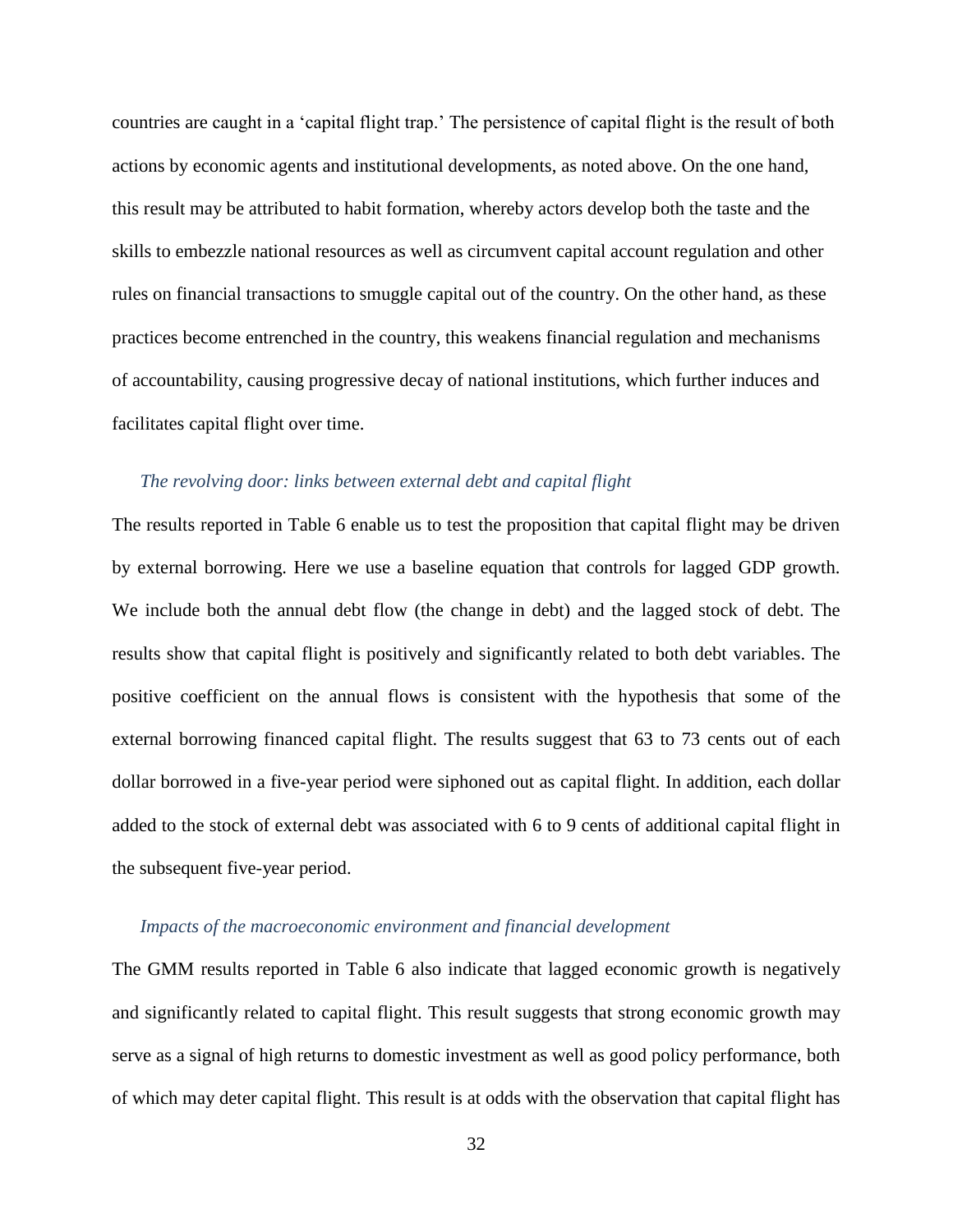accelerated over the past decade, during which African countries experienced a surge in growth. Note, however, that the result does not hold when we account for country-specific effects (fixedeffects regressions) in the baseline specification reported in Table 6 or for potential outliers (IRLS) in the specifications reported subsequently. This suggests that other drivers of capital flight dominate the potential deterrent effects of growth on capital flight.

The results reported in Table 7 show the linkage beween capital flight and inflation, measured alternatively by the inflation rate and the variability of inflation. The results vary substantially depending on the estimation method. The coefficient on the inflation rate is positive and statistically significant in the iteratively reweighted linear regression that controls for outliers, but it is statistically insignificant in the regressions that control for country-specific fixed effects and it turns negative and statistically significant in the GMM regression results. The evidence is therefore inconclusive. With regard to the inflation variability, the estimated coefficient is counter-intuitively negative, and significant only in the GMM results. The results suggest that there is no robust empirical evidence of the impact of inflation or its variability on African capital flight.

To test for the impact of financial development, we use bank credit to the private sector as a ratio to GDP. It may be argued that increased availability of bank credit provides resources that can be illegally transferred abroad as capital flight. Moreover, cross-border financial transactions become easier as the financial system develops. This would suggest a positive relationship between capital flight and credit to the private sector. On the other hand, financial development is associated with an increase in opportunities for profitable saving domestically, which would reduce incentives for capital flight. As can be seen in Table 8, the results show no significant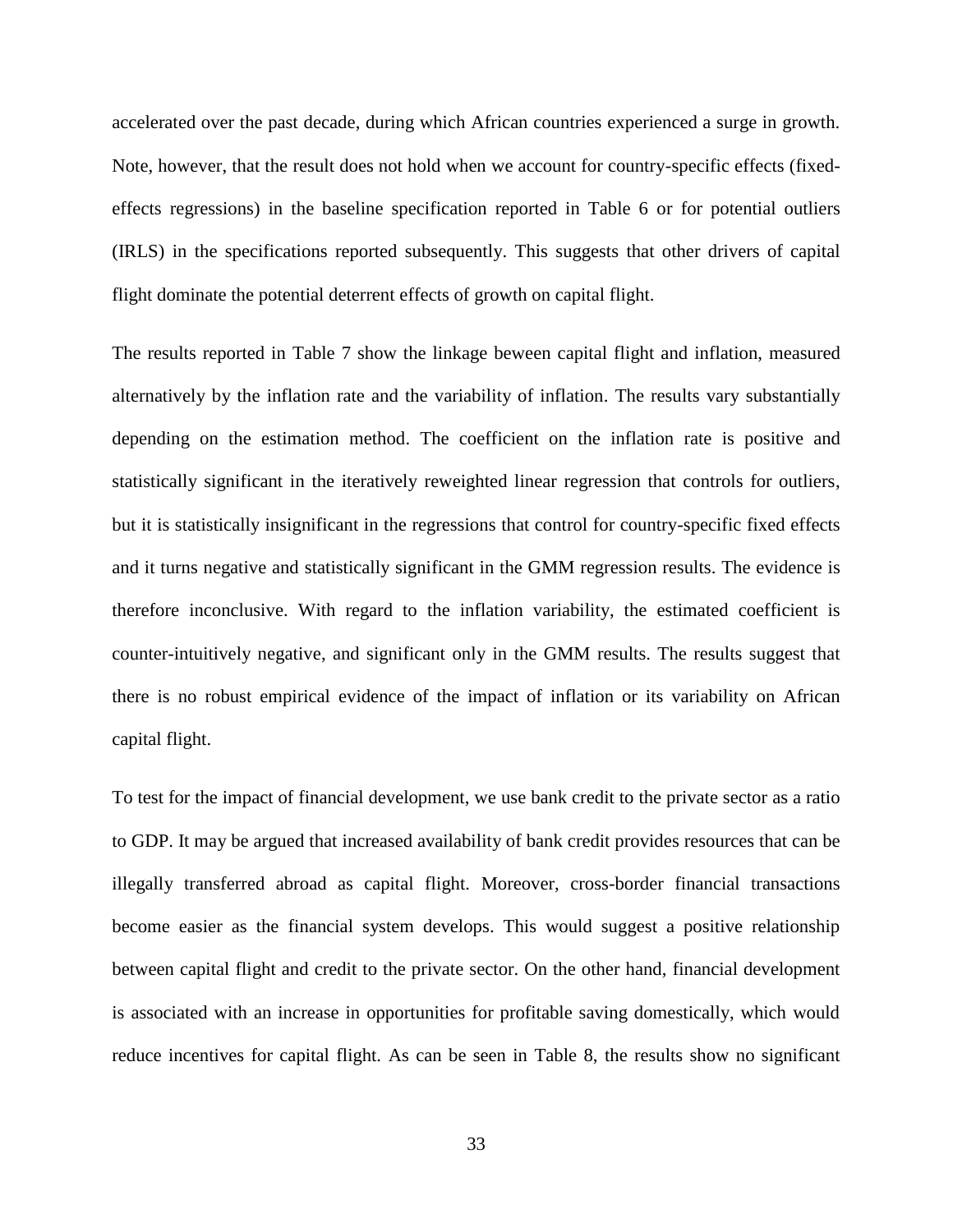effect of the credit to GDP ratio on capital flight, suggesting that financial development has on balance neither facilitated nor deterred capital flight from African countries.

#### *Risk and returns to investment*

We test the conjecture that capital flight may be driven by standard portfolio considerations of risk-adjusted returns to investment by analyzing the relation between capital flight and the interest rate differential between the country and the rest of the world. We use alternatively the interest rate differential corrected for inflation and the interest rate differential corrected for exchange rate depreciation. The results are reported in Table 9. There is no robust evidence for a relationship between capital flight and these measures of returns to investment. The coefficients on the interest rate differentials are negative (the expected sign) and significant only in the GMM regressions. But when country-specific fixed effects and outliers (IRLS regressions) are controlled for, the coefficients are no longer significant, implying that the GMM results may be driven by these factors. The portfolio choice explanation for capital flight thus does not hold consistently for this group of African countries, suggesting that capital flight is driven by factors other than interest rate arbitrage.

# *Political and governance factors*

The results in Table 10 show the estimated effects of political stability and the quality of economic governance on capital flight. In the GMM regressions, the polity measure (Polity2), the index of political freedom, and the duration of the political regime have significant coefficients. The results suggest that capital flight is lower in better governed regimes, but that it increases with regime duration. But again, the coefficients are not statistically significant when we account for omitted country-specific fixed effects or for outliers (the IRLS results are not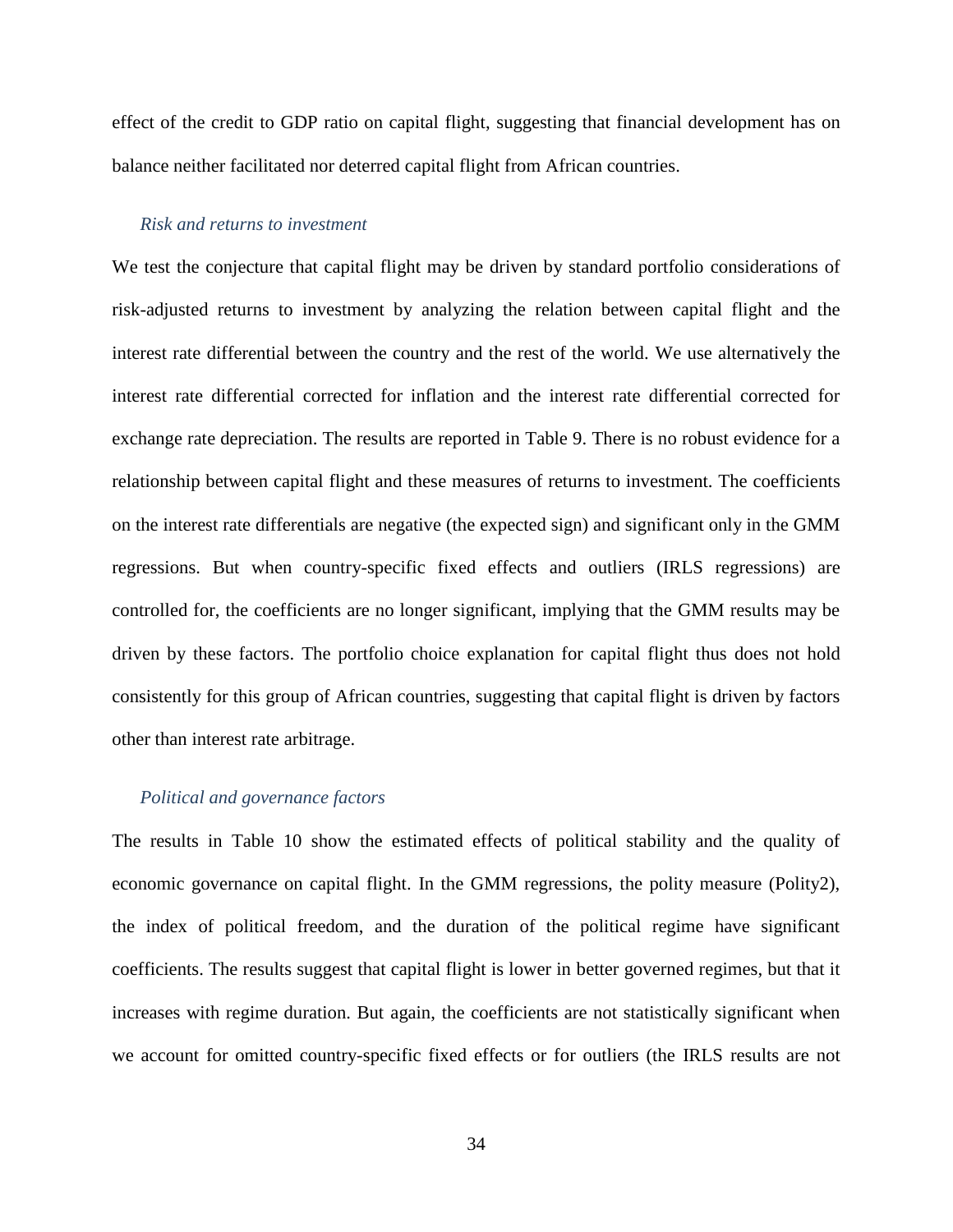reported here for reason of space), suggesting that these effects are not robust to potential outlier and omitted variable bias.

# *Natural resource endowment*

The regression results do not show conclusive evidence of a link between natural resource endowment, as measured by oil exports, and capital flight (see [Table 11\)](#page-53-0). To explore whether the link may be conditional on the political environment and the governance regime, we interact fuel exports with the Polity2 index. The results are statistically insignificant in the regressions controlling for country fixed effects (columns 1 and 2) as well as possible outliers (not reported here). However, in the GMM regression results, the coefficients on fuel exports and the interaction term between fuel exports and polity are statistically significant. Specifically, the GMM results suggest that higher resource endowment makes a country more prone to capital flight, but that a good polity score reduces this effect. These results are consistent with the hypothesis that resource endowment *per se* does not necessarily predispose a country to high capital flight. The effect depends on the country's political and governance regimes, which determine the manner in which resources are managed. In other words, resource endowment need not be a curse.

#### *Capital account openness*

Finally, the results of the tests for the relationship between capital account openness and capital flight are reported in [Table 12.](#page-54-0) The results vary depending on the specification and estimation technique used. The GMM regression results show a positive effect of capital account openness on capital flight, suggesting that current account and capital account liberalization, which is aimed to facilitate international transactions, also opens up avenues for unrecorded capital outflows. This result suggests that capital controls may help stem capital flight.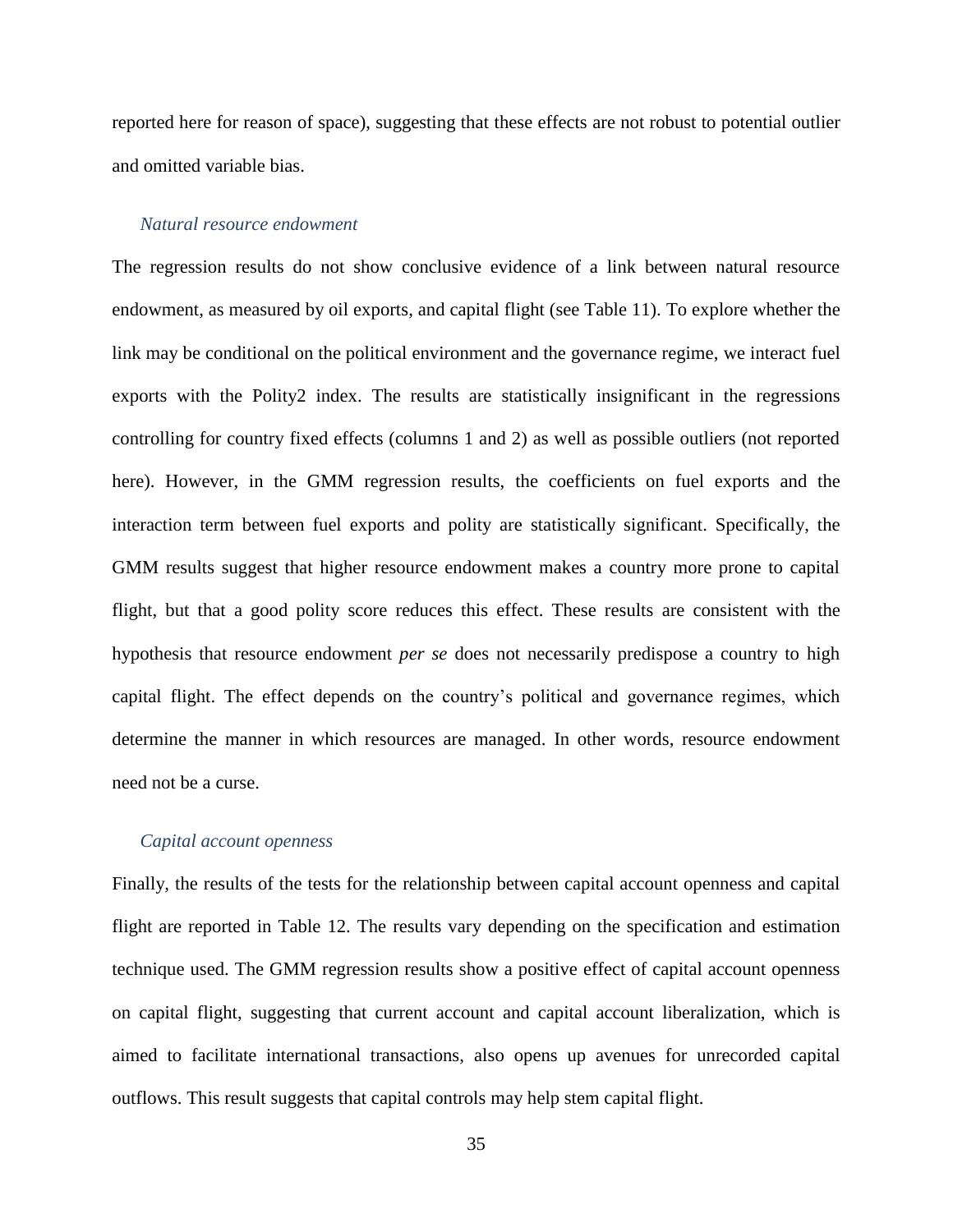Note, however, that the positive link between capital flight and openness is not robust to alternative specifications and estimation methods. It is not statistically significant in regressions controlling for country-specific fixed effects or outliers. We explored whether the relationship may be conditional on governance by interacting the index of capital account openness with the Polity2 index. The results remain statistically significant only in the GMM regressions, where capital account openness is positively related to capital fight, and the relation grows stronger as governance becomes more democratic.

#### **4.6. The results in international perspective**

The empirical results in this study from a sample of 39 African countries are largely consistent with the evidence in the literature on other developing regions. The dynamics of capital flight are characterized by strong hysteresis, with high past capital flight leading to high present capital flight. In this sense, countries may be caught in a capital flight trap. This has also been found in studies on Asian countries [\(Beja, 2007\)](#page-40-12) and Latin America [\(Pastor, 1990\)](#page-42-11). The revolving door phenomenon found in the African sample is prevalent in other regions as well (see [\(Beja, 2006,](#page-40-6) [2007\)](#page-40-12) for evidence on Asian countries).

The finding of a negative relationship between GDP growth and capital flight is also consistent with the evidence in the literature. However, the evidence on the impact of other indicators of the macroeconomic environment and financial development remains mixed. There is no robust effect of budget deficits, inflation, or measures of financial deepening on capital flight [\(Collier et al.,](#page-40-1)  [2001;](#page-40-1) [Kar, 2010\)](#page-41-5). In the case of African countries, we find no robust effect of financial openness or current account openness on capital flight. However, studies on Asian countries found that capital controls had some beneficial effects in stemming capital flight especially in the wake of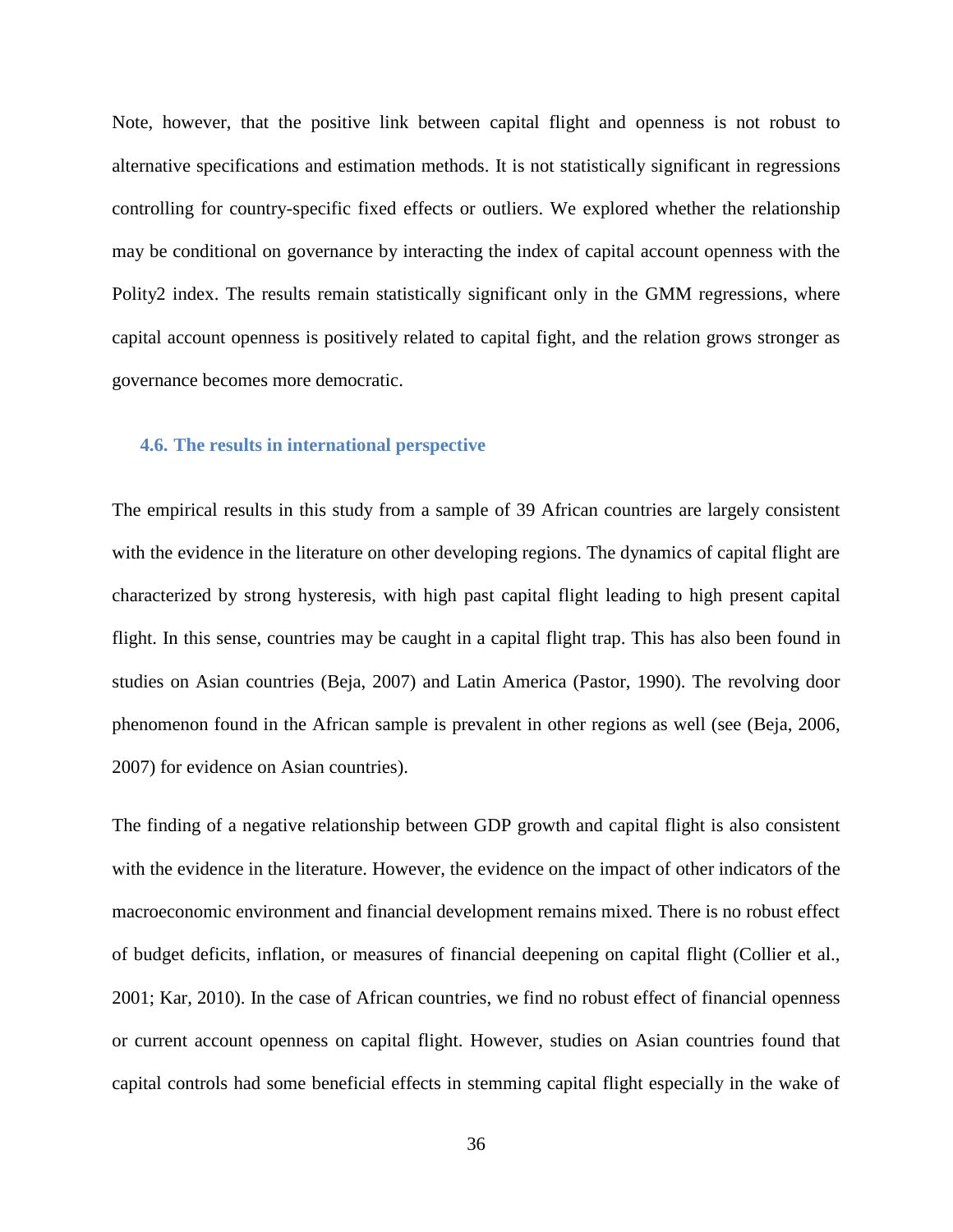the Asian financial crisis [\(Beja, 2006,](#page-40-6) [2007\)](#page-40-12). The lack of precision in the measures of financial openness that are used in cross-sectional studies may be one reason for the weak empirical results. Country-specific studies may be more informative on this issue.

The results on the role of returns to investment are also consistent with evidence from other regions. The interest rate differential between a country and the rest of the world (measured by interest rates in the United States) does not have a robust effect on capital flight in the Asian countries analyzed [\(Beja, 2006,](#page-40-6) [2007\)](#page-40-12). In a study covering countries in Asia and Latin America, [Dooley \(1988, p. 422\)](#page-40-18) concluded that 'capital flight was not related to international yield differentials between source countries and the rest of the world, or to any other determinants of net international capital movements.' The evidence generally does not support the view that capital flight is a result of portfolio decisions by profit-maximizing individuals.

The African sample is also similar to other regions with regard to the role of governance indicators. No robust relationship seems to emerge from econometric analyses in studies including countries from other regions, either [\(Collier et al., 2001\)](#page-40-1). The results should be taken with caution, however, especially given the uncertain quality of the indicators used to measure governance.

# **5. Conclusion**

Although it is difficult to measure capital flight precisely, estimates with existing methods suggest that the phenomenon is widespread. While the problem of capital flight is not unique to Africa, it imposes a relatively higher economic burden on the economies of the continent compared to other regions.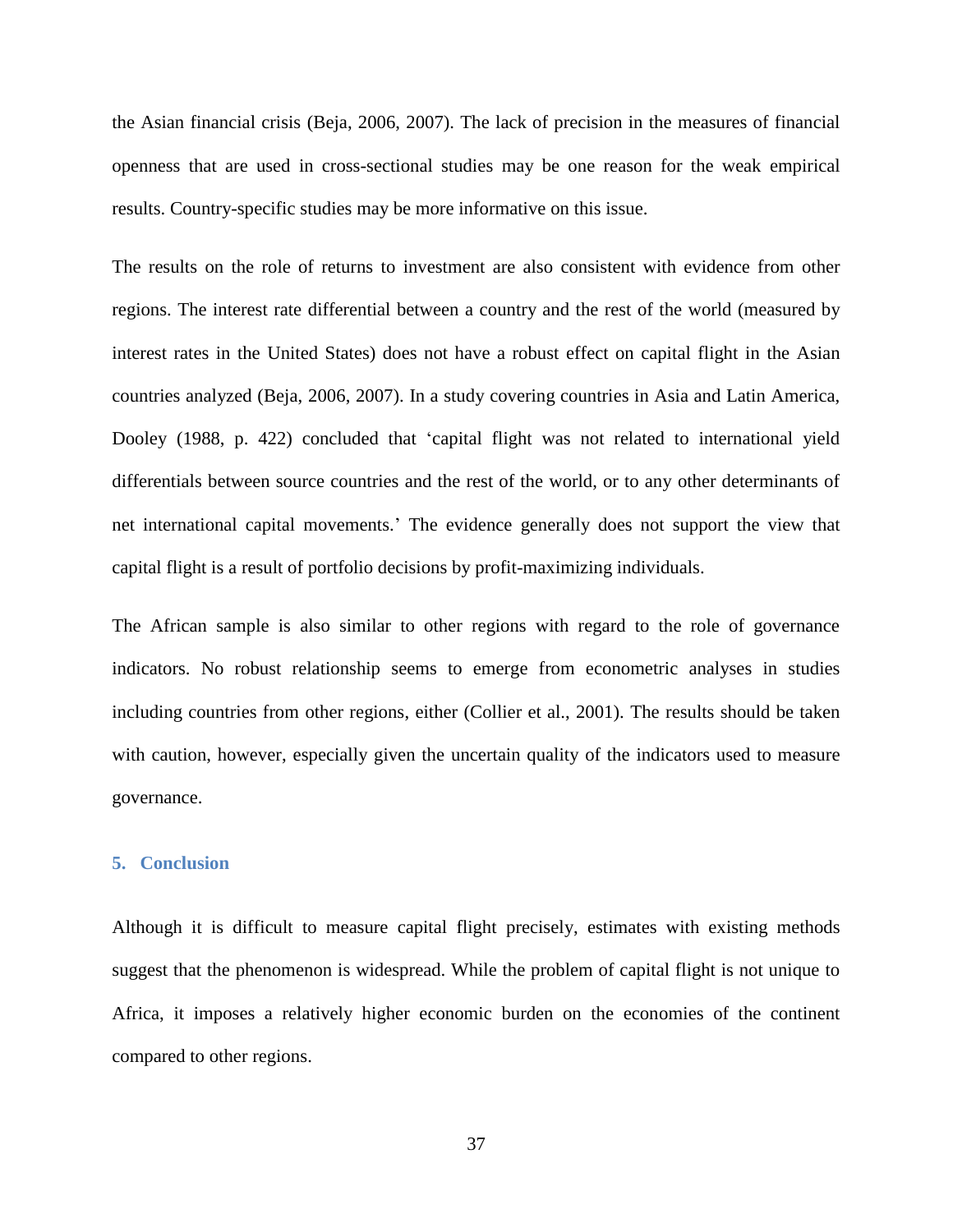In African countries, capital flight appears to be a chronic problem, and it has exploded since the turn of the century in a period marked by a resource boom and resurgence of growth in the continent. There are substantial variations across countries, however. Oil-rich countries top the list, led by Nigeria, Algeria, and Angola. But in many countries, capital flight is large relative to the size of the economy. For eighteen out of the 39 countries, the accumulated capital flight by 2010 exceeded GDP. Capital flight is also large relative to official development aid, foreign direct investment, and external debt. Indeed, contrary to the perception that Africa is heavily indebted to the rest of the world, the evidence presented in this paper demonstrates that the continent is a 'net creditor' to the rest of the world in the sense that accumulated private assets through capital flight exceed the continent's liabilities. Accumulated capital flight also exceeds total aid received by the continent over the past four decades, casting doubts on the conventional view that African countries are necessarily aid dependent.

Our analysis provides insights on the drivers of capital flight. The econometric results are more conclusive for some of these drivers than for others. The results strongly suggest that capital flight from African countries was partly fueled by external borrowing. On average, 63 to 73 cents out of each dollar borrowed by African countries in a five-year period exited in the same period in the form of capital flight. Moreover, each dollar added to the stock of debt led to up to 9 cents of capital flight in the subsequent period. The results also confirm that capital flight is highly persistent, suggesting that capital flight is habit-forming and unlikely to be reversed quickly. The evidence also provides some indication that positive economic performance in the form of strong economic growth may serve as a deterrent to capital flight.

The empirical results are less conclusive with regard to other potential drivers of capital flight. We find no robust evidence of a relationship between capital flight and inflation, financial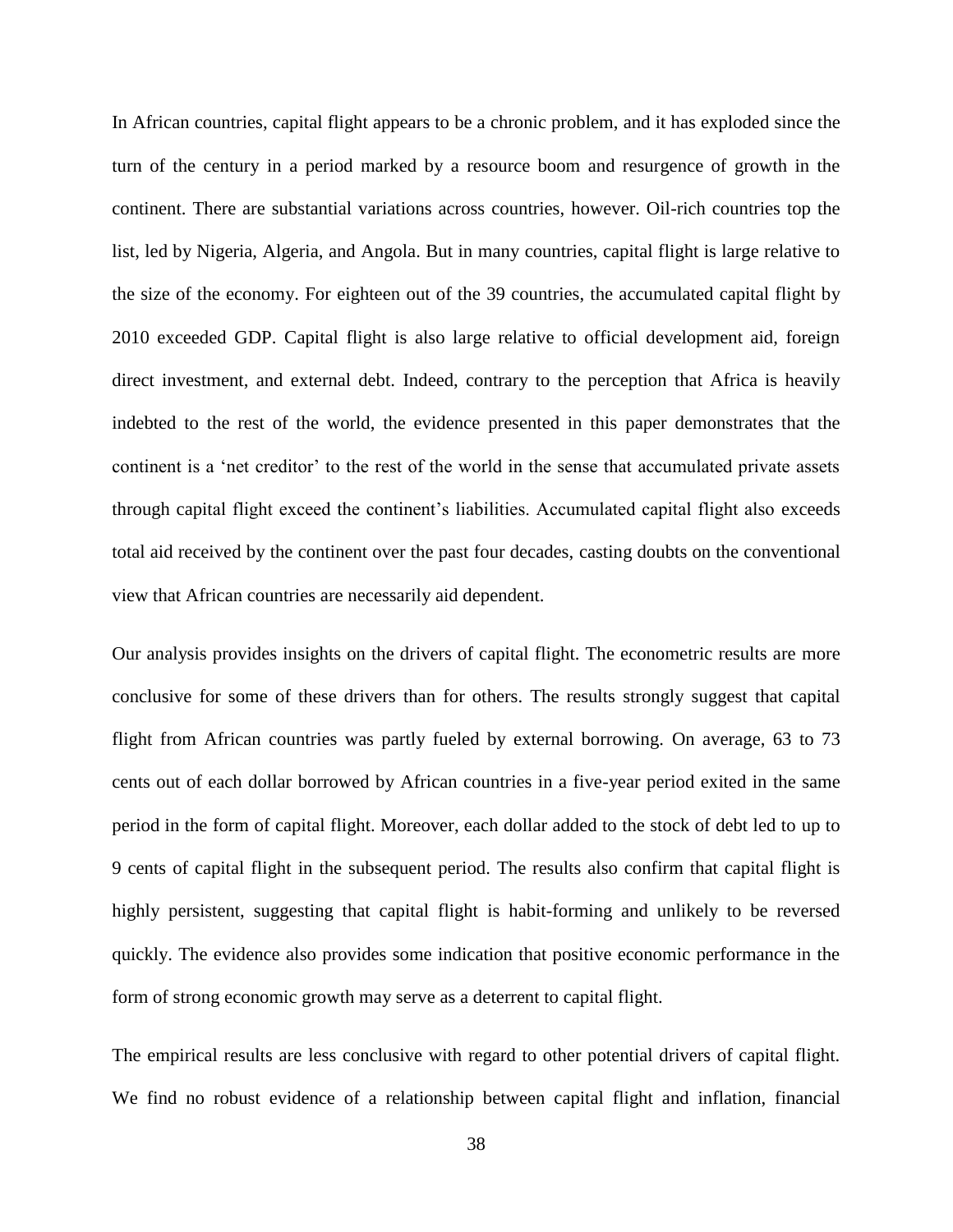development, measures of the polity and regime duration, or capital account openness. The results suggest that, to the extent that there is a relationship between capital flight and natural resource endowment (oil exports), it is conditional on political contexts and governance structures. Specifically, high endowment in oil in the context of autocratic governance appears to make a country more prone to capital flight. This result suggests that the resource curse is not inevitable.

The linkages between capital flight and its potential drivers are likely to vary across countries. This implies that policies aimed at preventing capital flight need to address specific factors that make countries prone to capital flight and that these policies need to be tailored to country circumstances. There are nonetheless broader issues that require coordinated efforts at national and international levels to address the problem of capital flight. These are discussed in detail in [Boyce and Ndikumana \(2014\)](#page-40-19).

# **References**

- <span id="page-39-2"></span>AfDB and GFI. (2013). Illicit Financial Flows and the Problem of Net Resource Transfers from Africa: 1980-2009. Washington, DC and Tunis.
- <span id="page-39-3"></span>Ajayi, S. I. (1997). An Analysis of External Debt and Capital Flight in the Severely Indebted Low Income Countries in Sub-Saharan Africa. *IMF Working Paper WP/97/68*.
- <span id="page-39-4"></span>Ajayi, S. I. and Khan, M. S. (2000). *External Debt and Capital Flight in Sub-Saharan Africa*. Washington, DC: IMF Institute.
- <span id="page-39-0"></span>Ajayi, S. I. and Ndikumana, L. (Eds.). (2014). *Capital Flight from Africa: Causes, Effects and Policy Issues*. Oxford: Oxford University Press, forthcoming.
- <span id="page-39-5"></span>Alam, M. I., Dowla, A. and Rashid, S. (1995). Capital flight from Bangladesh *Bangladesh Development Studies* 23 (1-2 ), 67-87.
- <span id="page-39-6"></span>Alam, M. I. and Quazi, R. M. (2003). Determinants of Capital Flight: An Econometric Case Study of Bangladesh *International Review of Applied Economics,* 17 (1), 85-103.
- <span id="page-39-7"></span>Auguste, S., Dominguez, K. M. E., Kamil, H. and Tesar, L. L. (2002). *Cross-Border Trading as a Mechanism for Capital Flight: ADRs and the Argentine Crisis*. NBER Working Paper.
- <span id="page-39-1"></span>Baker, R. (2005). *Capitalism's Achilles Heel: Dirty Money and How to Renew the Free-Market System*. New York: John Wiley & Sons.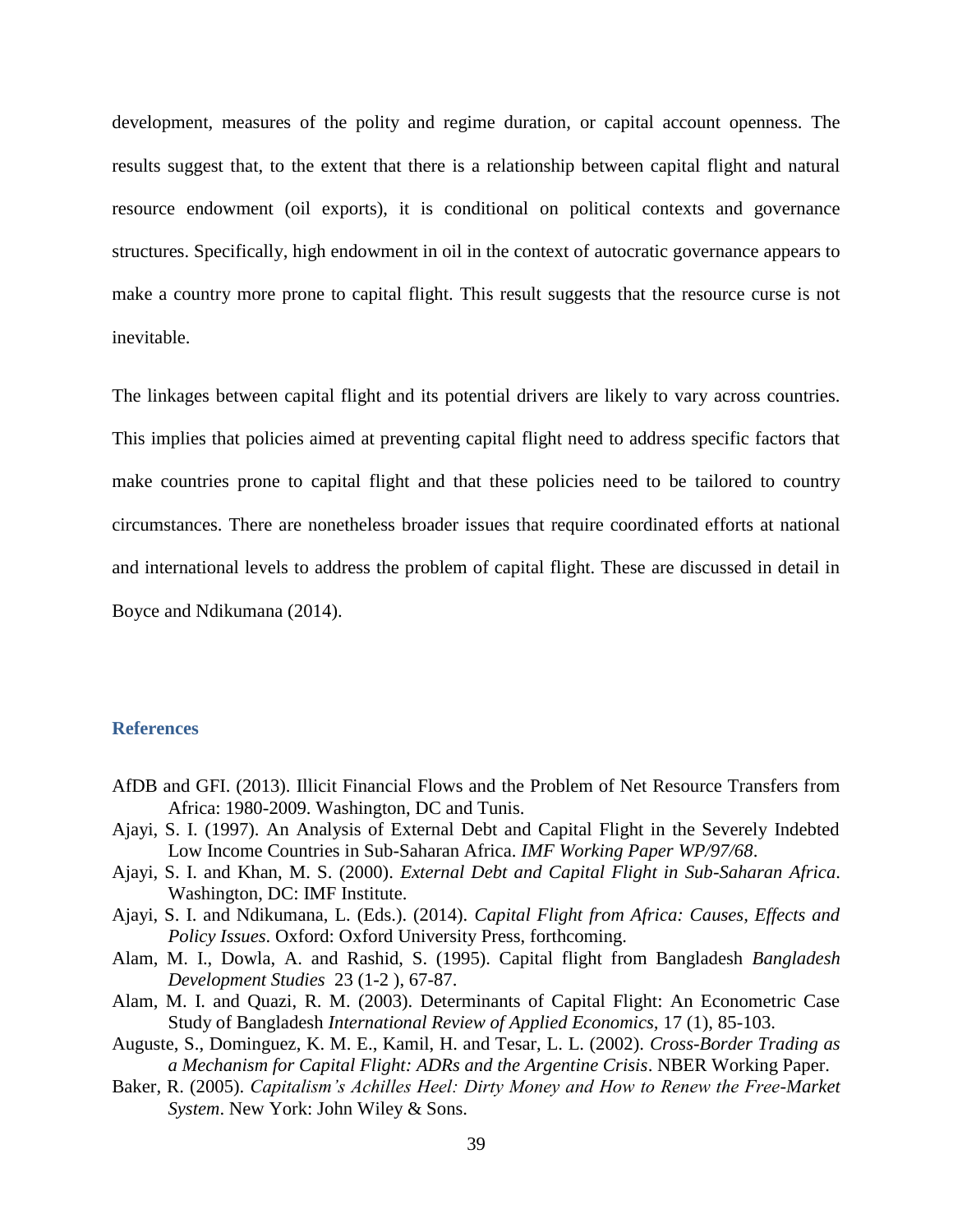- <span id="page-40-6"></span>Beja, E. (2006). Was capital fleeing Southeast Asia? Estimates from Indonesia, Malaysia, the Philippines, and Thailand. *Asia Pacific Business Review,* 12 (3), 261-283.
- <span id="page-40-12"></span>Beja, E. (2007). Brothers in Distress: Revolving Capital Flows of Indonesia, Malaysia, and Thailand. *Journal of Asian Economics,* 18 (6), 904-914.
- <span id="page-40-15"></span>Boyce, J. K. (1992). The Revolving Door? External Debt and Capital Flight: A Philippine Case Study *World Development,* 20 (3), 335-349.
- <span id="page-40-16"></span>Boyce, J. K. (1993). *The Philippines: The Political Economy of Growth and Impoverishment in the Marcos Era*. London: Macmillan.
- <span id="page-40-0"></span>Boyce, J. K. and Ndikumana, L. (2001). Is Africa a Net Creditor? New Estimates of Capital Flight from Severely Indebted sub-Saharan African Countries, 1970–1996. *Journal of Development Studies,* 38 (2), 27-56.
- <span id="page-40-8"></span>Boyce, J. K. and Ndikumana, L. (2012). Capital Flight from Sub-Saharan African Countries: Updates 1970-2010. *PERI Research Report*. Amherst, MA.: Political Economy Research Institute.
- <span id="page-40-19"></span>Boyce, J. K. and Ndikumana, L. (2014). Strategies for addressing capital flight. In S. I. Ajayi and L. Ndikumana (Eds.), *Capital Flight from Africa: Causes, Effects and Policy Issues*. Oxford: Oxford University Press (forthcoming).
- <span id="page-40-7"></span>Capgemini and RBC Wealth Management. (2012). *World Wealth Report 2012*. New York: Capgemini and RBC Wealth Management.
- <span id="page-40-5"></span>Chang, K. P. H. and Cumby, R. E. (1991). Capital flight in sub-Saharan African countries In I. Husain and J. Underwood (Eds.), *African external finance in the 1990s* (pp. 162–187). Washington, DC: World Bank.
- <span id="page-40-17"></span>Chinn, M. and Ito, H. (2005, May). *What matters for financial development? Capital controls, institutions, and interactions*. NBER Working Paper, (11370). Cambridge, MA.
- <span id="page-40-4"></span>Christiansen, J. E. (2009). Africa's Bane: Tax Havens, Capital Flight and the Corruption Interface: Real Instituto Encarno.
- <span id="page-40-1"></span>Collier, P., Hoeffler, A. and Pattillo, C. (2001). Flight capital as a portfolio choice. *World Bank Economic Review,* 15, 55-80.
- <span id="page-40-11"></span>Collier, P., Hoeffler, A. and Pattillo, C. (2004). Africa's exodus: Capital flight and the brain drain as portfolio decisions. *Journal of African Economies,* 13 (2), 15–54.
- <span id="page-40-14"></span>Crystal, J. (1994). The Politics of Capital Flight: Exit and Exchange Rates in Latin America. *Review of International Studies,* 20 (2), 131-147.
- <span id="page-40-2"></span>Cuddington, J. (1986). Capital flight: estimates, issues, and explanations. *Princeton Studies in International Finance,* no. 58
- <span id="page-40-3"></span>Cuddington, J. (1987). Macroeconomic determinants of capital flight: an econometric investigation. In D. Lessard and J. Cuddington (Eds.), *Capital flight and third World Debt* (pp. 85–96). Washington, DC: Institute for International Economics.
- <span id="page-40-13"></span>Davies, V. (2008). Postwar Capital Flight and Inflation. *Journal of Peace Research,* 45 (4), 519- 537.
- <span id="page-40-18"></span>Dooley, M. P. (1988). Capital Flight: A Response to Differences in Financial Risks. *Staff Papers - International Monetary Fund,* 35 (3), 422-436.
- <span id="page-40-9"></span>Dornbusch, R. (1985). External debt, budget deficits, and disequilibrium exchange rates. In G. W. Smith and J. T. Cuddington (Eds.), *International Debt and the Developing Countries*. Washington, DC: World Bank.
- <span id="page-40-10"></span>Eaton, J. (1987). Public debt guarantees and private capital flight. *The World Bank Economic Review,* 1 (3), 377-395.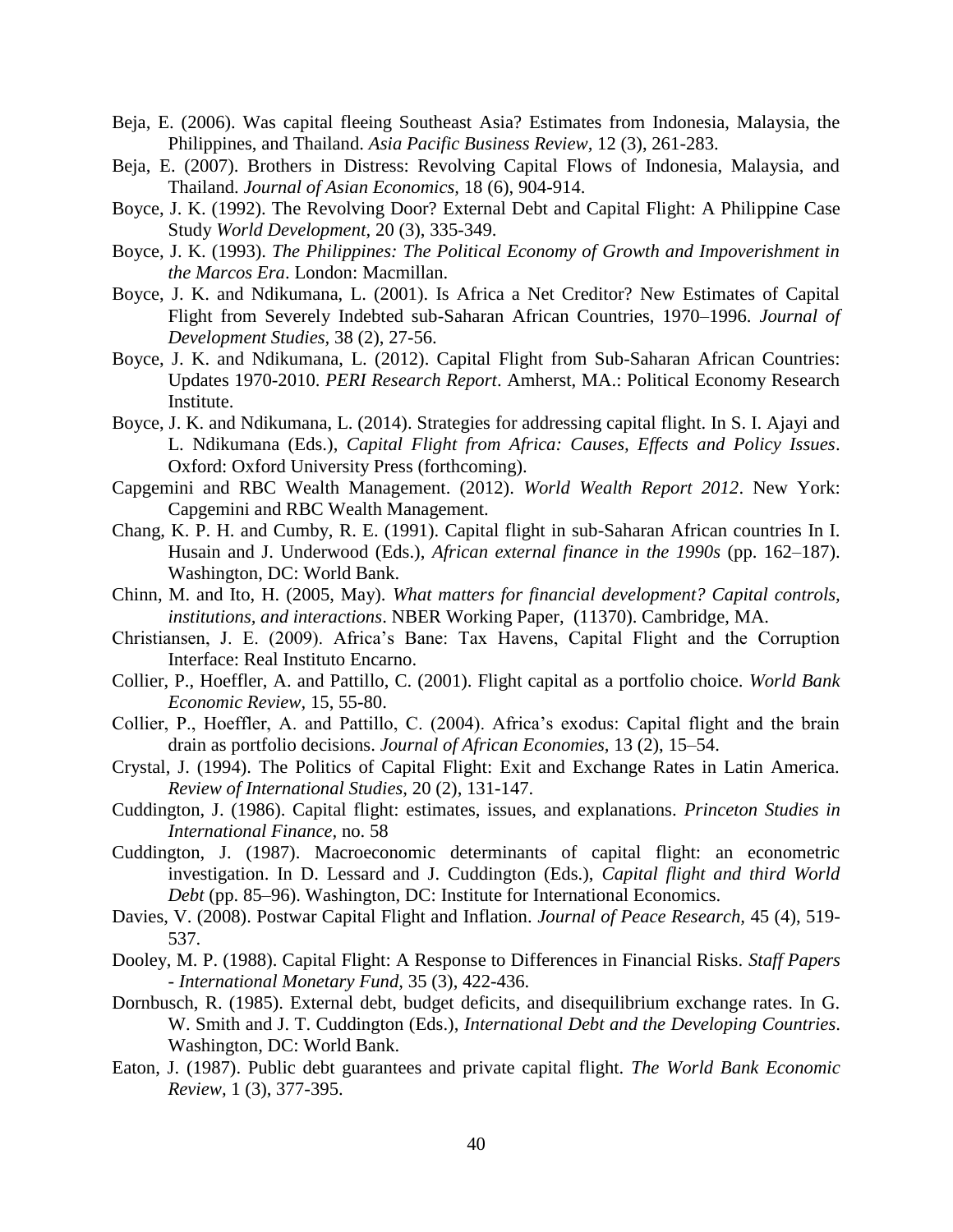<span id="page-41-2"></span>Erbe, S. (1985). The Flight of Capital from Developing Countries. *Intereconometrics*, 268-275.

- <span id="page-41-15"></span>Fedderke, J. W. and Liu., W. (2002). Modeling the determinants of capital flows and capital flight: With an application to South African data from 1960 to 1995. *Economic Modeling,*  19, 419-444.
- <span id="page-41-0"></span>Henry, J. S. (2012). The Price of Offshore Revisited. London: Tax Justice Network.
- <span id="page-41-7"></span>Hermes, N. and Lensink, R. (1992). The magnitude and determinants of capital flight: The case for six sub-Saharan African countries. *De Economist,* 140 (4), 515-530.
- <span id="page-41-17"></span>Hirschman, A. O. (1981). *Essays in Trespassing: Economics to Politics and Beyond*. Cambridge: Cambridge University Press.
- <span id="page-41-19"></span>Ito, H. and Chinn, M. (2006). What Matters for Financial Development? Capital Controls, Institutions, and Interactions. *Journal of Development Economics,* 81 (1), 163-192.
- <span id="page-41-20"></span>Ito, H. and Chinn, M. (2008). A New Measure of Financial Openness. *Journal of Comparative Policy Analysis,* 10 (3), 309-322.
- <span id="page-41-21"></span>Ito, H. and Chinn, M. (2012, March 22). *Notes on the Chinn-Ito Financial Openness Index - 2010 Update*. Mimeo. University of Wisconsin and Portland State University.
- <span id="page-41-8"></span>Kahn, B. (1991). *Capital flight and exchange controls in South Africa*. London School of Economics: Centre for the Study of the South African Economy and International Finance.
- <span id="page-41-11"></span>Kant, C. (2002). What is capital flight? *The World Economy,* 25 (3), 341-358.
- <span id="page-41-5"></span>Kar, D. (2010). The Drivers and Dynamics of Illicit Financial Flows from India: 1948-2008. Washington DC: Global Financial Integrity (November).
- <span id="page-41-6"></span>Kar, D. and Cartwright-Smith, D. (2010). Illicit Financial Flows from Africa: Hidden Resource for Development. Washington DC: Global Financial Integrity
- <span id="page-41-12"></span>Khan, M. S. and Haque, N. U. (1985). Foreign borrowing and capital flight: A formal analysis. *International Monetary Fund Staff Papers,* 32, 606-628.
- <span id="page-41-1"></span>Kindleberger, C. P. (1937). *International Short-Term Capital Movements*. New York: Augustus Kelley.
- <span id="page-41-10"></span>Knight Frank. (2013). *World Wealth Report 2013: The Global Perspective on Prime Property and Wealth*. London: Think.
- <span id="page-41-4"></span>Lane, P. R. and Milesi-Ferrett, G. M. (2007). The external wealth of nation mark II: Revised and extended estimates of foreign assets and liabilities, 1970-2004 *Journal of International Economics,* 73, 223-250.
- <span id="page-41-14"></span>Lensink, R., Hermes, N. and Murinde, V. (1998). The Effect of Financial Liberalization on Capital Flight in African Economies. *World Development,* 26 (7), 1349-1368.
- <span id="page-41-13"></span>Lessard, D. R. and Williamson, J. (1987a). *Capital Flight and Third World Debt*. Washington DC.: Institute for International Economics.
- <span id="page-41-3"></span>Lessard, D. R. and Williamson, J. (Eds.). (1987b). *Capital Flight and Third World Debt*. Washington, DC: Institute for International Economics.
- <span id="page-41-16"></span>McKenzie, R. B. and Lee, D. R. (1991). Quicksilver Capital: How the Rapid Movement of Wealth Has Changed the World. New York: Free Press.
- <span id="page-41-9"></span>Murinde, V., Hermes, N. and Lensink, R. (1996). Comparative aspects of the magnitude and determinants of capital flight in six sub-Saharan African countries. *Saving and Development,* 20 (1), 61-78.
- <span id="page-41-18"></span>Ndiaye, A. S. (2009). Capital Flight and its Determinants in the Franc Zone. *African Journal of Economic Policy,* 16 (1), 65-104.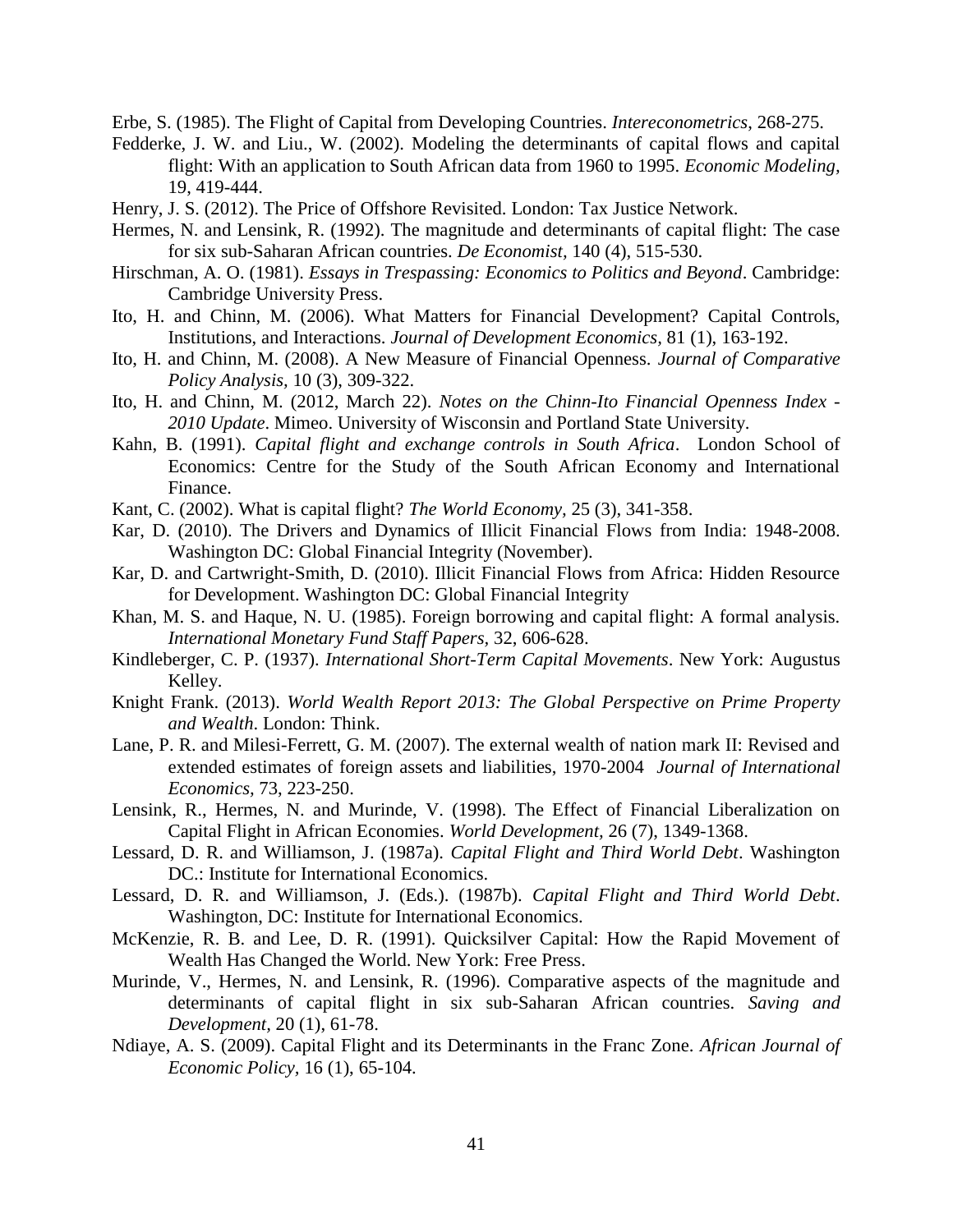- <span id="page-42-15"></span>Ndikumana, L. and Boyce, J. K. (1998). Congo's Odious Debt: External Borrowing and Capital Flight in Zaire. *Development and Change,* 29 (2), 195-217.
- <span id="page-42-1"></span>Ndikumana, L. and Boyce, J. K. (2003). Public Debts and Private Assets: Explaining Capital Flight from Sub-Saharan African Countries. *World Development,* 31 (1), 107-130.
- <span id="page-42-2"></span>Ndikumana, L. and Boyce, J. K. (2011a). *Africa's Odious Debts: How Foreign Loans and Capital Flight Bled a Continent*. London: Zed Books.
- <span id="page-42-3"></span>Ndikumana, L. and Boyce, J. K. (2011b). Capital Flight from sub-Saharan African Countries: Linkages with External Borrowing and Policy Options. *International Review of Applied Economics,* 25 (2), 149-170.
- <span id="page-42-12"></span>Ndikumana, L. and Boyce, J. K. (2012). Capital Flight from North African Countries. *PERI Research Report*. Amherst, MA: Political Economy Research Institute.
- <span id="page-42-11"></span>Pastor, M. (1990). Capital flight from Latin America. *World Development,* 18 (1), 1-18.
- <span id="page-42-7"></span>Reuter, P. (Ed.). (2012). *Draining Development? Controlling Flows of Illicit Funds from Developing Countries*. Washington DC: The World Bank.
- <span id="page-42-13"></span>Schneider, B. (2003). *Measuring Capital Flight: Estimates and Interpretations*. Working Paper. Overseas Development Institute.
- <span id="page-42-8"></span>Shaxson, N. (2011). *Treasure Islands: Tax Havens and the Men Who Stole the World.* London: Bodley Head.
- <span id="page-42-0"></span>UNDP. (2011). Illicit financial flows from the Least Developed Countries: 1990–2008. New York: UNDP.
- <span id="page-42-4"></span>UNDP. (2013). *The 2013 Human Development Report – The Rise of the South: Human Progress in a Diverse World. (Forthcoming)*. New York: United Nations.
- <span id="page-42-5"></span>United Nations. (2012). *Millennium Development Goals Report 2012*. New York: United Nations.
- <span id="page-42-14"></span>Walter, I. (1987). The mechanisms of capital flight. In D. R. Lessard and J. Williamson (Eds.), *Capital Flight and Third World Debt* (pp. 103-128). Washington, DC: Institute for International Economics.
- <span id="page-42-9"></span>Wood, E. and Moll, T. (1994). Capital flight from South Africa: Is underinvocing exaggerated? *South African Journal of Economics,* 62 (1), 17-28.
- <span id="page-42-6"></span>World Bank. (1985). *World Development Report 1985*. Washington, DC: World Bank.
- <span id="page-42-10"></span>World Bank and African Development Bank. (2011). *Leveraging Migration for Africa Remittances, Skills, and Investments*. Washington DC: World Bank.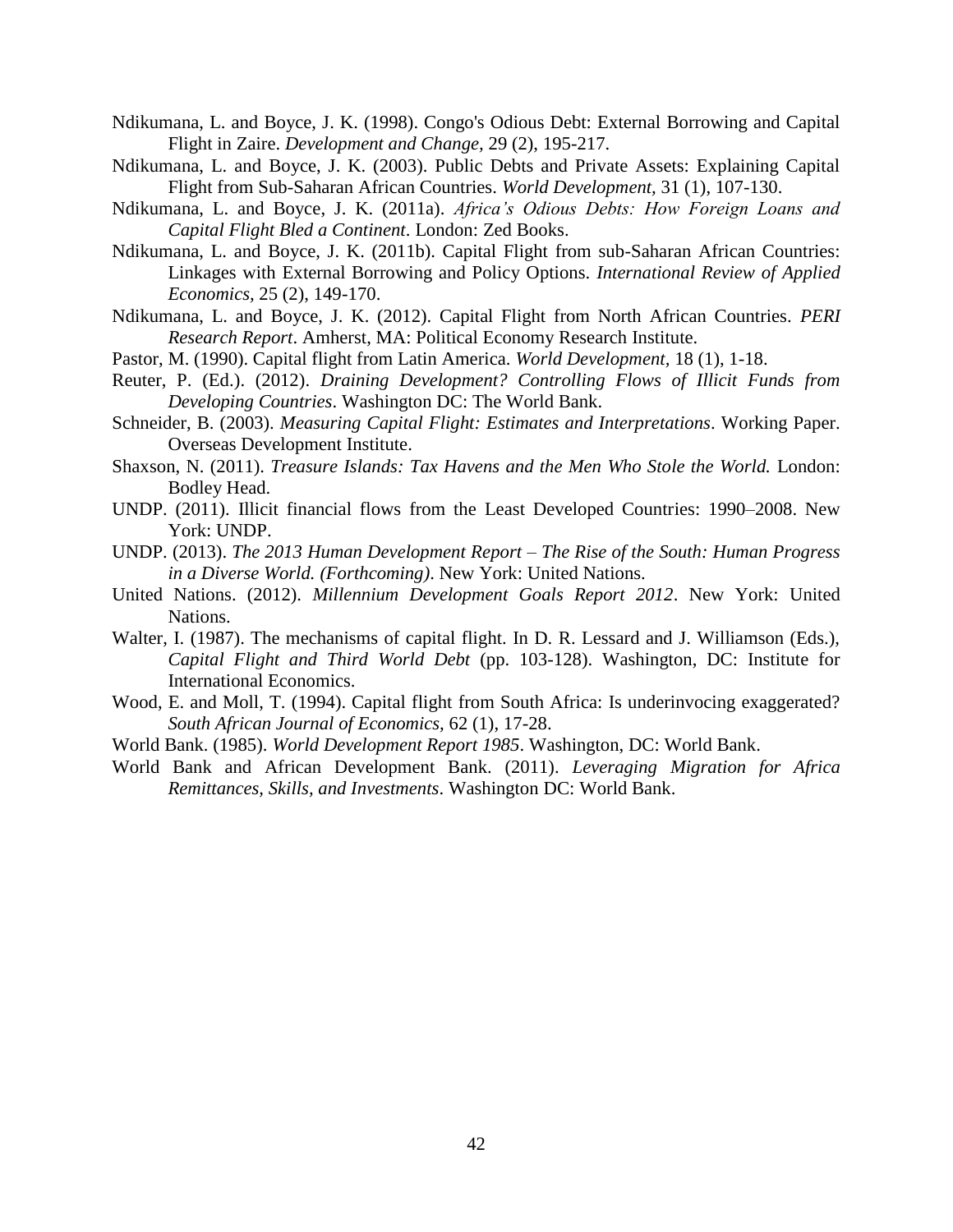| Country                     | Total capital     | Total capital | Total capital | <b>Stock</b> | Debt               | <b>Net</b>    |
|-----------------------------|-------------------|---------------|---------------|--------------|--------------------|---------------|
|                             | flight,           | flight        | flight per    | capital      | stock              | assets        |
|                             | (billion          | / GDP 2010    | capita (2010  | flight       | 2010               | (billion      |
|                             | 2010 \$)          | (% )          | $(\$))$       | (billion \$) | (billion           | $\mathcal{L}$ |
|                             |                   |               |               |              | $\boldsymbol{\$})$ |               |
| Nigeria                     | 311.4             | 158.2         | 1965.8        | 381.1        | 7.9                | 373.2         |
| Algeria                     | 267.2             | 165.0         | 7533.4        | 355.3        | 7.2                | 348.1         |
| Morocco                     | 87.7              | 96.6          | 2744.9        | 108.6        | 26.3               | 82.3          |
| Angola                      | 77.5              | 93.9          | 4060.4        | 86.1         | 18.6               | 67.5          |
| Egypt                       | 59.7              | 27.3          | 736.0         | 110.1        | 36.4               | 73.7          |
| Côte d'Ivoire               | 56.0              | 244.4         | 2838.3        | 81.3         | 11.4               | 69.9          |
| South Africa                | 49.2              | 13.5          | 984.0         | 76.2         | 45.2               | 31.0          |
| Tunisia                     | 39.0              | 88.1          | 3695.7        | 45.2         | 22.0               | 23.1          |
| Sudan                       | 38.4              | 57.3          | 1142.9        | 42.7         | 21.8               | 20.9          |
| Congo, Dem.<br>Rep.         | 33.9              | 258.4         | 513.4         | 50.6         | 5.8                | 44.8          |
| Gabon                       | 25.5              | 192.9         | 16911.3       | 31.9         | 2.3                | 29.5          |
| Ethiopia                    | 24.9              | 83.8          | 299.9         | 29.9         | 7.1                | 22.8          |
| Cameroon                    | 20.0              | 89.0          | 1020.8        | 31.3         | 3.0                | 28.3          |
| Congo, Rep.                 | 19.9              | 165.5         | 4916.6        | 20.6         | 3.8                | 16.9          |
| Mozambique                  | 19.8              | 214.7         | 845.2         | 25.1         | 4.1                | 21.0          |
| Zimbabwe                    | 18.3              | 244.2         | 1452.5        | 25.3         | 5.0                | 20.3          |
| Zambia                      | $\overline{17.3}$ | 106.7         | 1336.6        | 25.6         | 3.7                | 21.9          |
| Tanzania                    | 14.7              | 64.0          | 327.1         | 26.9         | 8.7                | 18.3          |
| Ghana                       | 12.4              | 38.4          | 506.5         | 15.5         | 8.4                | 7.1           |
| Madagascar                  | 11.7              | 134.1         | 564.4         | 17.7         | 2.3                | 15.4          |
| Sierra Leone                | 10.0              | 523.6         | 1704.2        | 13.8         | 0.8                | 13.0          |
| Rwanda                      | 9.3               | 165.6         | 876.9         | 18.0         | 0.8                | 17.2          |
| Uganda                      | 8.4               | 49.0          | 252.1         | 10.3         | 3.0                | 7.3           |
| Burundi                     | 6.9               |               | 820.7         |              |                    | 7.1           |
|                             | 4.9               | 339.4         |               | 7.6          | 0.5                | 2.2           |
| Kenya<br>Seychelles         |                   | 15.2          | 120.7         | 10.6         | 8.4                |               |
|                             | 4.4               | 460.4         | 51236.9       | 6.4          | 1.5                | 4.9           |
| <b>Botswana</b>             | 3.8               | 25.2          | 1872.0        | 1.7          | 1.7                | $0.0\,$       |
| Cape Verde                  | 3.5               | 211.5         | 7072.8        | 4.0          | 0.9                | 3.1           |
| Mauritania                  | 3.1               | 86.4          | 902.7         | 3.9          | 2.5                | 1.5           |
| Central African<br>Republic | 2.7               | 137.3         | 619.2         | 4.0          | 0.4                | 3.6           |
| Togo                        | 1.7               | 52.5          | 278.3         | 0.6          | 1.2                | $-0.7$        |
| Chad                        | 1.6               | 19.2          | 146.0         | 2.5          | 1.7                | $0.8\,$       |
| Guinea                      | 1.6               | 33.0          | 156.5         | 2.7          | 2.9                | $-0.2$        |

# **Table 1: Cumulative Capital flight and net external asset position by country, 1970-2010**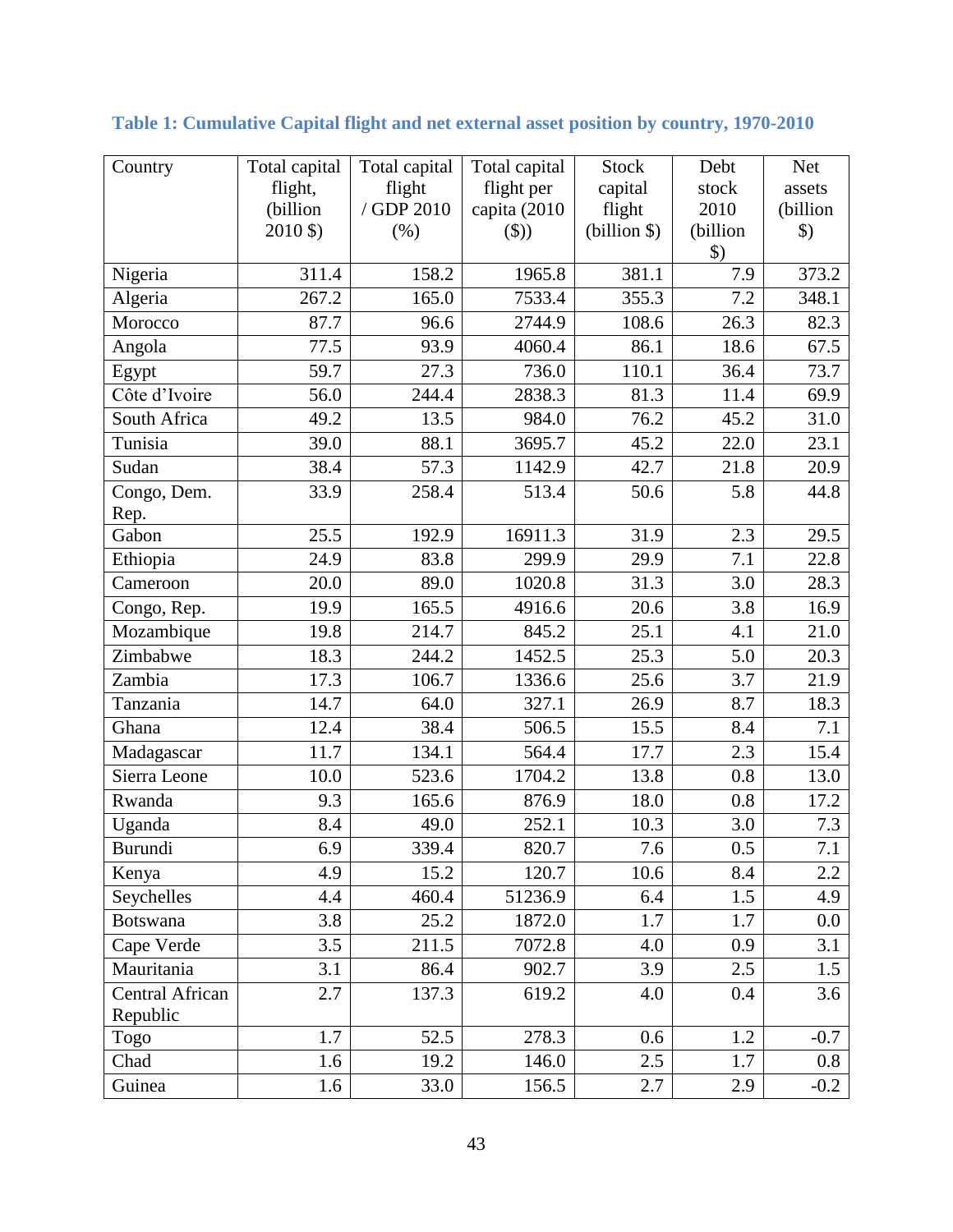| Guinea-Bissau | 1.6     | 195.1 | 1075.7 | ⇁      | 1.1   | 0.6    |
|---------------|---------|-------|--------|--------|-------|--------|
| Burkina Faso  | 1.5     | 17.5  | 93.7   | 3.2    | 2.1   |        |
| Malawi        | 1.4     | 27.3  | 92.7   | 3.3    | 0.9   | 2.4    |
| Lesotho       | $1.0\,$ | 45.8  | 459.4  |        | 0.7   | 0.7    |
| Sao Tome and  | $1.0\,$ | 520.3 | 6323.7 | 1.3    | 0.2   | 1.2    |
| Principe      |         |       |        |        |       |        |
| Swaziland     | $1.0\,$ | 26.9  | 941.1  |        | 0.6   | 0.5    |
| <b>TOTAL</b>  | 1273.8  | 81.9  | 1376.1 | 1685.2 | 283.0 | 1402.3 |

Source: Authors' computations.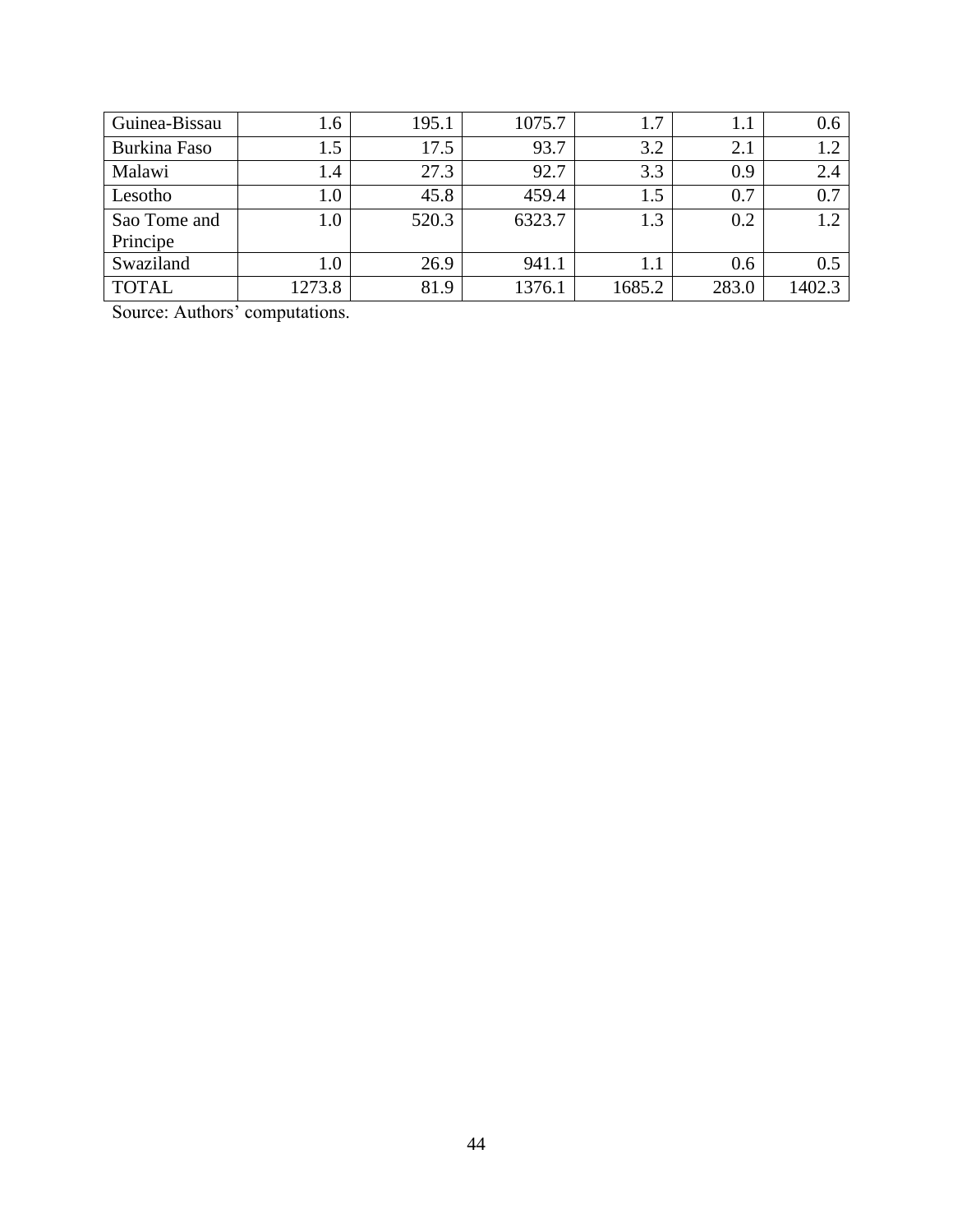| Country   | Total<br>capital | Unadjusted<br>residual | Export<br>mis- | import<br>mis- | Total trade<br>misinvoicin | Unrecorded<br>workers' |
|-----------|------------------|------------------------|----------------|----------------|----------------------------|------------------------|
|           | flight           | measure                | invoicing      | invoicing      | g                          | remittances            |
| Algeria   | 267.2            | 56.1                   | 103.0          | 38.2           | 141.3                      | 69.9                   |
| Angola    | 77.5             | 64.1                   | 0.0            | $-0.1$         | $-0.1$                     | 13.5                   |
| Côte      | 56.0             | 42.8                   | 10.0           | 1.4            | 11.5                       | 1.8                    |
| d'Ivoire  |                  |                        |                |                |                            |                        |
| Egypt     | 59.7             | 174.5                  | 237.9          | $-352.8$       | $-114.8$                   | 0.0                    |
| Ethiopia  | 24.9             | 25.9                   | 2.5            | $-9.5$         | $-7.1$                     | 6.0                    |
| Ghana     | 12.4             | 4.2                    | 1.7            | $-4.4$         | $-2.8$                     | 10.9                   |
| Morocco   | 87.7             | 47.9                   | 86.2           | $-46.3$        | 39.9                       | 0.0                    |
| Sudan     | 38.4             | 18.7                   | 67.0           | $-47.3$        | 19.7                       | 0.0                    |
| Tunisia   | 39.0             | 8.8                    | 14.5           | 15.7           | 30.1                       | 0.0                    |
| Zambia    | 17.3             | 22.6                   | $-13.5$        | 6.5            | $-7.0$                     | 1.7                    |
| Zimbabwe  | 18.3             | $-5.1$                 | 5.3            | 11.5           | 16.8                       | 6.5                    |
| Total for | 1273.8           | 790.2                  | 859.2          | $-550.1$       | 309.2                      | 174.3                  |
| 39        |                  |                        |                |                |                            |                        |
| countries |                  | $\cdot$ $\cdot$        |                |                |                            |                        |

<span id="page-45-0"></span>**Table 2: Trade misinvoicing and unrecorded workers' remittances, 1970-2010: Some examples (billion, constant 2010 \$)**

Source: Authors' computations.

| Table 3: Capital flight, FDI and ODA: total by decade (billion, constant 2010 \$)                                                                                                                                                                                                                                                  |  |  |  |  |  |
|------------------------------------------------------------------------------------------------------------------------------------------------------------------------------------------------------------------------------------------------------------------------------------------------------------------------------------|--|--|--|--|--|
| $\mathbf{D}$ $\mathbf{I}$ $\mathbf{I}$ $\mathbf{I}$ $\mathbf{I}$ $\mathbf{I}$ $\mathbf{I}$ $\mathbf{I}$ $\mathbf{I}$ $\mathbf{I}$ $\mathbf{I}$ $\mathbf{I}$ $\mathbf{I}$ $\mathbf{I}$ $\mathbf{I}$ $\mathbf{I}$ $\mathbf{I}$ $\mathbf{I}$ $\mathbf{I}$ $\mathbf{I}$ $\mathbf{I}$ $\mathbf{I}$ $\mathbf{I}$ $\mathbf{I}$ $\mathbf{$ |  |  |  |  |  |

| Period                           | FDI     | ODA     | <b>Net</b> | Capital flight |            |
|----------------------------------|---------|---------|------------|----------------|------------|
|                                  |         |         | transfers  |                |            |
|                                  |         |         | on debt    |                |            |
|                                  | billion | billion | billion \$ | billion        | percent of |
|                                  | \$      | \$      |            | \$             | FDI+ODA    |
| 1970-79                          | 29.8    | 128.0   | 172.6      | 225.2          | 142.8      |
| 1980-89                          | 39.1    | 182.8   | 67.0       | 307.4          | 138.5      |
| 1990-99                          | 73.9    | 246.5   | $-81.6$    | 230.3          | 71.9       |
| 2000-10                          | 316.3   | 317.5   | $-54.1$    | 510.9          | 80.6       |
| 1970-2010                        | 459.1   | 874.8   | 104.0      | 1273.8         | 95.5       |
| Of which oil exporting countries |         |         |            |                |            |
| Amount                           | 168.1   | 352.7   | $-16.3$    | 917.6          | 176.2      |
| Percentage                       | 36.6    | 40.3    |            | 72.0           |            |
| of total                         |         |         |            |                |            |

Source: Capital flight data are from authors' computations; ODA, FDI, and net transfers on debt are from the World Bank's Global Development Finance.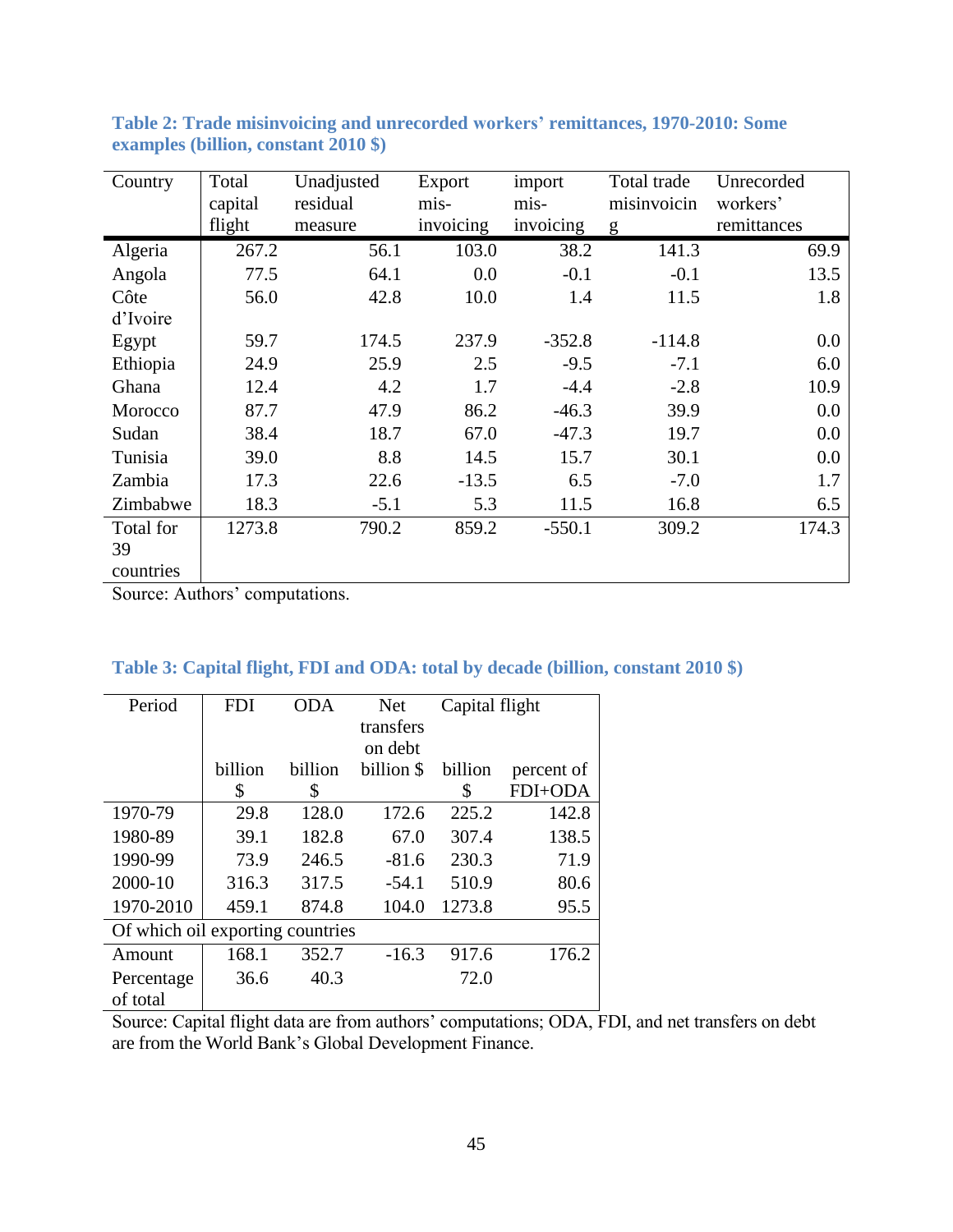|                | As of 1990 |              |        | As of 2010 |          |        |            |           |
|----------------|------------|--------------|--------|------------|----------|--------|------------|-----------|
| Region         | Private    | Capital      | Output | Total      | Stock of | Stock  | <b>Net</b> | Total     |
|                | capital    | flight/      | loss   | outflows   | outflows | Debt   | external   | outflows/ |
|                | per        | Private      | (% )   | (\$bn)     | (\$bn)   | (\$bn) | assets     | $GDP(\%)$ |
|                | worker     | asset        |        |            |          |        | (\$bn)     |           |
|                | $(\$)$     | ratio $(\%)$ |        |            |          |        |            |           |
| <b>SSA</b>     | 1062       | 0.40         | 0.16   | 361.7      | 683.3    | 204    | 479        | 31.9      |
| Africa         |            |              |        | 495.4      | 925.4    | 300    | 625.4      | 39.5      |
| Latin America  | 17439      | 0.10         | 0.04   | 1375.5     | 2058.3   | 1013.4 | 1044.9     | 39.7      |
| Middle East    | 3708       | 0.39         | 0.16   | 829.8      | 1306.5   | 554.7  | 751.8      | 42.6      |
| East Asia      | 9704       | 0.06         | 0.02   | 1265.5     | 1783.3   | 832.6  | 950.7      | 14.4      |
| South Asia     | 1804       | 0.05         | 0.02   | 60.7       | 103.2    | 393.6  | $-290.4$   | 3.0       |
| East and South |            |              |        | 1326.2     | 1886.5   | 1226.2 | 660.3      | 12.2      |
| Asia           |            |              |        |            |          |        |            |           |

**Table 4: Unrecorded capital outflows,<sup>a</sup> as of 1990 and 2010, Africa and other regions.**

Source: The statistics on capital flight and external debt for 2010 are from [Henry \(2012\)](#page-41-0); the statistics for capital flight for 1990 are from [Collier et al. \(2001\)](#page-40-1); data on GDP used to calculate the ratios are from the World Bank's World Development Indicators.

Note: Relative to the estimates presented in this study, the estimated unrecorded outflows in Tax Justice Network's report [\(Henry, 2012\)](#page-41-0) do not include trade misinvoicing and adjustments of the BoP residuals to account for unrecorded remittances. The estimates in this study also include more complete series for the 1970s using data collected from printed versions of the Balance of Payment Statistics and Direction of Trade Statistics.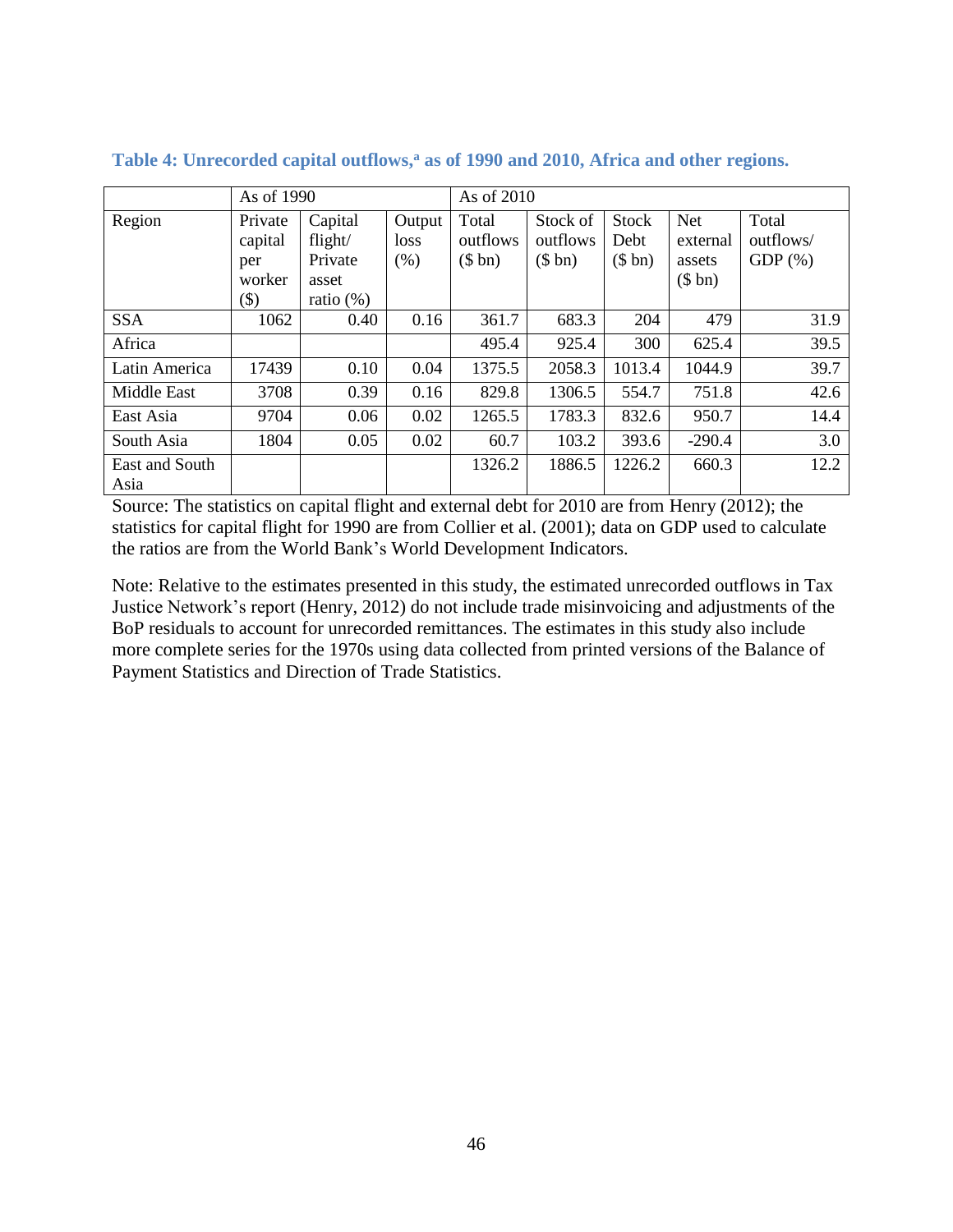|                      |                             | High Networth Individuals, 2011 <sup>a</sup> | <b>Ultra-High Networth</b><br>Individuals, $2012-2022b$ |                                       |                               |                     |                     |                               |
|----------------------|-----------------------------|----------------------------------------------|---------------------------------------------------------|---------------------------------------|-------------------------------|---------------------|---------------------|-------------------------------|
| Regio<br>$\mathbf n$ | Number<br>(million)<br>2011 | Change #<br><b>HNWIs</b><br>2010-11          | Total<br>wealth<br>2011 (\$<br>trillion)                | $#$ of<br>HNWIs/po<br>$p(\%)$<br>2011 | Wealth/<br>GDP $(\%)$<br>2011 | Num<br>ber,<br>2012 | Num<br>ber,<br>2022 | $\%$<br>change<br>2012-<br>22 |
| Afric<br>a           | 0.1                         | 3.9                                          | 1.1                                                     | 0.01                                  | 64.2                          | 2488                | 4197                | 69                            |
| Asia                 | 3.4                         | 1.6                                          | 10.7                                                    | 0.08                                  | 79.9                          | 4372<br>6           | 8236<br>9           | 88                            |
| Latin<br>Amer<br>ica | 0.5                         | 5.4                                          | 7.1                                                     | 0.13                                  | 142.0                         | 1523<br>$\Omega$    | 2662<br>8           | 88                            |
| Middl<br>e East      | 0.5                         | 2.7                                          | 1.7                                                     | 0.23                                  | 98.0                          | 4675                | 7378                | 58                            |
| Europ<br>e           | 3.2                         | 1.1                                          | 10.1                                                    | 0.43                                  | 65.6                          | 5417<br>$\Omega$    | 7086<br>4           | 31                            |
| North<br>Amer<br>ica | 3.4                         | $-1.1$                                       | 11.4                                                    | 0.64                                  | 78.4                          | 6557<br>9           | 8686<br>5           | 32                            |

# **Table 5: Wealth of High Networth Individuals by region**

Source: [Capgemini and RBC Wealth Management \(2012\)](#page-40-7); [Knight Frank \(2013\)](#page-41-10); Data on GDP and population are from the World Bank's World Development Indicators.

a,b Note: High Networth Individuals (HNWIs) and Ultra-High Networth Individuals UHNWIs) are individuals with at least \$1 million and \$30 million of disposable investable assets, respectively.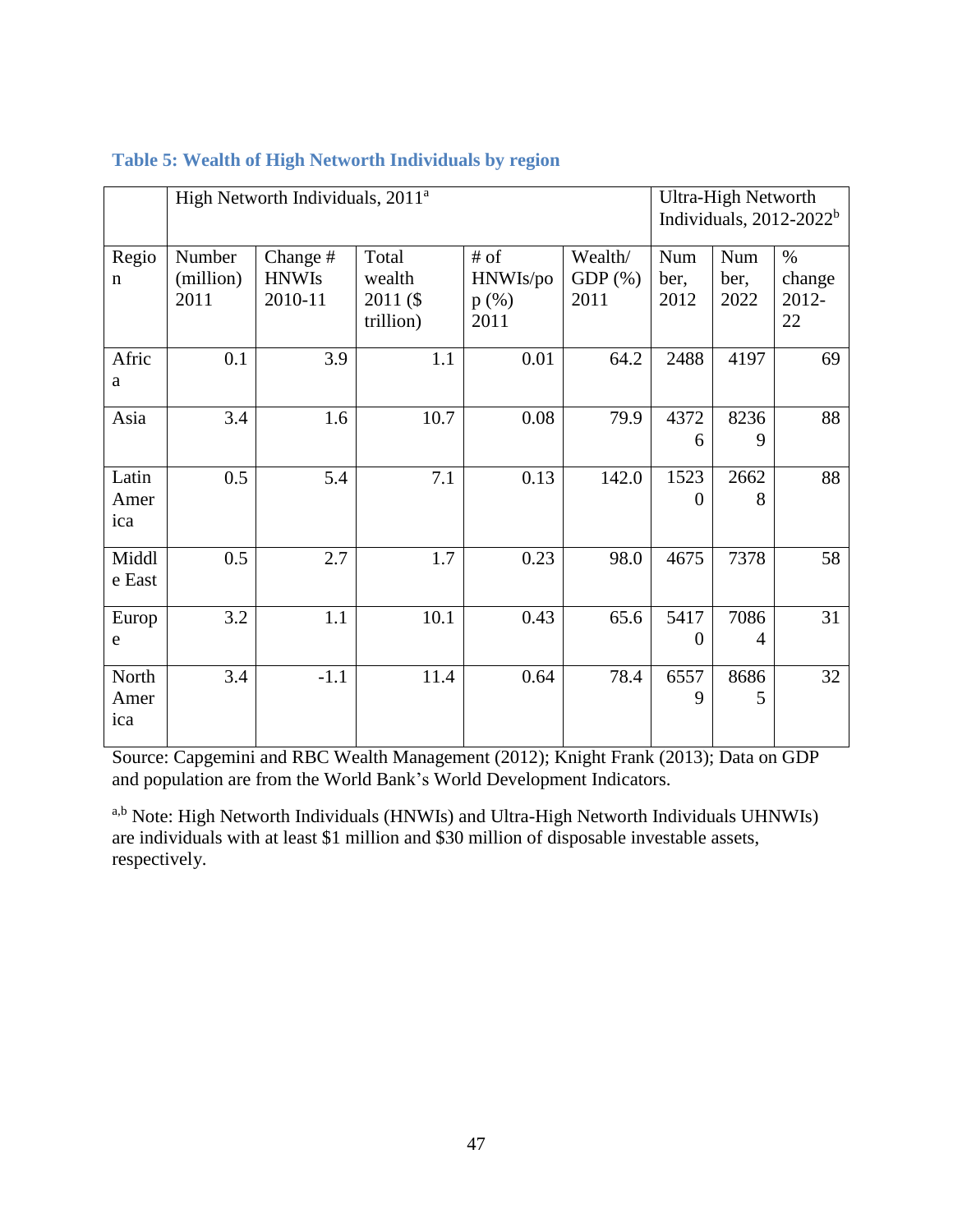| <b>VARIABLES</b>                           | Fixed effects | <b>GMM</b>  |
|--------------------------------------------|---------------|-------------|
| Change in debt                             | $0.633***$    | $0.731***$  |
|                                            | (0.000)       | (0.000)     |
| Stock of debt (lagged)                     | $0.060***$    | $0.093***$  |
|                                            | (0.003)       | (0.000)     |
| Lagged capital flight                      | $0.189***$    | $0.296***$  |
|                                            | (0.000)       | (0.000)     |
| GDP growth (lagged)                        | $-0.255$      | $-0.261***$ |
|                                            | (0.199)       | (0.000)     |
| Constant                                   | $-1.016$      | $-4.533***$ |
|                                            | (0.643)       | (0.000)     |
|                                            |               |             |
| <b>Observations</b>                        | 237           | 198         |
| Overall R-squared                          | 0.312         |             |
| Within R-squared                           | 0.184         |             |
| Between R-squared                          | 0.230         |             |
| Test for 1-st order autocorrelation        |               | $-3.439$    |
|                                            |               | (0.00)      |
| Sargan test $(H_0:$ instruments are valid) |               | 34.516      |
|                                            |               | (0.715)     |
| Number of countries                        | 39            | 38          |

# <span id="page-48-0"></span>**Table 6: Capital flight: tests for the 'revolving door'**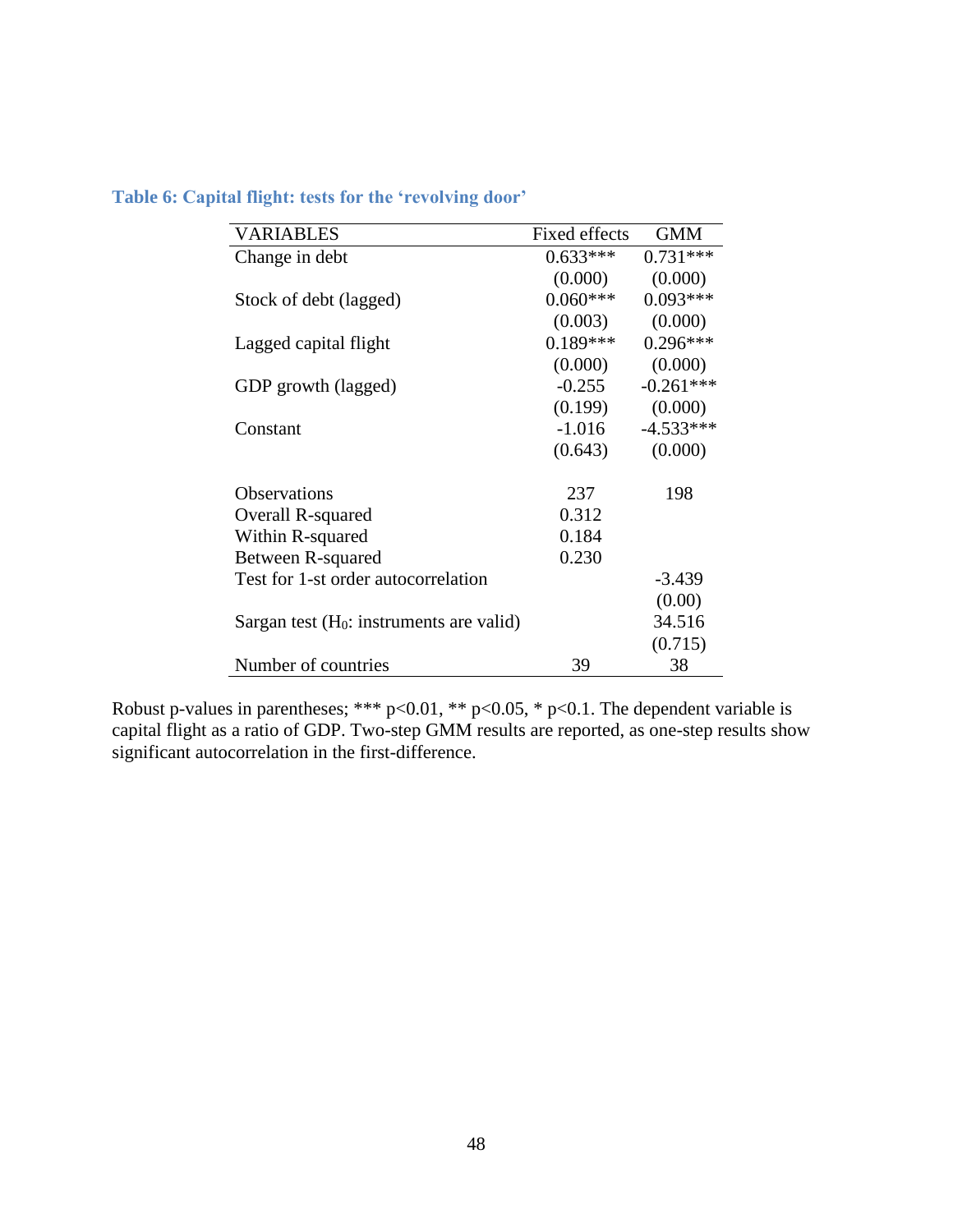|                          | <b>IRLS</b> |             | <b>Fixed effects</b> |             | <b>GMM</b>  |             |
|--------------------------|-------------|-------------|----------------------|-------------|-------------|-------------|
| <b>VARIABLES</b>         | Inflation   | Inflation   | Inflation            | Inflation   | Inflation   | Inflation   |
|                          |             | variability |                      | variability |             | variability |
|                          |             |             |                      |             |             |             |
| Change in debt           | $0.309***$  | $0.293***$  | $0.651***$           | $0.644***$  | $0.629***$  | $0.595***$  |
|                          | (0.000)     | (0.000)     | (0.000)              | (0.000)     | (0.000)     | (0.000)     |
| Stock of debt            | $0.013*$    | $0.016**$   | $0.045**$            | $0.045**$   | $0.053***$  | $0.056***$  |
| (lagged)                 | (0.053)     | (0.025)     | (0.043)              | (0.044)     | (0.000)     | (0.000)     |
| Lagged capital           | $0.252***$  | $0.256***$  | $0.192***$           | $0.192***$  | $0.284***$  | $0.289***$  |
| flight                   | (0.000)     | (0.000)     | (0.000)              | (0.000)     | (0.000)     | (0.000)     |
| GDP growth               | $-0.188$    | $-0.154$    | $-0.281$             | $-0.265$    | $-0.301***$ | $-0.264***$ |
| (lagged)                 | (0.124)     | (0.217)     | (0.191)              | (0.216)     | (0.000)     | (0.000)     |
| Inflation                | $0.007*$    |             | $-0.002$             |             | $-0.003***$ |             |
| (lagged)                 | (0.062)     |             | (0.201)              |             | (0.000)     |             |
| Inflation                |             | $-0.005$    |                      | $-0.012$    |             | $-0.020***$ |
| variability (lagged)     |             | (0.244)     |                      | (0.127)     |             | (0.000)     |
| Constant                 | 2.394 ***   | 2.578**     | 0.822                | 1.466       | $-0.331$    | 0.731       |
|                          | (0.010)     | (0.013)     | (0.729)              | (0.553)     | (0.577)     | (0.170)     |
|                          |             |             |                      |             |             |             |
| <b>Observations</b>      | 213         | 211         | 215                  | 212         | 177         | 174         |
| <b>Overall R-squared</b> | 0.286       | 0.263       | 0.266                | 0.266       |             |             |
| Within R-squared         |             |             | 0.195                | 0.200       |             |             |
| Between R-squared        |             |             | 0.271                | 0.284       |             |             |
| Test for 1-st order      |             |             |                      |             | $-3.127$    | $-3.103$    |
| autocorrelation          |             |             |                      |             | (0.000)     | (0.000)     |
| Sargan test $(H_0:$      |             |             |                      |             | 34.811      | 34.023      |
| instruments are          |             |             |                      |             | (0.703)     | (0.735)     |
| valid)                   |             |             |                      |             |             |             |
| Number of                |             | 38          | 38                   | 38          | 37          | 37          |
| countries                |             |             |                      |             |             |             |

# **Table 7: Capital flight and inflation**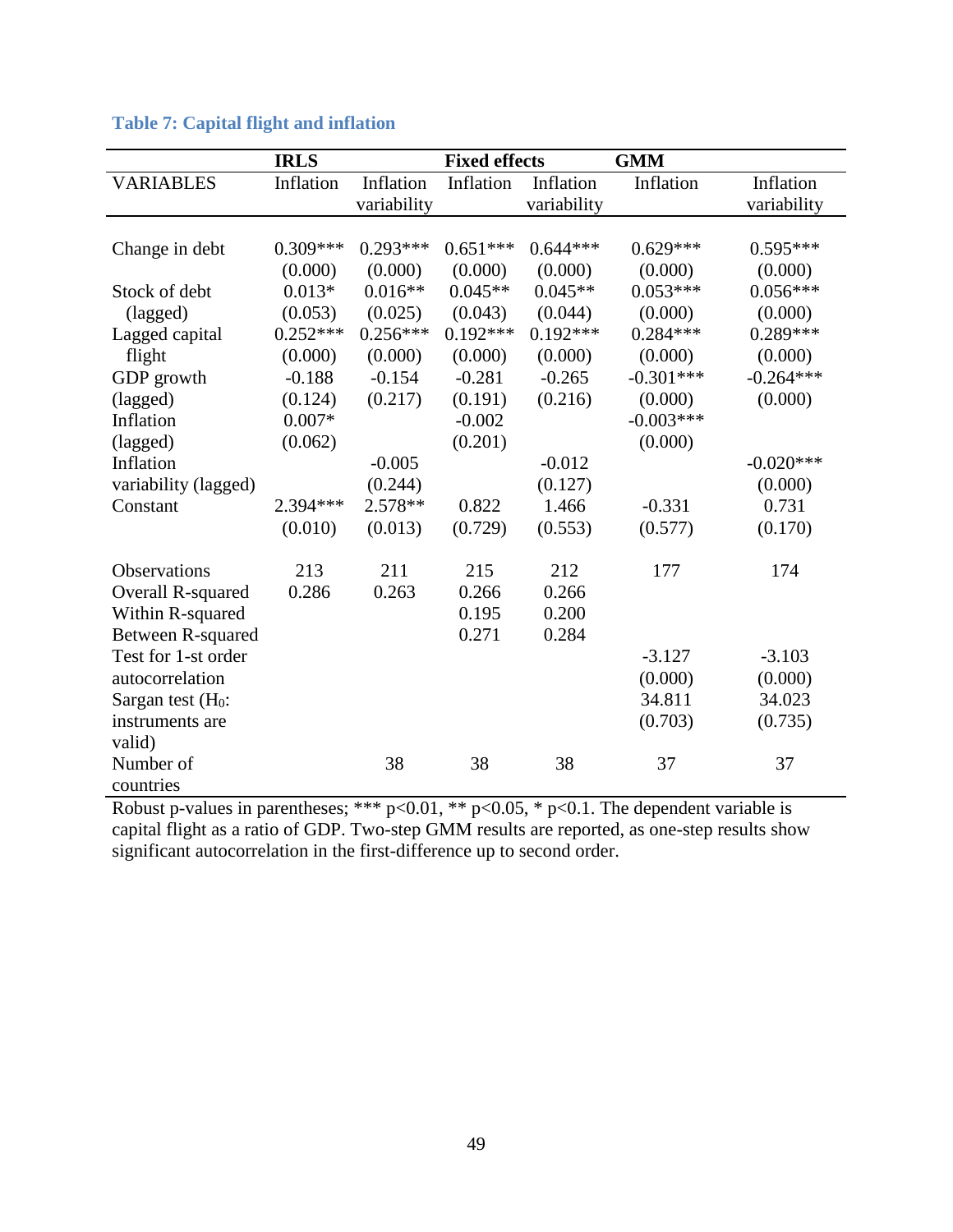| <b>VARIABLES</b>        | <b>IRRLS</b> | Fixed effects | <b>GMM</b>  |
|-------------------------|--------------|---------------|-------------|
| Change in debt          | $0.339***$   | $0.678***$    | $0.761***$  |
|                         | (0.000)      | (0.000)       | (0.000)     |
| Stock of debt           | $0.017**$    | $0.057***$    | $0.088***$  |
| (lagged)                | (0.013)      | (0.005)       | (0.000)     |
| Lagged capital flight   | $0.232***$   | $0.187***$    | $0.285***$  |
|                         | (0.000)      | (0.000)       | (0.000)     |
| GDP growth (lagged)     | $-0.110$     | $-0.268$      | $-0.243***$ |
|                         | (0.348)      | (0.194)       | (0.000)     |
| Private credit (lagged) | 0.012        | $-0.050$      | $-0.030$    |
|                         | (0.604)      | (0.509)       | (0.117)     |
| Constant                | 1.523        | 0.090         | $-3.660***$ |
|                         | (0.150)      | (0.973)       | (0.000)     |
| <b>Observations</b>     | 230          | 231           | 192         |
| Overall R-squared       | 0.258        | 0.227         |             |
| Within R-squared        |              | 0.194         |             |
| Between R-squared       |              | 0.257         |             |
| Test for 1-st order     |              |               | $-3.370$    |
| autocorrelation         |              |               | (0.000)     |
| Sargan test $(H_0:$     |              |               | 31.960      |
| instruments are valid)  |              |               | (0.813)     |
| Number of countries     |              | 39            | 38          |

# **Table 8: Capital flight and bank credit to the private sector**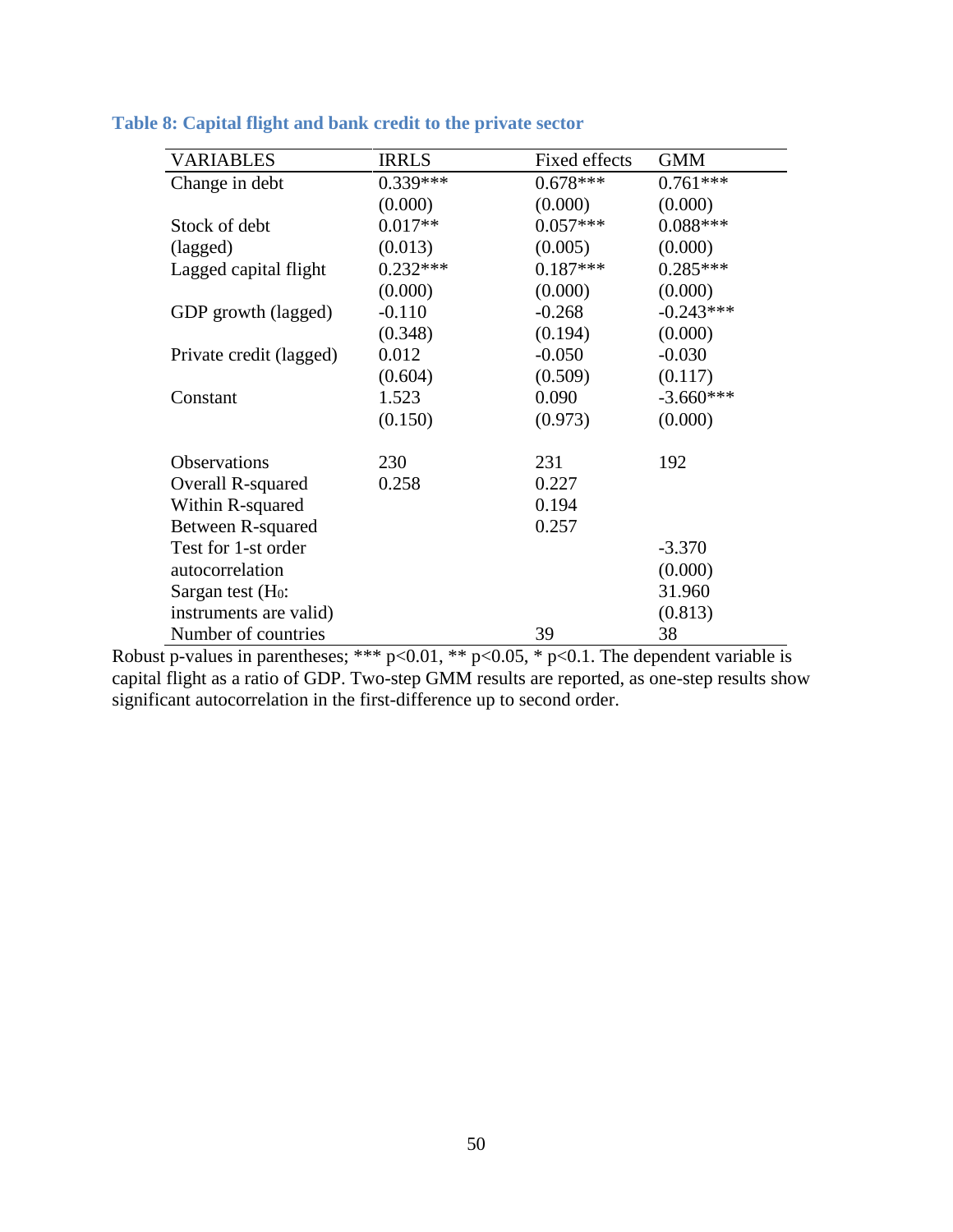|                     | <b>IRLS</b>  |              | Fixed effects |              | <b>GMM</b>   |              |
|---------------------|--------------|--------------|---------------|--------------|--------------|--------------|
| <b>VARIABLES</b>    | Interest     | Exchange     | Interest      | Exchange     | Interest     | Exchange     |
|                     | differential | rate         | differential  | rate         | differential | rate         |
|                     |              | adjusted     |               | adjusted     |              | adjusted     |
|                     |              | interest     |               | interest     |              | interest     |
|                     |              | differential |               | differential |              | differential |
| Change in debt      | $0.318***$   | $0.386***$   | $0.475***$    | $0.537***$   | $0.497***$   | $0.678***$   |
|                     | (0.000)      | (0.000)      | (0.002)       | (0.000)      | (0.000)      | (0.000)      |
| Stock of debt       | 0.011        | $0.012*$     | 0.037         | 0.039        | $0.045***$   | $0.067***$   |
| (lagged)            | (0.119)      | (0.090)      | (0.187)       | (0.114)      | (0.000)      | (0.000)      |
| Lagged capital      | $0.218***$   | $0.217***$   | $0.213***$    | $0.211***$   | $0.299***$   | $0.301***$   |
| flight              | (0.000)      | (0.000)      | (0.000)       | (0.000)      | (0.000)      | (0.000)      |
| GDP growth          | $-0.089$     | $-0.093$     | $-0.178$      | $-0.210$     | $-0.233***$  | $-0.160***$  |
| (lagged)            | (0.502)      | (0.462)      | (0.425)       | (0.308)      | (0.000)      | (0.000)      |
| Interest rate       | $-0.005$     |              | $-0.002$      |              | $-0.002*$    |              |
| differential        | (0.216)      |              | (0.861)       |              | (0.087)      |              |
| Adjusted            |              | $-0.004$     |               | $-0.001$     |              | $-0.001***$  |
| interest            |              | (0.220)      |               | (0.939)      |              | (0.005)      |
| rate differential   |              |              |               |              |              |              |
| Constant            | $2.259**$    | 1.950**      | 0.754         | 0.514        | $-0.451$     | $-2.722***$  |
|                     | (0.023)      | (0.039)      | (0.789)       | (0.837)      | (0.528)      | (0.000)      |
|                     |              |              |               |              |              |              |
| Observations        | 176          | 189          | 177           | 190          | 139          | 151          |
| Overall R-          | 0.247        | 0.270        | 0.278         | 0.290        |              |              |
| squared             |              |              |               |              |              |              |
| Within R-           |              |              | 0.178         | 0.198        |              |              |
| squared             |              |              |               |              |              |              |
| Between R-          |              |              | 0.328         | 0.294        |              |              |
| squared             |              |              |               |              |              |              |
| Test for 1-st       |              |              |               |              | $-2.884$     | $-2.966$     |
| order               |              |              |               |              | (0.004)      | (0.000)      |
| autocorrelation     |              |              |               |              |              |              |
| Sargan test $(H_0:$ |              |              |               |              | 24.628       | 30.429       |
| instruments are     |              |              |               |              | (0.973)      | (0.863)      |
| valid)              |              | 37           | 36            |              |              |              |
| Number of           |              |              |               | 37           | 34           | 35           |
| countries           |              |              |               |              |              |              |

# **Table 9: Capital flight and interest differential**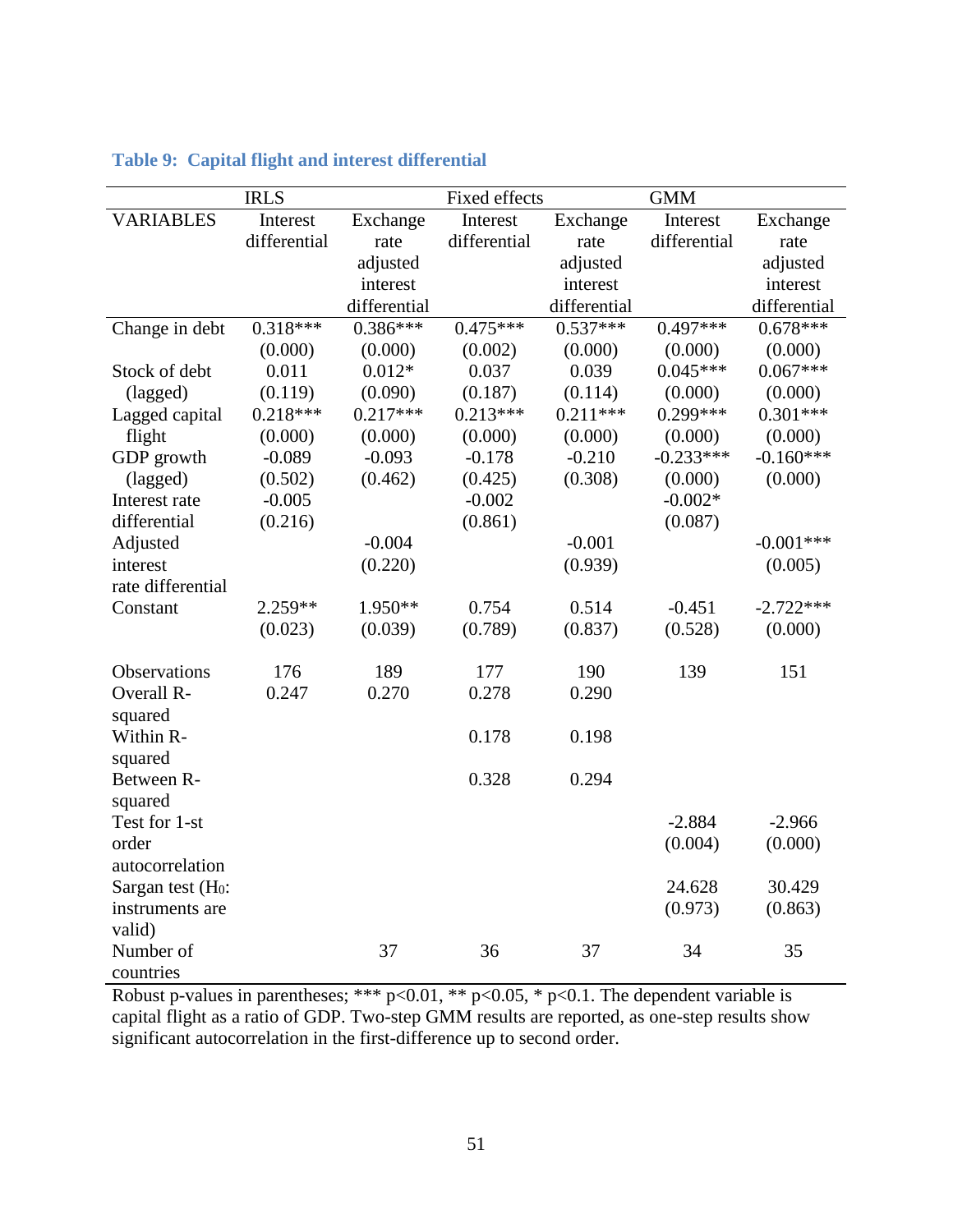|                        | Fixed effects |             |            | <b>GMM</b> |             |             |
|------------------------|---------------|-------------|------------|------------|-------------|-------------|
| <b>VARIABLES</b>       | Polity2       | Politically | Regime     | Polity2    | Politically | Regime      |
|                        |               | free        | duration   |            | free        | duration    |
|                        |               |             |            |            |             |             |
| Change in debt         | $0.582***$    | $0.616***$  | $0.630***$ | $0.738***$ | $0.729***$  | $0.748***$  |
|                        | (0.000)       | (0.000)     | (0.000)    | (0.000)    | (0.000)     | (0.000)     |
| Stock of debt (lagged) | $0.079***$    | $0.064***$  | $0.070***$ | $0.094***$ | $0.094***$  | $0.098***$  |
|                        | (0.000)       | (0.002)     | (0.000)    | (0.000)    | (0.000)     | (0.000)     |
| Lagged capital flight  | $-0.046$      | $0.180***$  | $-0.048$   | $0.117***$ | $0.290***$  | $0.116***$  |
|                        | (0.504)       | (0.000)     | (0.488)    | (0.000)    | (0.000)     | (0.000)     |
| GDP growth (lagged)    | $-0.143$      | $-0.251$    | $-0.173$   |            | $-0.272***$ | $-0.181***$ |
|                        |               |             |            | $0.126***$ |             |             |
|                        | (0.448)       | (0.205)     | (0.363)    | (0.001)    | (0.000)     | (0.000)     |
| Polity2                | $-0.308$      |             |            | $-0.117**$ |             |             |
|                        | (0.103)       |             |            | (0.039)    |             |             |
| Politically free       |               | $-0.989$    |            |            | $-0.217**$  |             |
|                        |               | (0.253)     |            |            | (0.016)     |             |
| Regime duration        |               |             | 0.085      |            |             | $0.059***$  |
|                        |               |             | (0.195)    |            |             | (0.000)     |
| Constant               | $-2.224$      | 0.768       | $-1.880$   |            | $-4.240***$ | $-4.831***$ |
|                        |               |             |            | 4.407***   |             |             |
|                        | (0.322)       | (0.775)     | (0.401)    | (0.000)    | (0.000)     | (0.000)     |
| <b>Observations</b>    | 231           | 237         | 231        | 194        | 198         | 194         |
| Overall R-squared      | 0.112         | 0.216       | 0.149      |            |             |             |
| Within R-squared       | 0.153         | 0.189       | 0.149      |            |             |             |
| Between R-squared      | 0.124         | 0.264       | 0.124      |            |             |             |
| Test for 1-st order    |               |             |            | $-3.609$   | $-3.456$    | $-3.259$    |
| autocorrelation        |               |             |            | (0.000)    | (0.000)     | (0.001)     |
| Sargan test $(H_0:$    |               |             |            | 25.406     | 31.986      | 28.514      |
| instruments are valid) |               |             |            | (0.965)    | (0.813)     | (0.912)     |
| Number of countries    | 37            | 39          | 37         | 37         | 38          | 37          |

# **Table 10: Capital flight and political factors**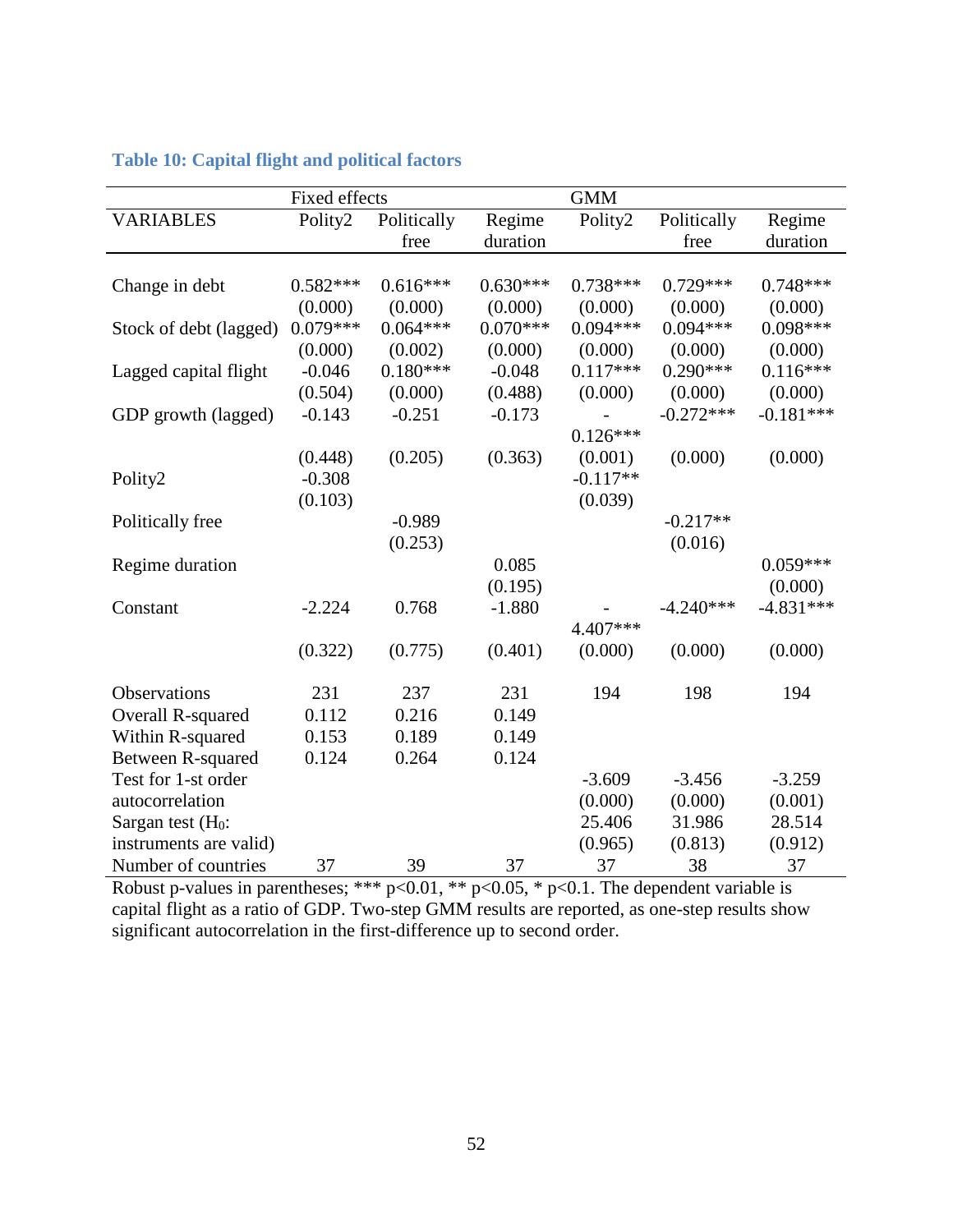| <b>VARIABLES</b>                           | Fixed effects results | <b>GMM</b> results |
|--------------------------------------------|-----------------------|--------------------|
| Change in debt                             | $0.611***$            | $0.537***$         |
|                                            | (0.000)               | (0.000)            |
| Stock of debt (lagged)                     | $0.054**$             | $0.071***$         |
|                                            | (0.014)               | (0.000)            |
| Lagged capital flight                      | $-0.074$              | $0.077***$         |
|                                            | (0.353)               | (0.000)            |
| GDP growth                                 | $-0.133$              | $-0.290***$        |
| (lagged)                                   | (0.552)               | (0.000)            |
| Fuel exports                               | 0.009                 | $0.055*$           |
|                                            | (0.896)               | (0.082)            |
| (Fuel exports)                             | $-0.001$              | $-0.005***$        |
| x(Polity2)                                 | (0.843)               | (0.001)            |
| Constant                                   | 0.222                 | $-2.475***$        |
|                                            | (0.929)               | (0.006)            |
| <b>Observations</b>                        | 198                   | 160                |
| Overall R-squared                          | 0.071                 |                    |
| Within R-squared                           | 0.115                 |                    |
| Between R-squared                          | 0.041                 |                    |
| Test for 1-st order autocorrelation        |                       | $-2.596$           |
|                                            |                       | (0.009)            |
| Sargan test $(H_0:$ instruments are valid) |                       | 29.353             |
|                                            |                       | (0.893)            |
| Number of countries                        | 35                    | 35                 |

# <span id="page-53-0"></span>**Table 11: Capital flight and fuel exports**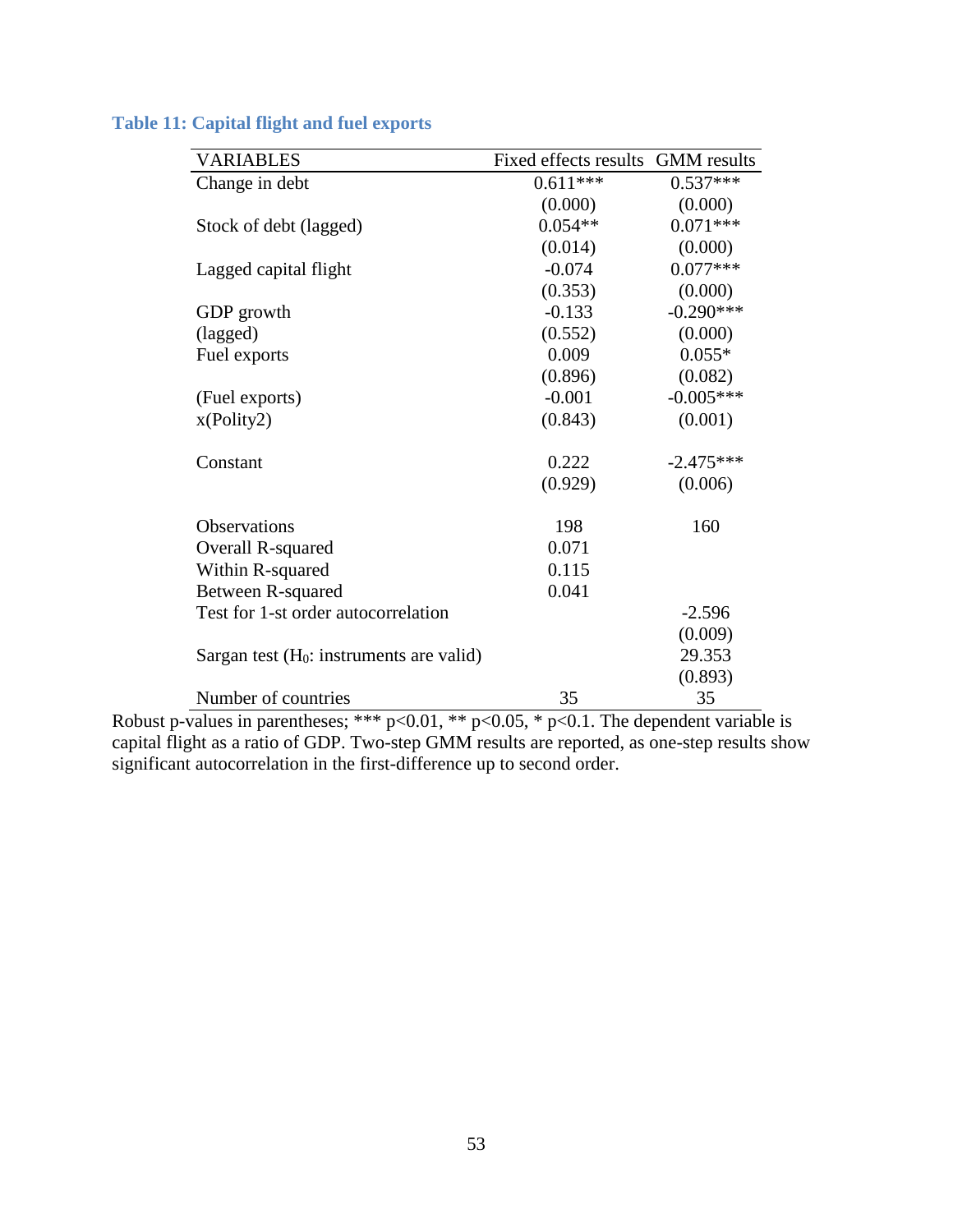|                        | <b>IRLS</b> |               | <b>Fixed effects</b> |            | <b>GMM</b>  |             |
|------------------------|-------------|---------------|----------------------|------------|-------------|-------------|
| <b>VARIABLES</b>       | Capital     | Capital       | Capital              | Capital    | Capital     | Capital     |
|                        | controls    | controls $\&$ | controls             | controls x | controls    | controls x  |
|                        |             | Polity2       |                      | Polity2    |             | Polity2     |
| Change in debt         | $0.331***$  | $0.340***$    | $0.660***$           | $0.620***$ | $0.759***$  | $0.771***$  |
|                        | (0.000)     | (0.000)       | (0.000)              | (0.000)    | (0.000)     | (0.000)     |
| Stock of debt (lagged) | $0.017**$   | $0.015**$     | $0.061***$           | $0.076***$ | $0.089***$  | $0.103***$  |
|                        | (0.013)     | (0.040)       | (0.003)              | (0.000)    | (0.000)     | (0.000)     |
| Lagged capital flight  | $0.225***$  | $0.270***$    | $0.183***$           | $-0.053$   | $0.275***$  | $0.079***$  |
|                        | (0.000)     | (0.000)       | (0.000)              | (0.452)    | (0.000)     | (0.000)     |
| GDP growth (lagged)    | $-0.145$    | $-0.148$      | $-0.255$             | $-0.131$   | $-0.219***$ | $-0.129***$ |
|                        | (0.219)     | (0.213)       | (0.204)              | (0.493)    | (0.000)     | (0.001)     |
| Capital account        | $-0.002$    | 0.174         | 1.161                | 1.022      | $2.060***$  | $2.257***$  |
| openness               | (0.997)     | (0.745)       | (0.239)              | (0.283)    | (0.000)     | (0.001)     |
| (Capital account       |             | $-0.047$      |                      | 0.209      |             | $0.211***$  |
| openness)x(Polity2)    |             | (0.509)       |                      | (0.120)    |             | (0.000)     |
| Constant               | 1.995**     | $2.236**$     | $-0.185$             | $-1.018$   | $-2.192***$ | $-2.989***$ |
|                        | (0.047)     | (0.032)       | (0.937)              | (0.657)    | (0.001)     | (0.000)     |
| Observations           | 233         | 228           | 234                  | 228        | 195         | 191         |
| Overall R-squared      | 0.257       | 0.281         | 0.229                | 0.106      |             |             |
| Within R-squared       |             |               | 0.190                | 0.156      |             |             |
| Between R-squared      |             |               | 0.326                | 0.104      |             |             |
| Test for 1-st order    |             |               |                      |            | $-3.442$    | $-3.221$    |
| autocorrelation        |             |               |                      |            | (0.000)     | (0.001)     |
| Sargan test $(H_0:$    |             |               |                      |            | 30.079      | 26.071      |
| instruments are valid) |             |               |                      |            | (0.873)     | (0.956)     |
| Number of countries    |             | 37            | 39                   | 37         | 38          | 37          |

# <span id="page-54-0"></span>**Table 12: Capital flight and capital controls**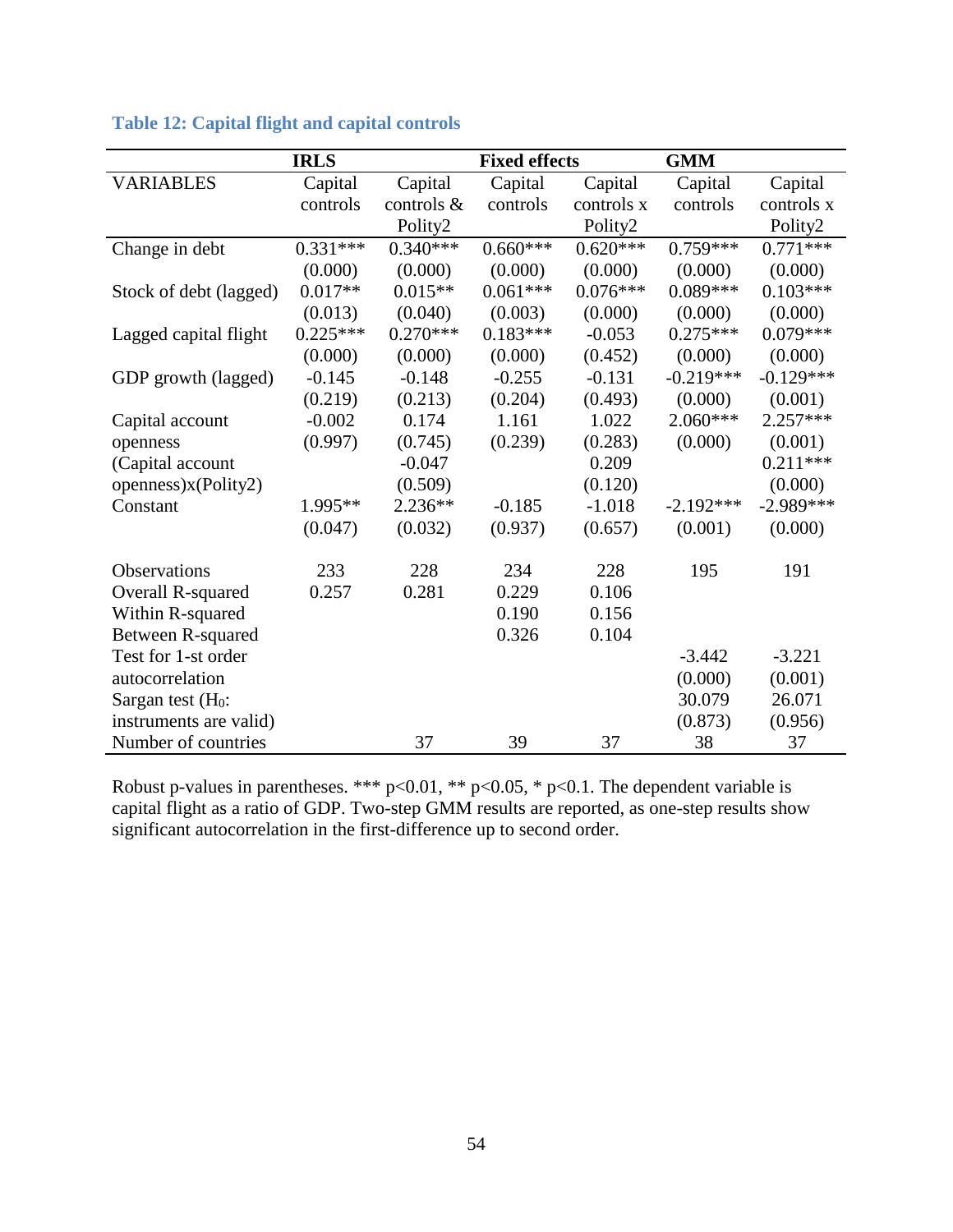

<span id="page-55-0"></span>**Figure 1: Capital flight from 39 African countries, 5-year cumulative net flows (billion, constant 2010 dollars)**

Source: Authors' computations.





Source: Authors' computations.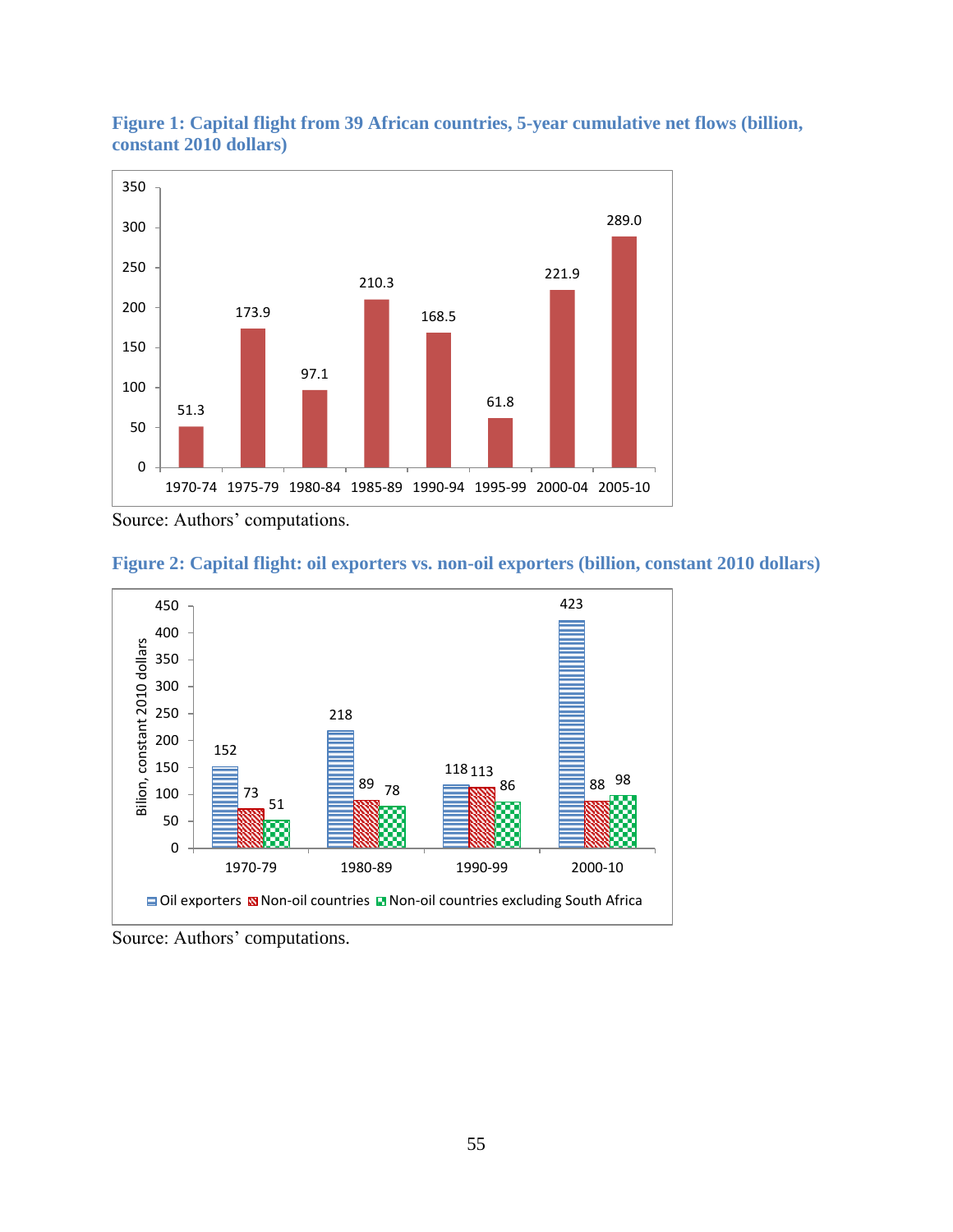

**Figure 3: Capital flight, FDI, and ODA flows to 39 African countries, 10-year cumulative flows (billion, constant 2010 dollars)**

Source: Capital flight data are from authors' computations; FDI and ODA are from World Development Indicators. Nominal values are deflated using the US GDP deflator (base  $2010=100$ ).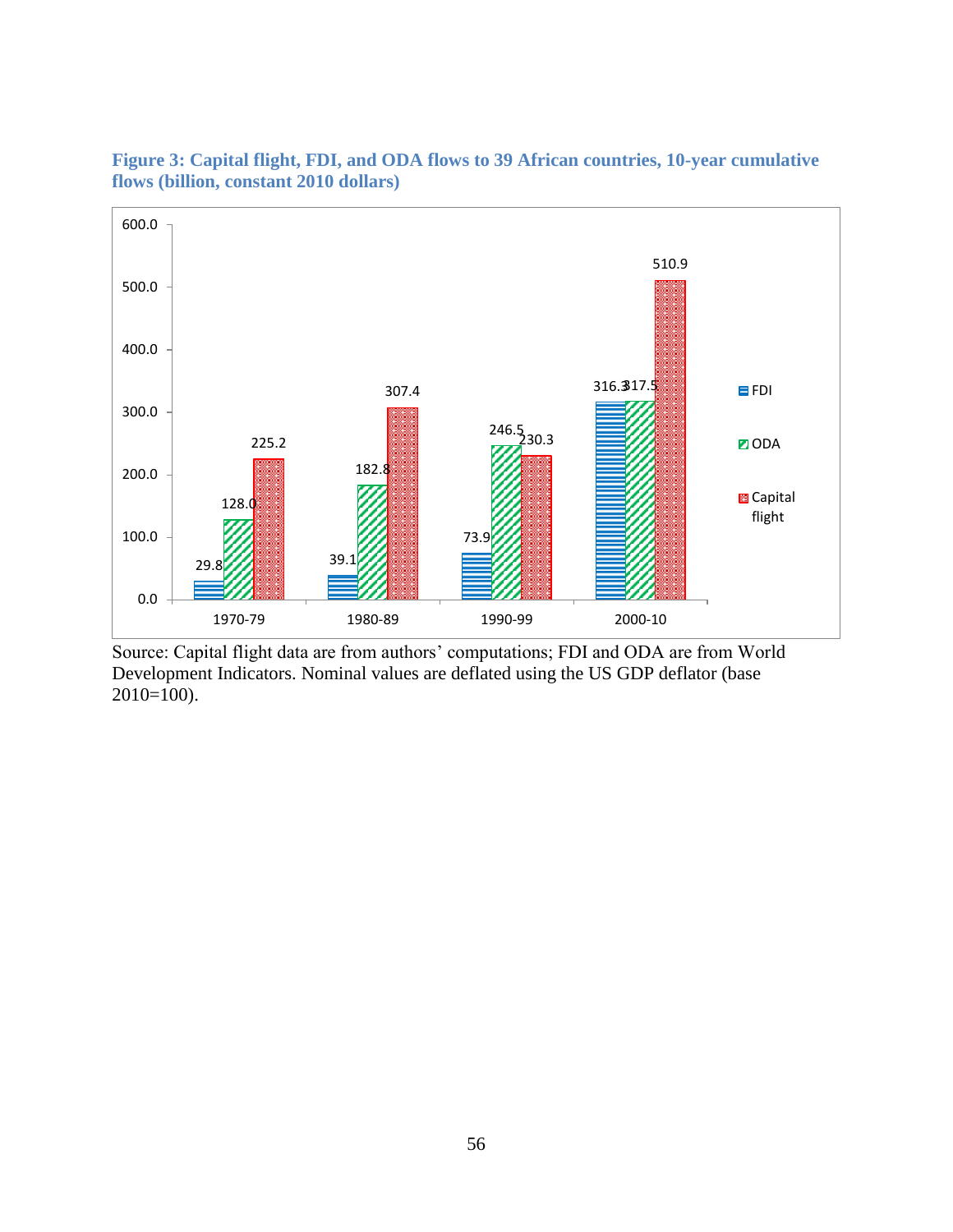

**Figure 4: Net transfers on debt for 39 African countries (billion, constant 2010 dollars)**

Source: World Bank's *Global Development Finance*.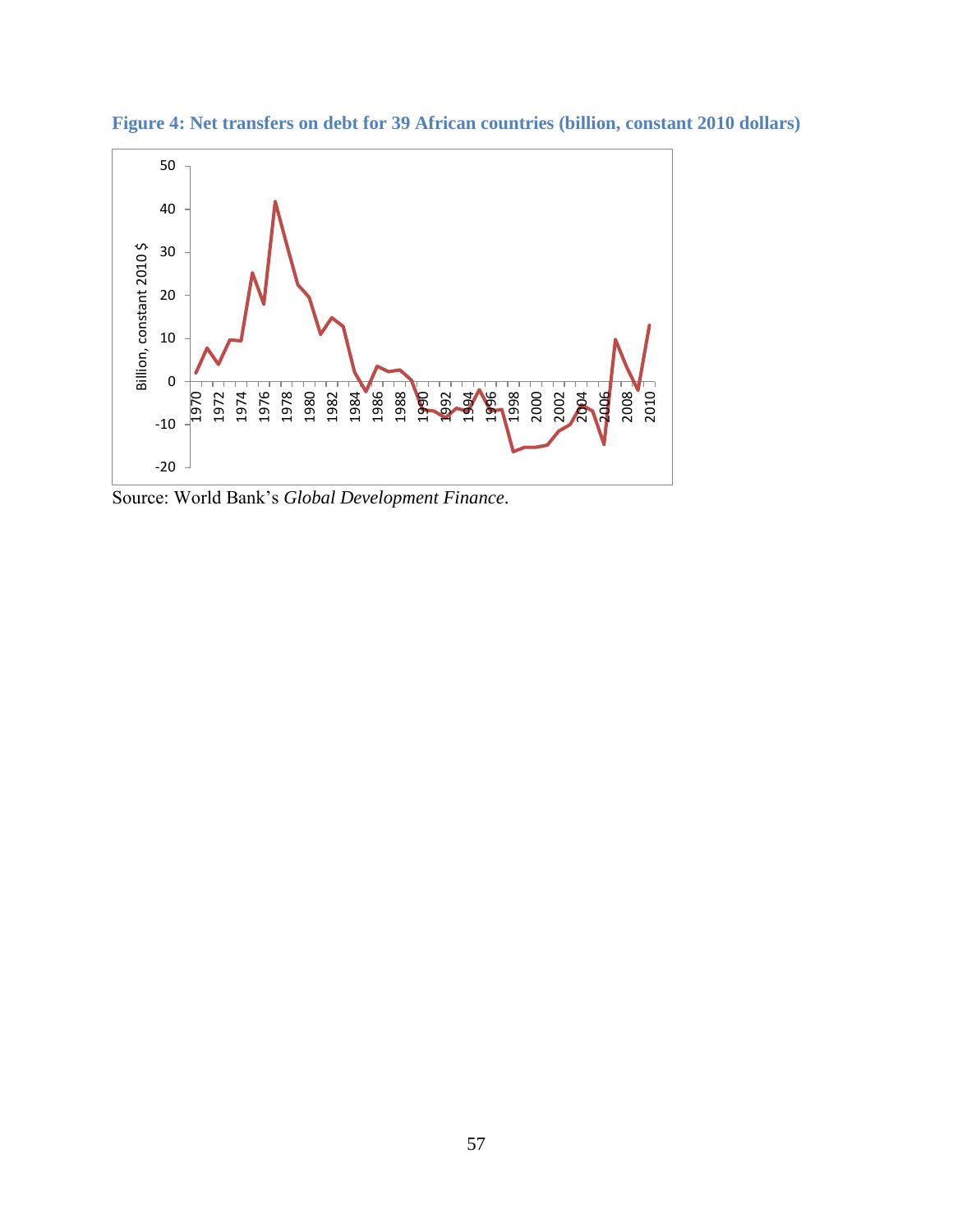#### **Annex A1: Adjustment of debt stock values for exchange rate fluctuations**

This excerpt is extracted from Ndikumana and Boyce (2010) with slight editorial modifications. The change in the long-term debt stock is adjusted for fluctuations in the exchange rate of the dollar against the currencies of denomination of the country's debts to correct for discrepancies in the value of the end-of-year stock of debt. For country *i*, the U.S. dollar value of the beginning-of-year stock of debt at the new exchange rates is obtained as follows:

$$
NEW \t DE_i B_i E \sum_{j=1}^{7} (\alpha_{i,tj1} * L \t TDE B_i T_i) / E X_j / E X_{j,t-1}) +
$$
  
\n
$$
IM \t F_i C_i R \t E X_{S \t D_i t} / E X_{S \t D_i t} + L \t T \t OT H E_i R + L \t TM \t U_i L_i F
$$
  
\n
$$
LT \t US_i D_i + S \t T DE B_i T_i
$$
\n(A2.1)

where *LTDEBT* is the total long-term debt;  $\alpha_{ij}$  is the proportion of long-term debt held in currency *j*, for each of the seven non-US currencies;<sup>29</sup> *EX* is the end-of-year exchange rate of the currency of denomination against the dollar (expressed as units of currency per U.S. dollar); *IMFCR* is the use of IMF credit; *LTOTHER* is long-term debt denominated in other unspecified currencies; *LTMULT* is long-term debt denominated in multiple currencies; *LTUSD* is long-term debt denominated in U.S. dollars; and STDEBT is short-term debt.

The exchange rate adjustment is obtained as:

$$
F X D I_{t} = N E W D E I_{t-1} - D E I_{t-1}
$$
\n(A2.2)

The adjusted change in debt is:

 $\overline{a}$ 

$$
\Delta \text{DEBTAP} \neq \text{DEBF-ERAP} \tag{A2.3}
$$

Since  $\triangle DEBT_t = DEBT_t - DEBT_{t-1}$ , it follows that (A2.3) is equivalent to:

$$
\Delta \mathbf{DBI} \mathbf{A} \mathbf{D}_{t} = \mathbf{DBF}_{t} - \mathbf{N} \mathbf{C} \mathbf{WI} \mathbf{B} \mathbf{F}_{t-1}
$$
\n(A2.4)

<sup>&</sup>lt;sup>29</sup> The seven currencies are the euro (from 2000); French franc and the Deutsche mark (up to 2000); Swiss franc, Yen, SDR, and British pound.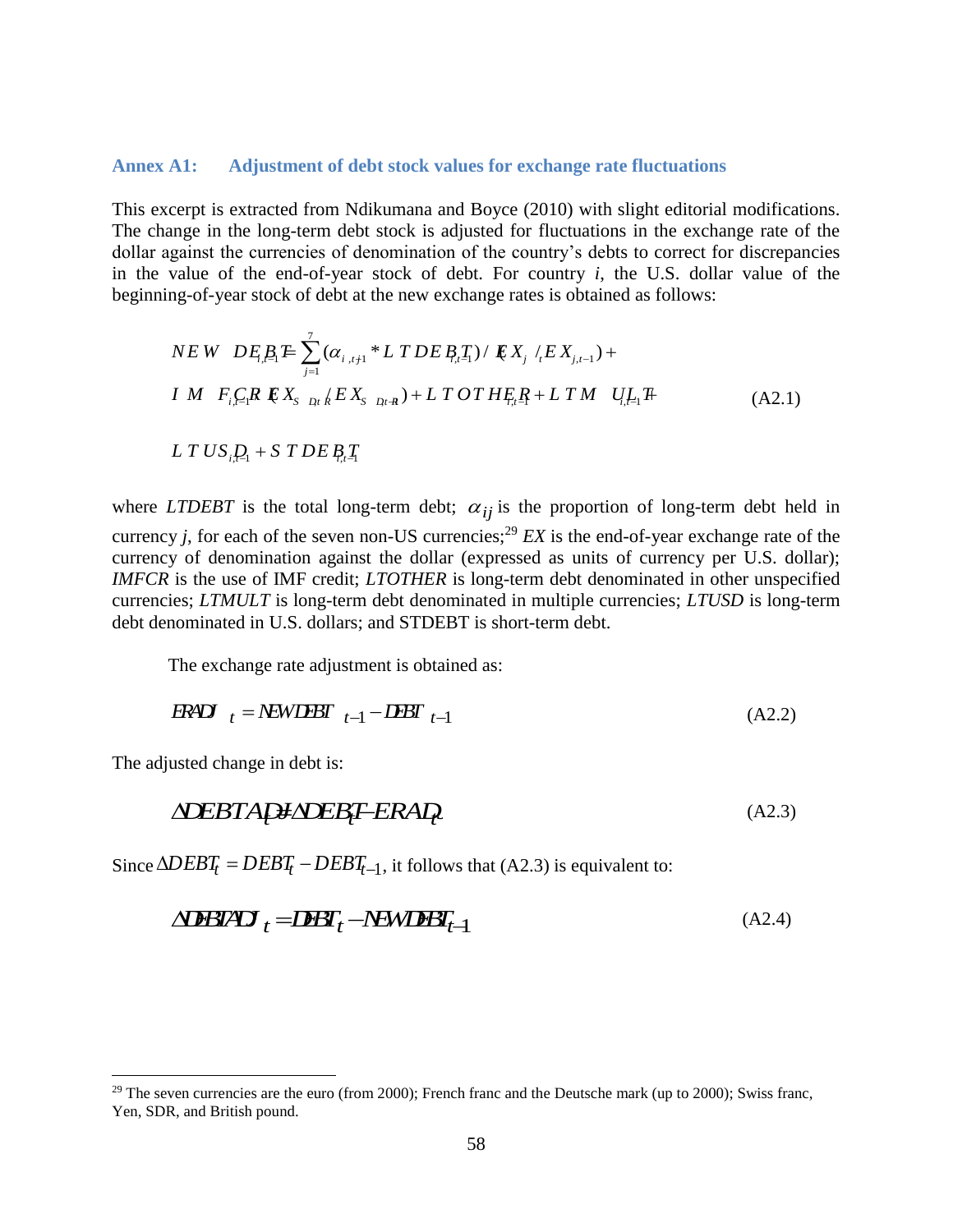| <b>DEBT</b>     | Total external public debt outstanding                                                              |
|-----------------|-----------------------------------------------------------------------------------------------------|
|                 | - Printed source: World Debt Tables                                                                 |
|                 | - Electronic source: BOP CDROM; IFS CDROM; WDI Online                                               |
| CA              | Current account deficits                                                                            |
|                 | - Printed source: Balance of Payment Statistics Yearbook, Table 1                                   |
|                 | - Electronic source: BOP CDROM; IFS CDROM; WDI Online                                               |
| DFI             | Direct foreign investment                                                                           |
|                 | - Printed source: Balance of Payment Statistics Yearbook, Table 1                                   |
|                 | - Electronic source: BOP CDROM; IFS CDROM; WDI Online                                               |
| <b>CRES</b>     | Change in reserves and related items                                                                |
|                 | - Printed source: Balance of Payment Statistics Yearbook, Table 1                                   |
|                 | - Electronic source: BOP CDROM; IFS CDROM; WDI Online                                               |
| <b>XTOT</b>     | Total exports to the world                                                                          |
|                 | - Printed source: Direction of Trade Statistics Yearbook, part B                                    |
|                 | - Electronic source: DOTS CDROM                                                                     |
| <b>XIC</b>      | Exports to industrialized countries as reported by the African country                              |
|                 | - Printed source: Direction of Trade Statistics Yearbook, part B<br>- Electronic source: DOTS CDROM |
| <b>MTOT</b>     |                                                                                                     |
|                 | Total imports from the world<br>- Printed source: Direction of Trade Statistics Yearbook, part B    |
|                 | - Electronic source: DOTS CDROM                                                                     |
| <b>MIC</b>      | The LDC's imports from industrialized countries as reported by the African                          |
|                 | country                                                                                             |
|                 | - Printed source: Direction of Trade Statistics Yearbook, part B                                    |
|                 | - Electronic source: DOTS CDROM                                                                     |
| <b>PMIC</b>     | The LDC's imports from industrialized countries as reported by industrialized                       |
|                 | countries                                                                                           |
|                 | - Printed source: Direction of Trade Statistics Yearbook, part A                                    |
|                 | - Electronic source: DOTS CDROM                                                                     |
| <b>PXIC</b>     | The LDC's exports to industrialized countries as reported by industrialized                         |
|                 | countries                                                                                           |
|                 | - Printed source: Direction of Trade Statistics Yearbook, part A                                    |
|                 | - Electronic source: DOTS CDROM                                                                     |
| $CIF\_FOB$      | <b>CIF/FOB</b> factor                                                                               |
|                 | Either calculated using import data (DOT) or assumed to be 1.10                                     |
| <i>USGDPD</i> : | US GDP deflator:                                                                                    |
|                 | - Printed source: International Financial Statistics Yearbook                                       |
|                 | - Electronic source: IFS CDROM                                                                      |
| TBILL:          | <b>US Treasury Bill rate</b>                                                                        |
|                 | - Printed source: International Financial Statistics Yearbook                                       |
|                 | - Electronic source: IFS CDROM                                                                      |
|                 | Exchange rates of the French franc, Deutsche mark, Swiss franc, Pound sterling, Yen, and SDR        |
|                 | against the dollar:                                                                                 |
|                 | - Printed source: International Financial Statistics Yearbook                                       |
|                 | - Electronic source: IFS CDROM                                                                      |

# **Table A.1: Variables used in the computation of capital flight and data sources**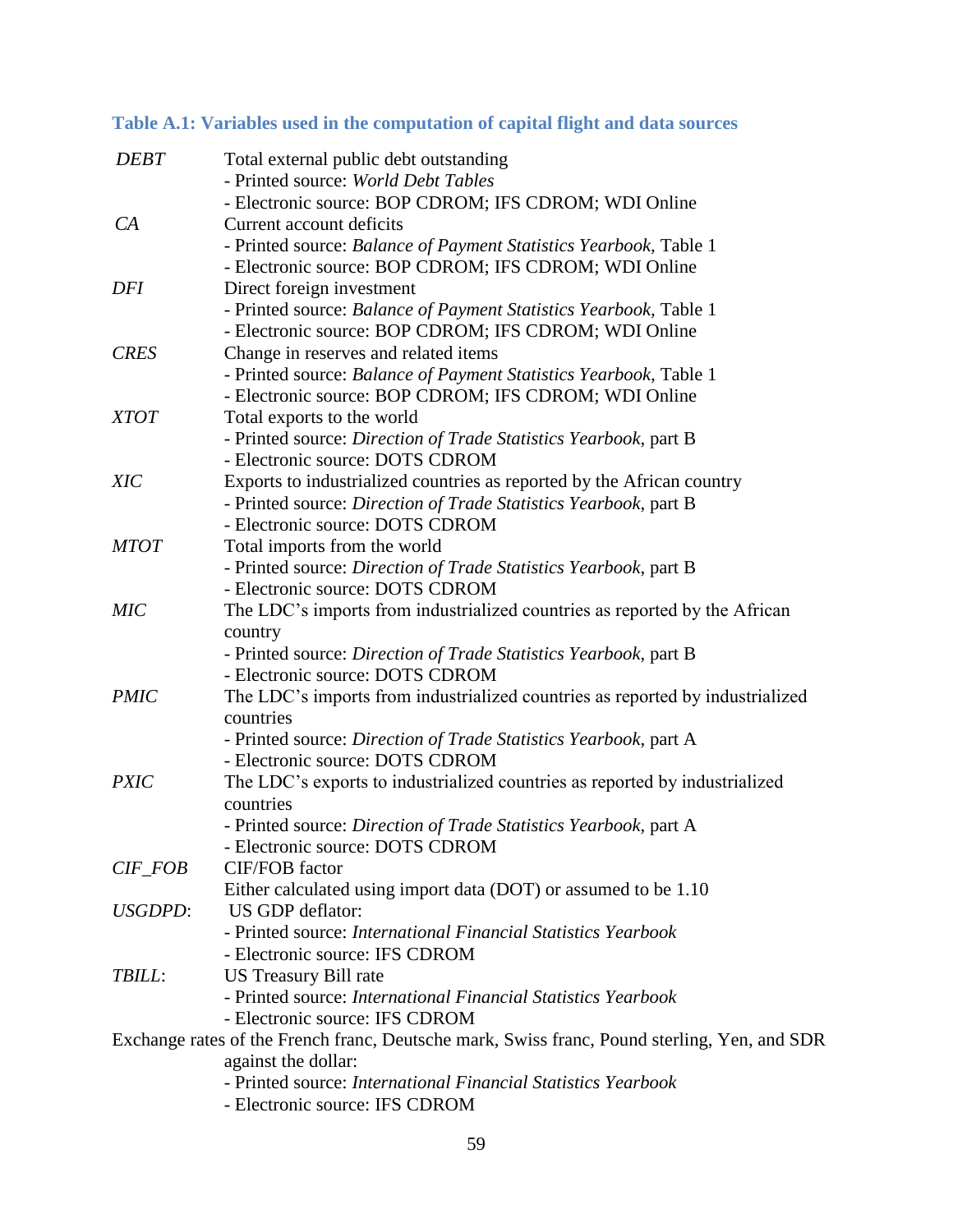| Country                | Period covered | <b>BoP</b>  | <b>BoP</b> variables | No exchange   |
|------------------------|----------------|-------------|----------------------|---------------|
|                        |                | variables   | from IMF             | rate          |
|                        |                | from        | <b>Country Staff</b> | adjustment of |
|                        |                | printed BoP | Report               | long-term     |
|                        |                |             |                      | debt          |
| Algeria                | 1971-2009      | 1971-76     | 1992-2004            | 1971-2000     |
| Angola                 | 1986-2010      | 1970-76     |                      |               |
| <b>Botswana</b>        | 1975-2010      | 1974        |                      |               |
| <b>Burkina Faso</b>    | 1970-2010      | 1970-73     | 1995-99              |               |
| Burundi                | 1985-2010      |             |                      | 1970-2000     |
| Cameroon               | 1970-2010      | 1970-76     |                      | 1970-2000     |
| Cape Verde             | 1982-2010      |             |                      | 1970-2000     |
| <b>Central African</b> | 1970-2010      | 1970-76     | 1995-96,             |               |
| Republic               |                |             | 2009-10              |               |
| Chad                   | 1977-2008      |             |                      | 1970-2000     |
| Congo, Dem.            | 1970-2010      | 1970-76     | 2009-10              |               |
| Rep.                   |                |             |                      |               |
| Congo, Rep.            | 1970-2009      | 1970-77     |                      |               |
| Cote d'Ivoire          | 1970-2010      | 1970-74     | 2010                 |               |
| Egypt                  | 1970-2010      |             |                      | 1970-2000     |
| Ethiopia               | 1970-2010      | 1970-76     |                      |               |
| Gabon                  | 1978-2010      | 1970-77     | 2009-10              |               |
| Ghana                  | 1970-2010      | 1970-74     |                      |               |
| Guinea-Bissau          | 1982-2010      |             |                      | 1982-2000     |
| Guinea                 | 1986-2010      |             |                      |               |
| Kenya                  | 1970-2010      | 1970-74     |                      | 1970-2000     |
| Lesotho                | 1975-2010      |             |                      | 1970-2000     |
| Madagascar             | 1970-2008      | 1970-73     |                      |               |
| Malawi                 | 1970-2009      | 1970-76     |                      |               |
| Mauritania             | 1973-2010      | 1970-73     | 2009-10              | 1970-2000     |
| Morocco                | 1970-2010      | 1970-75     |                      | 1970-2000     |
| Mozambique             | 1985-2010      |             |                      | 1970-2000     |
| Nigeria                | 1970-2010      | 1970-76     |                      |               |
| Rwanda                 | 1970-2010      | 1970-75     |                      |               |
| Sao Tome and           | 1978-2010      |             |                      |               |
| Principe               |                |             |                      |               |
| Seychelles             | 1981-2010      |             |                      |               |
| Sierra Leone           | 1970-2010      | 1970-76     |                      |               |
| South Africa           | 1973-2010      |             |                      | 1970-2010     |
| Sudan                  | 1970-2010      | 1970-73     |                      |               |
| Swaziland              | 1974-2010      |             |                      |               |
| Tanzania               | 1970-2010      | 1970-75     |                      |               |

|  |  | Table A.2: Capital flight data availability |
|--|--|---------------------------------------------|
|  |  |                                             |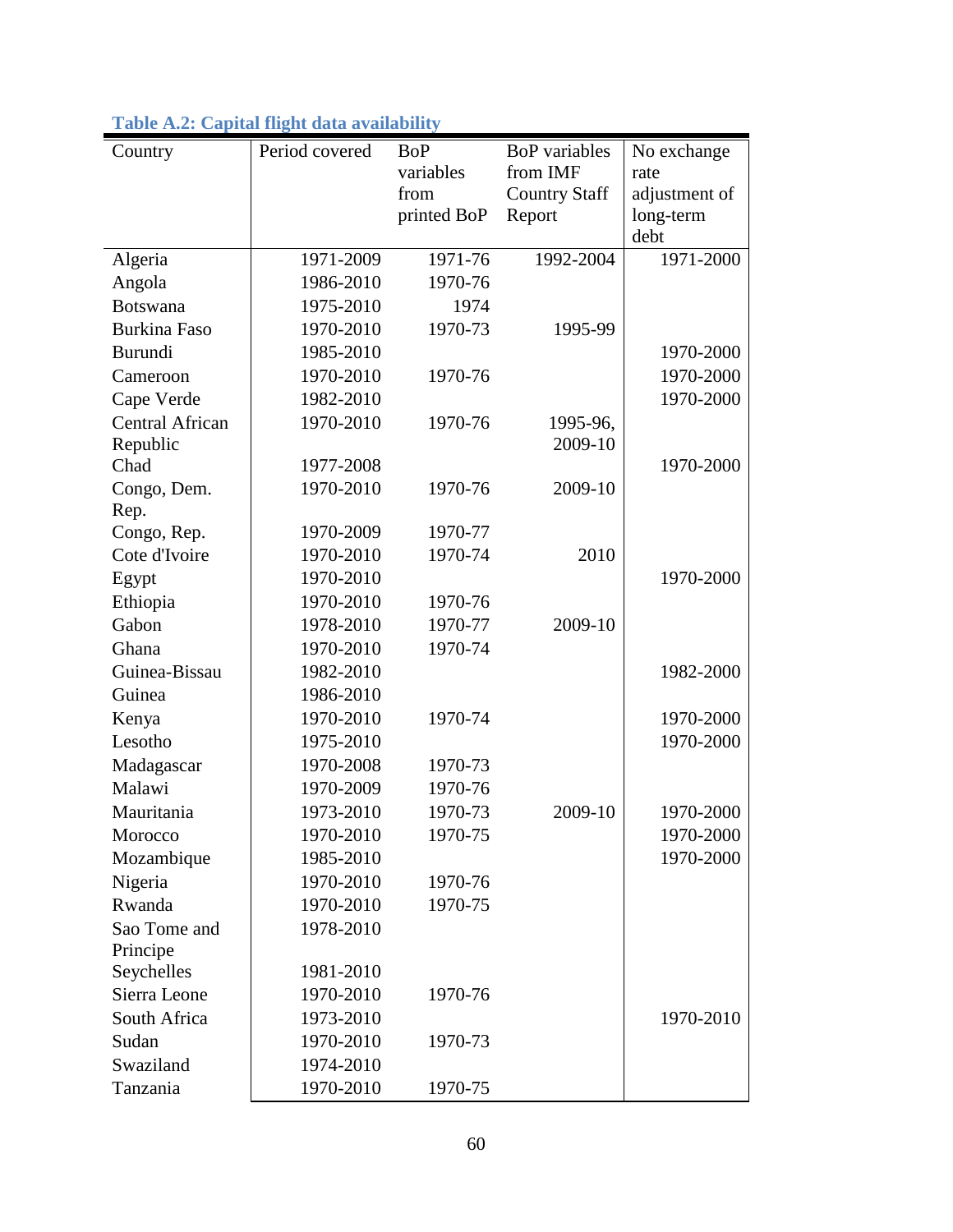| Togo     | 1974-2010 |         |           | 1976-2000 |
|----------|-----------|---------|-----------|-----------|
| Tunisia  | 1970-2010 | 1970-75 |           | 1970-2000 |
| Uganda   | 1970-2010 | 1970-79 |           |           |
| Zambia   | 1970-2010 | 1970-77 | 1993-96   |           |
| Zimbabwe | 1977-2010 | 1970-76 | 1995-2010 |           |

# **Table A.3: Regression variables: definition and sources**

| Variable      | Definition and measurement     | Data source                                     |
|---------------|--------------------------------|-------------------------------------------------|
| Capital       | Capital flight, as a ratio of  | http://www.peri.umass.edu/300/#c2324            |
| flight        | <b>GDP</b>                     |                                                 |
| Change in     | Change in the debt stock, as   | World Development Indicators                    |
| debt          | a ratio of GDP                 |                                                 |
| Stock of      | Debt stock, as a ratio of GDP  | World Development Indicators                    |
| debt          |                                |                                                 |
| GDP growth    | Growth rate of real GDP        | World Development Indicators                    |
| Inflation     | Absolute difference (in %)     | World Development Indicators                    |
| variability   | between the actual inflation   |                                                 |
|               | rate and the fitted value from |                                                 |
|               | a regression of inflation on   |                                                 |
|               | time and its lag               |                                                 |
| Interest rate | African country's deposit      | World Development Indicators                    |
| differential  | interest rate minus US 3-      |                                                 |
|               | month Treasury bill rate       |                                                 |
| Exchange-     | Interest rate differential     | World Development Indicators                    |
| rate adjusted | minus the % change of the      |                                                 |
| interest rate | exchange rate (measured as     |                                                 |
| differential  | amount of local currency per   |                                                 |
|               | unit of US dollar)             |                                                 |
| Private       | Bank credit to the private     | World Development Indicators                    |
| sector credit | sector, as a ratio of GDP      |                                                 |
| (% of GDP)    |                                |                                                 |
| Fuel exports  | Exports of fuels as            | World Development Indicators                    |
|               | percentage of total exports of |                                                 |
|               | merchandise exports            |                                                 |
| Polity2       | Revised combined Polity        | Polity IV database:                             |
| index         | Score computed by              | http://www.systemicpeace.org/polity/polity4.htm |
|               | subtracting the AUTOC          |                                                 |
|               | score from the DEMOC           |                                                 |
|               | score; measured on a scale     |                                                 |
|               | from $+10$ (strongly           |                                                 |
|               | democratic) to -10 (strongly   |                                                 |
|               | autocratic).                   |                                                 |
| Political     | Index of political freedom $=$ | Freedom House: www.freedomhouse.org             |
| freedom       | average of Freedom House's     |                                                 |